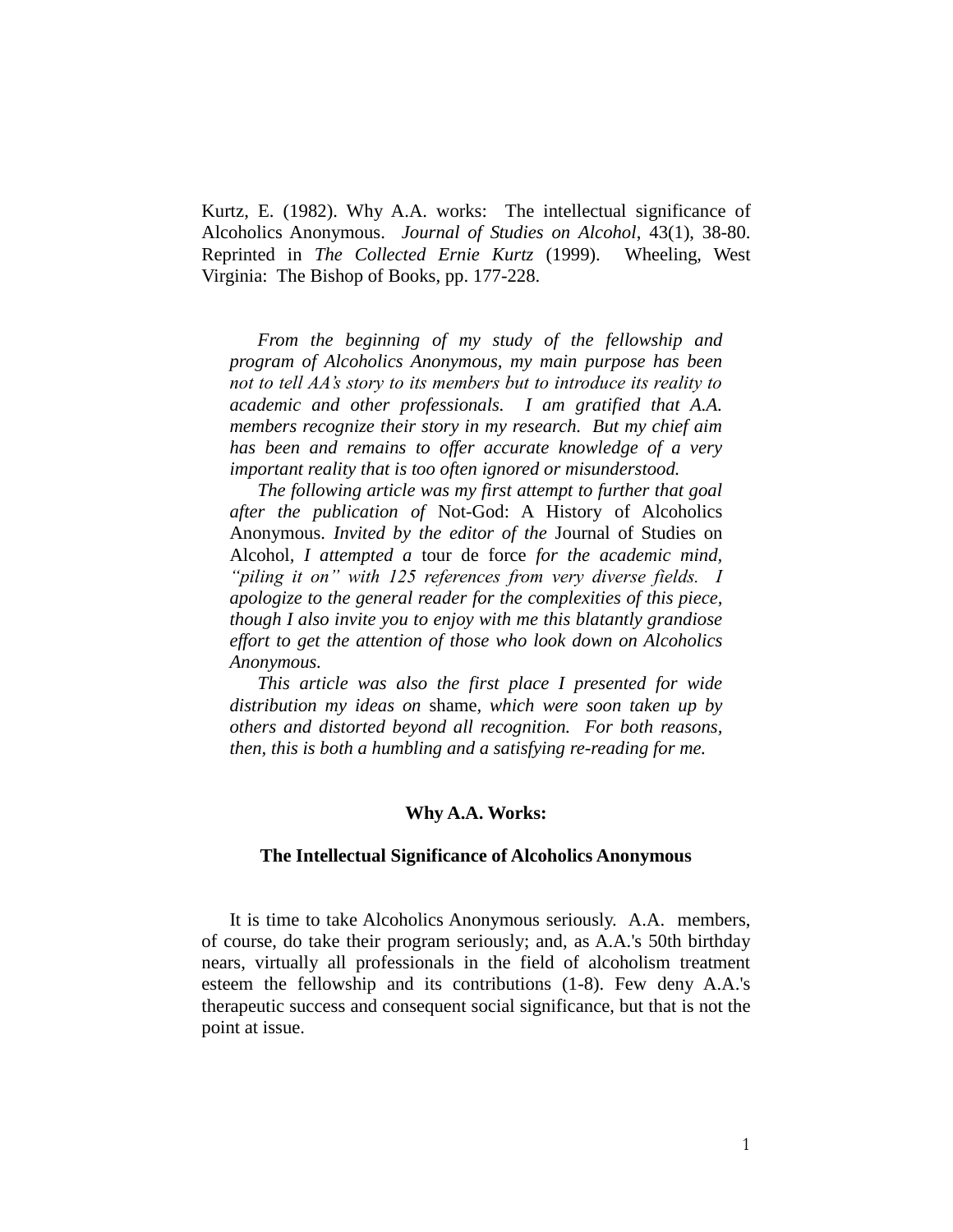Each passing year reveals ever more clearly that A.A. is also a phenomenon of unique *intellectual* significance, yet this kind of respect is rarely accorded it – especially by professionals  $(3, 5, 9, 10)$ . A.A. itself, with its axiomatic injunction "Utilize, Don't Analyze" and its inherent wariness of grandiose claims, manifestly contributes to this disregard. Yet it would seem that professionals, trained in intellectual analysis for the benefit of society, abdicate responsibility, when they refuse or neglect this task.

In what follows I propose that A.A. has an intellectual significance that is inappropriate and even unconscionable to ignore. That significance derives from A.A.'s participation and place in the larger social history of ideas. Its importance to professionals flows from the fact that awareness and of sensitivity to this historical context can shed useful light on why A.A. has proved such an effective help for so many people.

Three awarenesses undergird this intuition of A.A.'s intellectual significance and invite its analysis: the nature of its origins and sources, the profound parallels that exist between the A.A. insight and the animus of existentialist philosophy, and the readiness with which its ideas have infused other social phenomena (11-14). Concerning the first, little requires rehearsal here: most readers will already be familiar with A.A.'s incorporation of the philosophy and psychology of William James, with its debt to Carl Jung and William Duncan Silkworth, and with the style of the wisdom mediated to A.A. by the Oxford Group.<sup>1</sup> For those lacking this familiarity, a brief resume of A.A. history will follow shortly.

The second awareness – that of the profound resonances and the affinities of orientation between A.A. and the philosophies of existence – furnishes the framework for the analysis that follows. The task of clarifying this perception, then, must be the responsibility of this paper as a whole. One introductory, context setting observation is nevertheless

 $\overline{a}$ 

<sup>1</sup> There are four main sources (15-18) that analyze the origins and history of A.A. Most of the references will be to my own work (17) since it is indexed and contains full citations to primary and other secondary sources.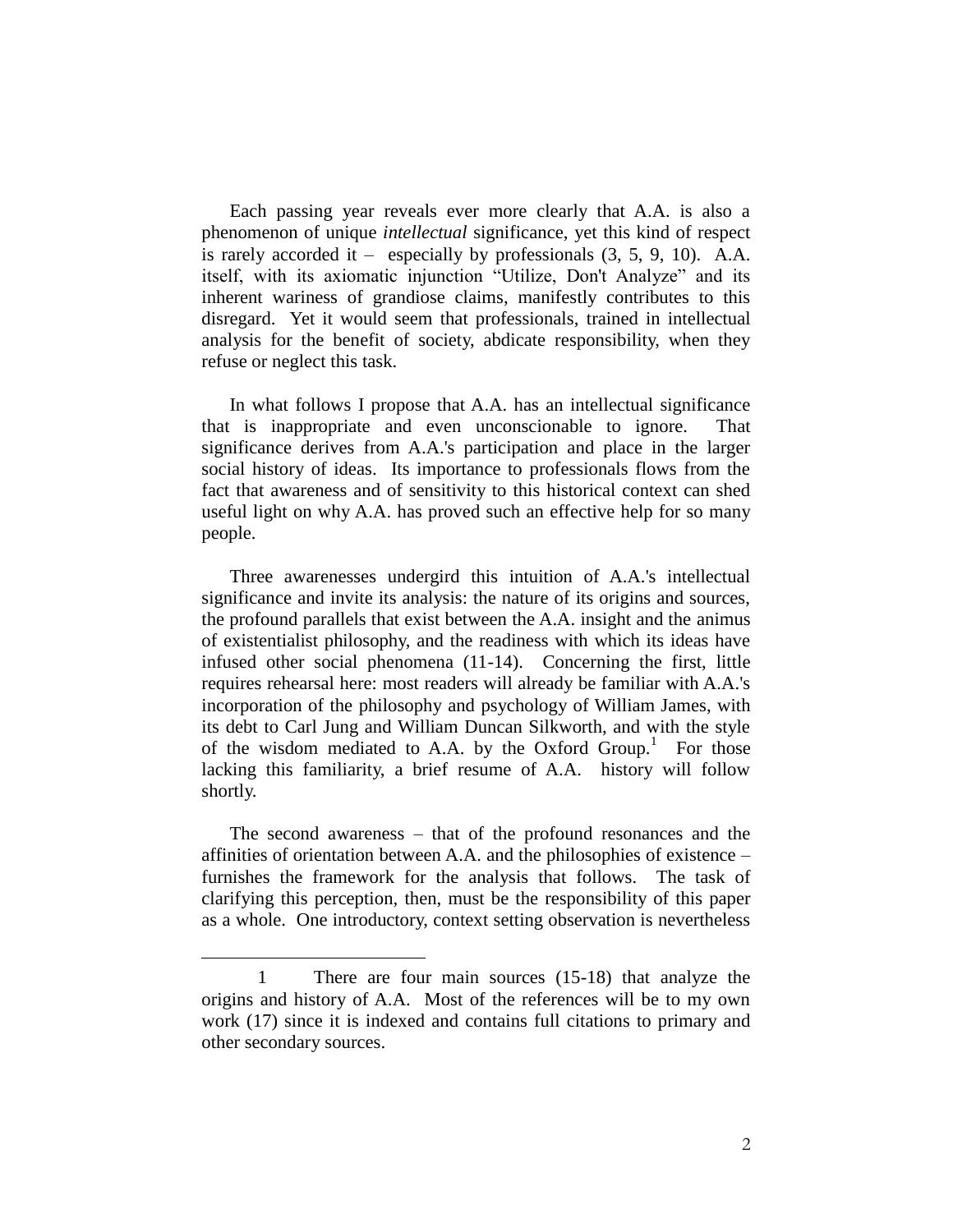appropriate, not least because it also sheds light on the intellectual significance of A.A.'s impact on other social phenomena. A.A. is not generally accorded intellectual respectability because its core insistence on essential limitation and on mutuality as preferable to objectivity reveal it to be a counter-Enlightenment phenomenon antithetical to the central assumptions of self-styled "modernity." Especially in America, the philosophies of existence have labored under a similar handicap (17, *pp. 165-171;* 19, *pp. 23-41*; 20).

Both then, are outcasts; and therefore their attractiveness to human outcasts – to the wrecked flotsam and the discarded jetsam of contemporary society – should neither surprise nor repel. It should rather, indeed, inspire serious intellectual investigation, especially in an era when historians strive to penetrate "inner history" by studying the oppressed and seek to describe reality "from the bottom up."<sup>2</sup> Non-elites, ordinary people, can be studied not only statistically: penetrating to their ideas, as evidenced by the history of such phenomena as A.A., can also open the door to an exciting and respectful new confluence of "popular culture" and "intellectual history." Ideas – interpretations of reality – have a social history that is not necessarily the monopoly of the elite. That history can be studied, and it merits study, as this investigation hopes to demonstrate.

To be fruitful, such a study must delve into the implications of A.A.'s core ideas of essential limitation and shared mutuality. The analysis that follows is therefore twofold: an exploration of A.A.'s focus on essential limitation that will illuminate the process by which its fellowship and program work; and an examination of the interpersonal mutuality infusing that process that will clarify the nature as well as the style of how Alcoholics Anonymous heals.<sup>3</sup>

# **The History**

 $\overline{a}$ 

<sup>2</sup> For recent statements of the problem, and the hope, see Barzun (21), Handlin (22), Schlesinger (23) and Degler (24).

<sup>3</sup> In the original version of this article, here and elsewhere I used the term "A.A. therapy"; given the history detailed in some of the previous articles, I soon became disenchanted with that formulation, and so I have changed it in this reprinting to reflect more accurately my meaning in the present context.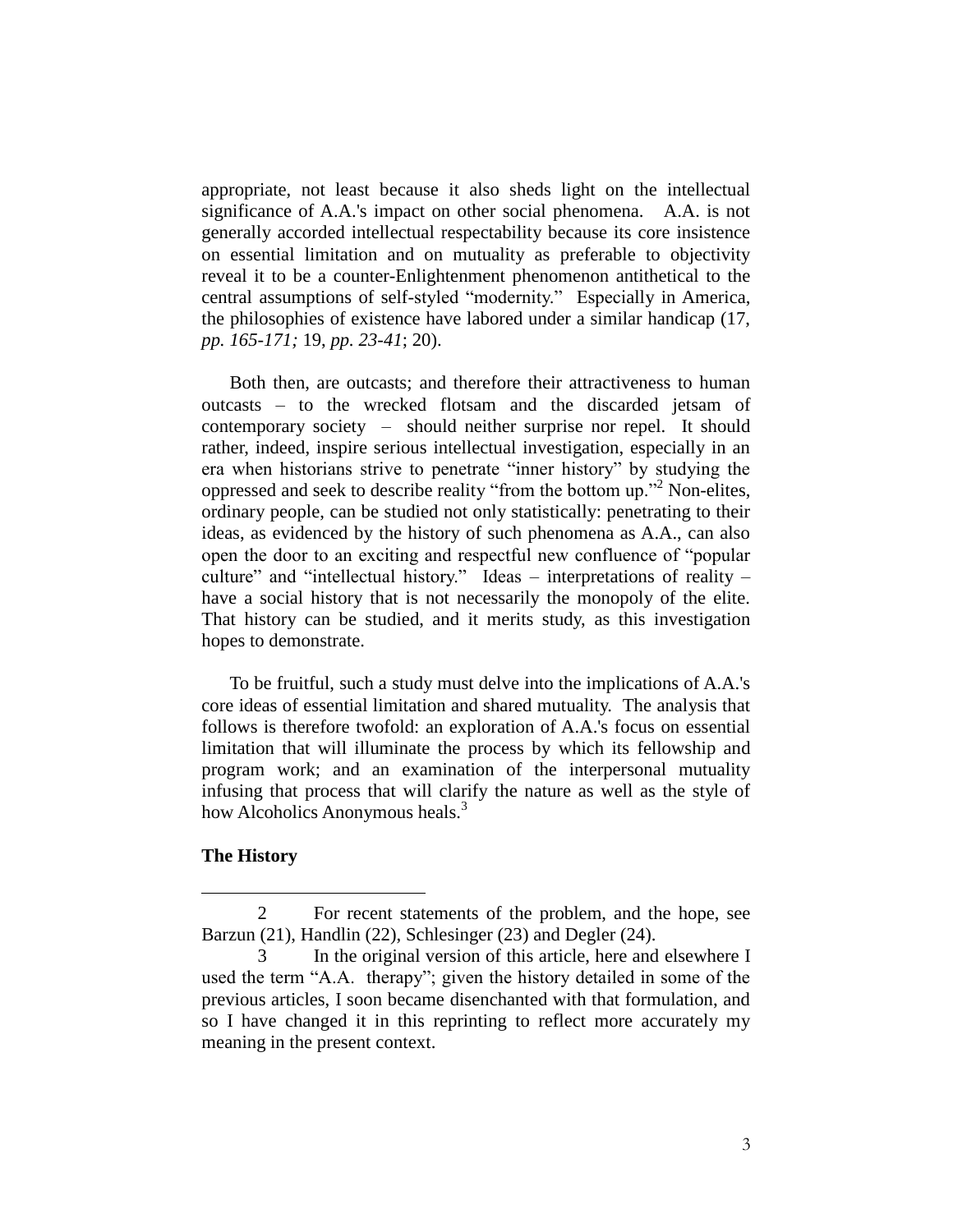Before embarking on that analysis, I shall briefly review A.A.'s early history as it relates to this investigation. The usual birth date assigned A.A. is 1935, but A.A.'s origins and the development of its insight were more complex than that simple date might indicate. A.A. proximately came into being out of the Oxford Group, an evangelically styled attempt to recapture the pietist insight of primitive Christianity. From the Oxford Group, A.A. inherited – not always without change – much of its tone, style and practice, as well as many of its enduring problems (17, *pp.44- 52*; 18, *pp. 2134-2139*).

In late 1934, a temporarily abstinent Oxford Group member, Edwin Thatcher, approached the then-drinking individual who would found A.A., William Griffith Wilson, with his message of "salvation." Thatcher was an enthusiastic and uncritical Oxford Grouper, yet his message embodied more than the Group's simple pietism. He had been led to salvation from his alcoholism within the Group, but by an individual whose own alcoholism had been treated by the noted Swiss psychiatrist, Carl Jung. Thus a Jungian insight and emphasis infused his presentation when he told the story of his cure to Bill Wilson (17, *pp. 8- 9*).

Despite Thatcher's visit, Wilson continued to drink. Yet he found that he had been touched and profoundly affected by the realization of how "in the kinship of common suffering," one alcoholic could talk to another. Shortly after, Wilson – undergoing his fourth and final hospital detoxification – connected what his physician had told him of the hopelessness of his alcoholic condition not only with what Thatcher had told him of Oxford Group principles and Jung's insight, but with what he himself had discovered in William James's *Varieties of Religious Experience*. For during his hospitalization, Wilson underwent a "spiritual experience" that brought him vivid conviction about the unity of these diversely derived insights. Wilson left the hospital in December 1934, and proceeded to try to share his new knowledge with other alcoholics – to no avail, although he himself remained sober. His wanting to work with alcoholics made no impression on those with whom he worked (17, *pp. 17-23)*.

In May of 1935, Wilson traveled to Akron, Ohio, on business. The business purpose of his visit failed, and the recently sobered promoter found himself again overwhelmed by the obsessive-compulsive craving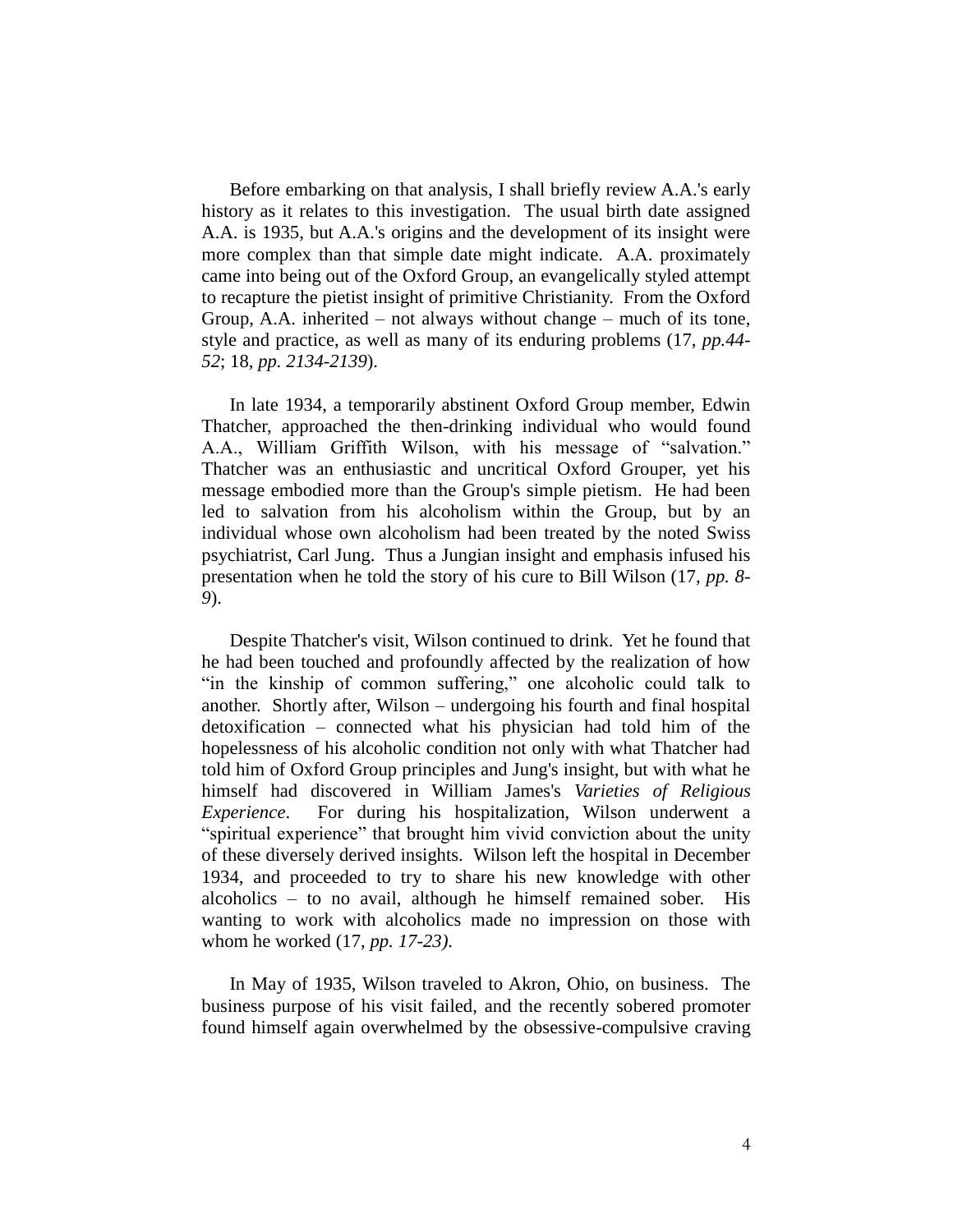for alcoholic oblivion that he had so confidently thought he had overcome. In desperation, Wilson sought out another alcoholic – one to whom he could talk for his own sake, rather than to "save." By way of an Oxford Group connection, Wilson located Dr. Robert Holbrook Smith, whose attaining of sobriety a month later both made him "cofounder" and marked in hindsight A.A.'s formal birth (17, *pp. 27-33)*.

It took several years – two in New York City and four in Akron – for the new fellowship to break away from the Oxford Group. In both cases, it was the religiosity of the Group that impelled separation. Finally, in 1939, the book *Alcoholics Anonymous* was published, and a group of alcoholics met as "Alcoholics Anonymous" in a new city (Cleveland, Ohio), without direct connection to Wilson or Smith, and without any Oxford Group affiliation (17, *pp. 39-52, 68-82*).

A.A. borrowed and learned from diverse sources – William James and the Oxford Group, Carl Jung and William Duncan Silkworth. Its own continuing experience also significantly shaped the development of A.A.'s thought. The concepts embodied in both terms of its name best briefly clarify that insight. The alcoholic, in the A.A. understanding, is one who finds himself or herself in an utterly hopeless situation: obsessively-compulsively addicted to alcohol, he by definition must drink alcohol and so destroy himself. Although alcoholism is conceptualized by A.A. as by others as "disease" or "malady," the alcoholic does not *have* alcoholism – he *is* an "alcoholic." Therefore he cannot do what others, non-alcoholics, do with joyful impunity: nonobsessively-compulsively drink alcohol. Contained in the term "alcoholic," then, are the implications of utterly hopeless helplessness and essential personal limitation 17, *pp. 22-23, 194-196*).

Anonymity implies, first, others: one cannot be "anonymous" to oneself. Through its own experience, A.A. learned that the necessity of "deflation at depth" and of some experience of "conversion" – as its sources referred to the process – implied something about the alcoholic's human need for others. It was this second lesson that A.A. in its program and practice developed into its guiding insight, the core of its contribution. For from its own experience, A.A. learned that alcoholics, in their own weakness and limitation, needed others precisely in *their* weakness and limitation. Only by giving could the alcoholic get – sobriety: only by exposing vulnerability could the alcoholic find healing.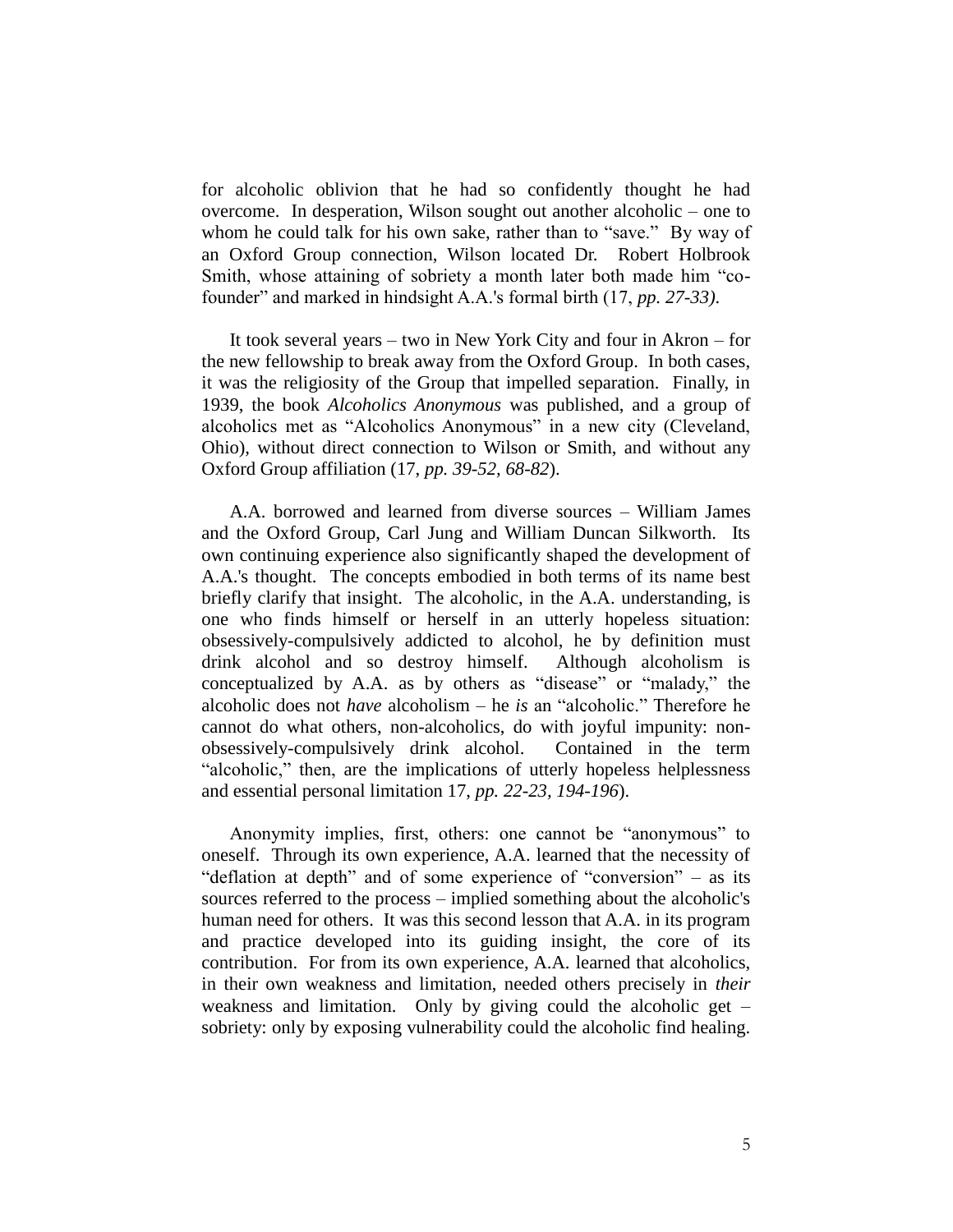Thus developed A.A.'s therapeutic dynamic, the shared honesty of mutual vulnerability openly acknowledged (17, *pp. 214-215, 221-224*).

Elsewhere (17), I have summarized and explored A.A.'s fundamental insight, within the context of the history of religious ideas, under the heading of human not-God-ness. This concept will be clarified and set in its philosophical context by what follows, but it seems apt to conclude this introduction of A.A. to those unfamiliar with it by quoting from that summary:

"Not-God" means first "You are not God," the message of the A.A. program. . . . The fundamental and first message of Alcoholics Anonymous to its members is that they are not infinite, not absolute, not God. Every alcoholic's problem had *first* been, according to this insight, claiming God-like powers, especially that of *control*. But the alcoholic at least, the message insists, is *not* in control, even of himself; and the first step towards recovery from alcoholism must be the admission and acceptance of this fact that is so blatantly obvious to others but so tenaciously denied by the obsessive-compulsive drinker.

But Alcoholics Anonymous is *fellowship* as well as *program*, and thus there is a second side to its message of not-God-ness. Because the alcoholic is not God, not absolute, not infinite, he or she is essentially limited. Yet from this limitation – from the alcoholic's *acceptance* of personal limitation – arises the beginning of healing and wholeness. . . To be an alcoholic within Alcoholics Anonymous is not only to accept oneself as not God; it implies also affirmation of one's connectedness with other alcoholics. . . . The invitation to make such a connection with others and the awareness of the necessity of doing so arise from the alcoholic's acceptance of limitation. Thus, this second message that affirms limitation is well conveyed by the hyphenated phrase, "not-God."

The form "not-God" reminds that affirmation is rooted in negation, that the alcoholic's acceptance of self as human is founded in his rejection of any claim to be more than human. And the hyphen – a connecting mark – reminds of the need for connectedness with other alcoholics that A.A. as fellowship lives out and enables (*pp. 3-4*).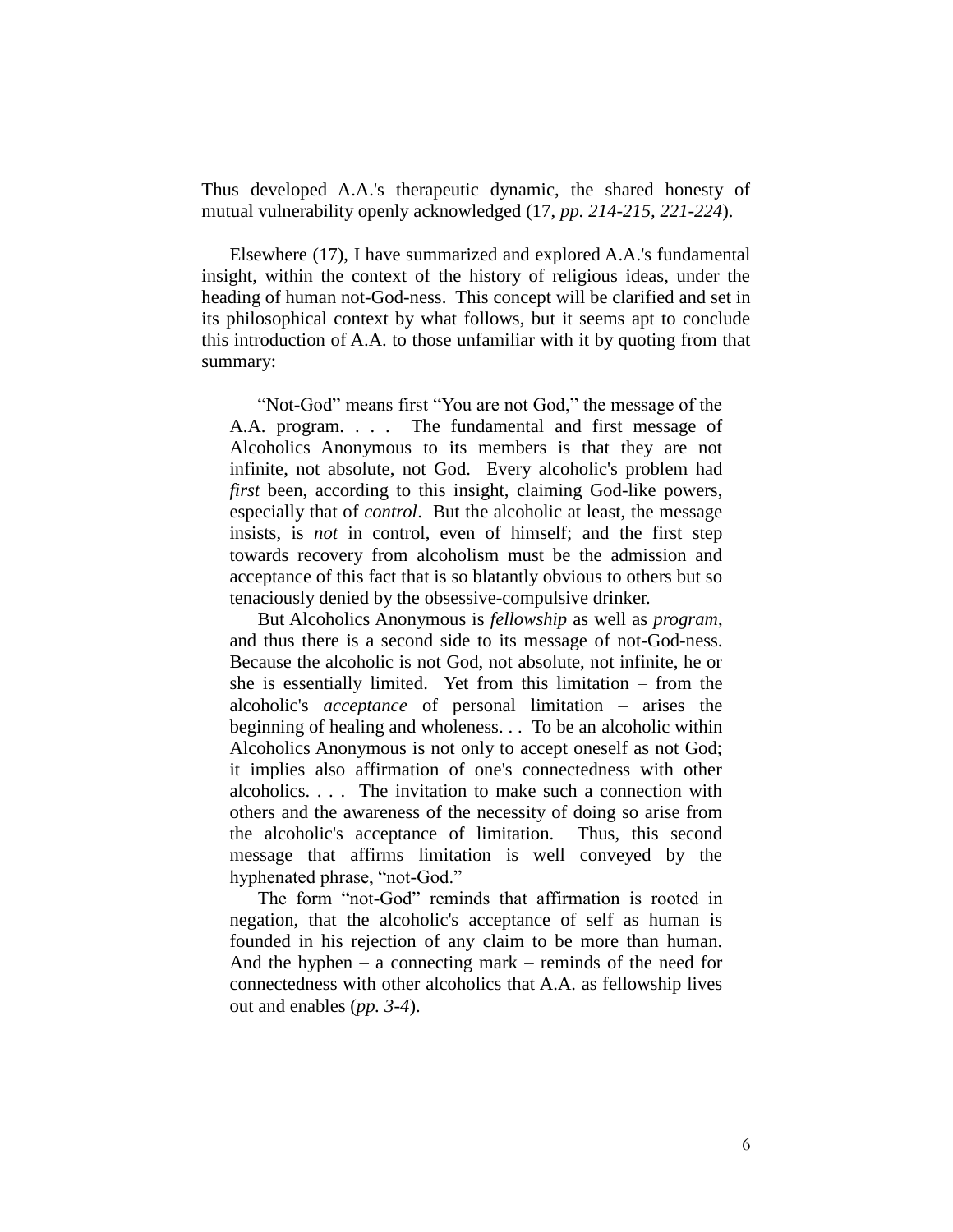"Not-God" is a theological term, even if not exclusively a religious concept. One reason behind its choice is the affinity of orientation and timing between the birth of A.A. and the dawning in America of "neoorthodox" religious thought: 1934 has been called the *annus mirabilis* of American religious history (17, *p. 180)*. But that Depression decade witnessed more than a theological shift. The middle third of the 20th century also marked the rise to maturity of the philosophies of existence, the beginnings of the broad diffusion and deep appropriation of existentialist insight. Because all phenomena are affected by their "climate of opinion," this aspect of A.A.'s historical context also merits study (25, *p.216*).

The co-founders and early members of A.A. were neither theologians nor philosophers: indeed, most were unsophisticated intellectually. Yet these individuals came to terms with their alcoholism, and they formulated a set of ideas and practices for treating it, in a specific intellectual context. This paper will attempt to delineate and to explicate that environment of ideas. It will also suggest that alcoholism and specifically the fellowship and program of A.A. hold a special place within it: alcoholism, because it is a metaphor for the postmodern "Age of Limits"; A.A., because it makes available the wisdom of that metaphor (17, *pp.200-202*).

## **Finitude and the Concept of Essential Limitation**

 $\overline{a}$ 

"We admitted that we were powerless over alcohol – that our lives had become unmanageable." A.A. addresses itself not to alcoholism, but to the alcoholic. The First Step of the A.A. program focuses upon the alcoholic as one who is essentially limited. The acknowledgment "I am an alcoholic" that is inherent in the admission of powerlessness over alcohol accepts as first truth human essential limitation, personal fundamental finitude, at least for the alcoholic.

What is this human finitude, the explicit acceptance of which A.A. requires in its First Step? It is, among other things, the first insight of existentialist philosophy, which explains human finitude as the presence of a *not* in the very being of any human individual.<sup>4</sup> Finitude concerns

<sup>4</sup> Because of the obscurity of many existentialist writers, especially Heidegger (28), and because as historian rather than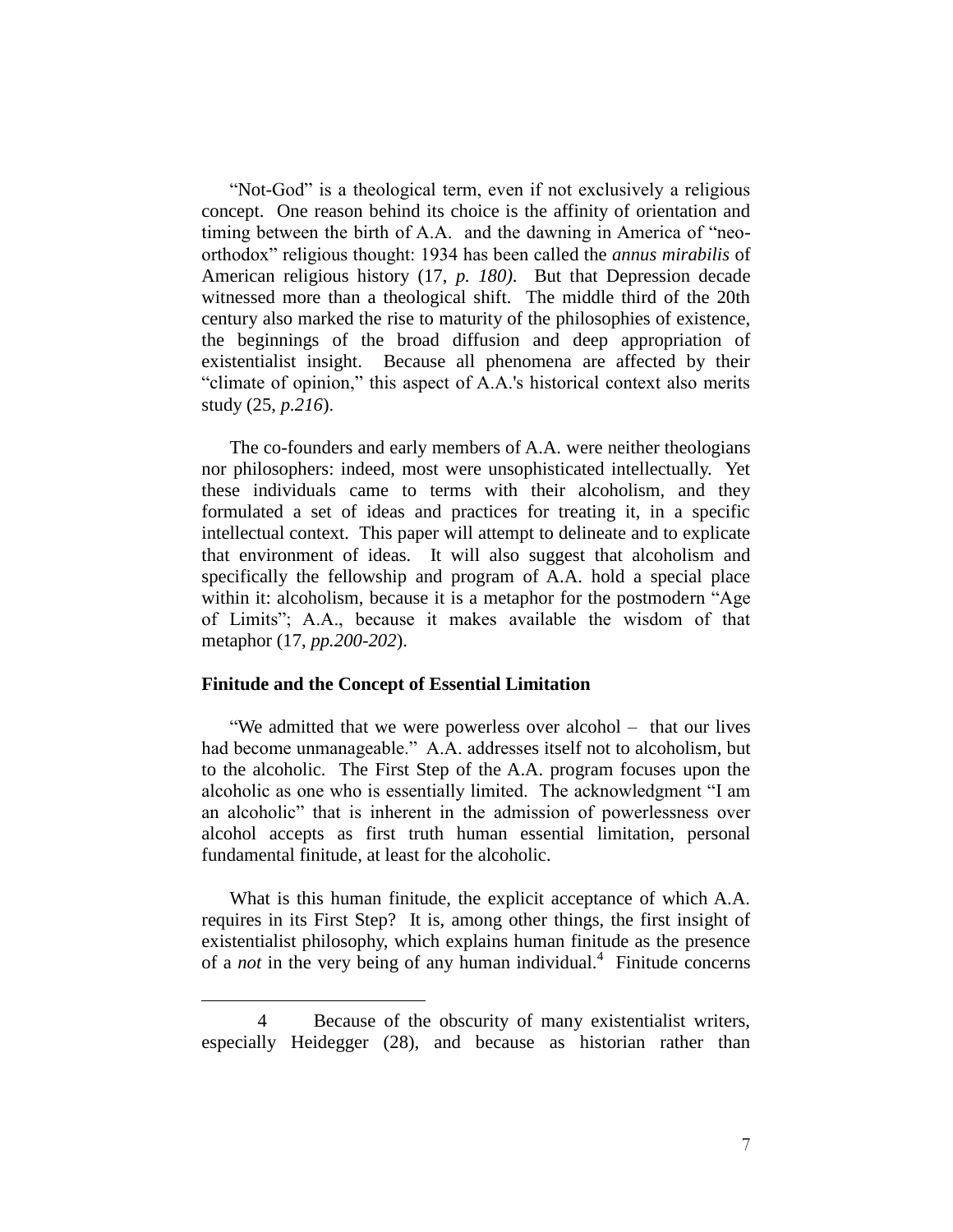limitations – what one *cannot* do and *cannot* be. Fundamental finitude is not, however, the mere sum of human limitations. Rather, the fact of finitude is the core of human be-ing. At that core, positive and negative existence interpenetrate. This means that human strength coincides with human pathos, human vision with human blindness, human truth with human untruth, human being with human nonbeing. If we do not understand human finitude, human being itself escapes us (19, *p. 290*).

The first theme of all philosophies of existence posits that human being is limited being: *the limitation of being* marks the starting point of all existentialist thought. The A.A. member who comes to accept and to speak his identity within A.A. by saying, "My name is . . . and I am an alcoholic," attains this understanding and embraces the existentialist insight into the human condition: "Man is his finitude (19, *p. 111;* 36; 37).

Guided by A.A., alcoholics come to understand finitude, to discern the existential meaning of "nothingness," in two ways. Some, confronted with the dire choice of abstinence, insanity or death, by reflecting on those possibilities become aware of the reality of the fact that some absolute limitation has become absolutely inevitable. They thus attain the consciousness described by Sartre: "Consciousness is a being, the nature of which is to be conscious of the nothingness of its being" (36, *p. 86*).

This perception engenders "dread" – the *Angst* of Heidegger, the *angoisse* of Sartre, the "anxiety" or "anguish" of translators who, unwilling to resort to foreign-language italics, struggle to retain the term's root. The concept lies in that etymological root: the ancient Indo-European ANGH expresses onomatopoeically the sense of constricted narrowness, the tightening and the choking that existentialist insight posits as the essential human condition. This sense of dread arises from

<u>.</u>

philosopher I claim no mastery over their writings, I rely heavily on secondary sources (19, 29-35) in the analysis that follows. Citations will be to the philosophers of existence themselves when a direct quotation is used or when an interpretation is my own. In those cases where I am aware of drawing an interpretation from a secondary source, the citation will be to that source, although responsibility for the interpretation and its application of course remains mine.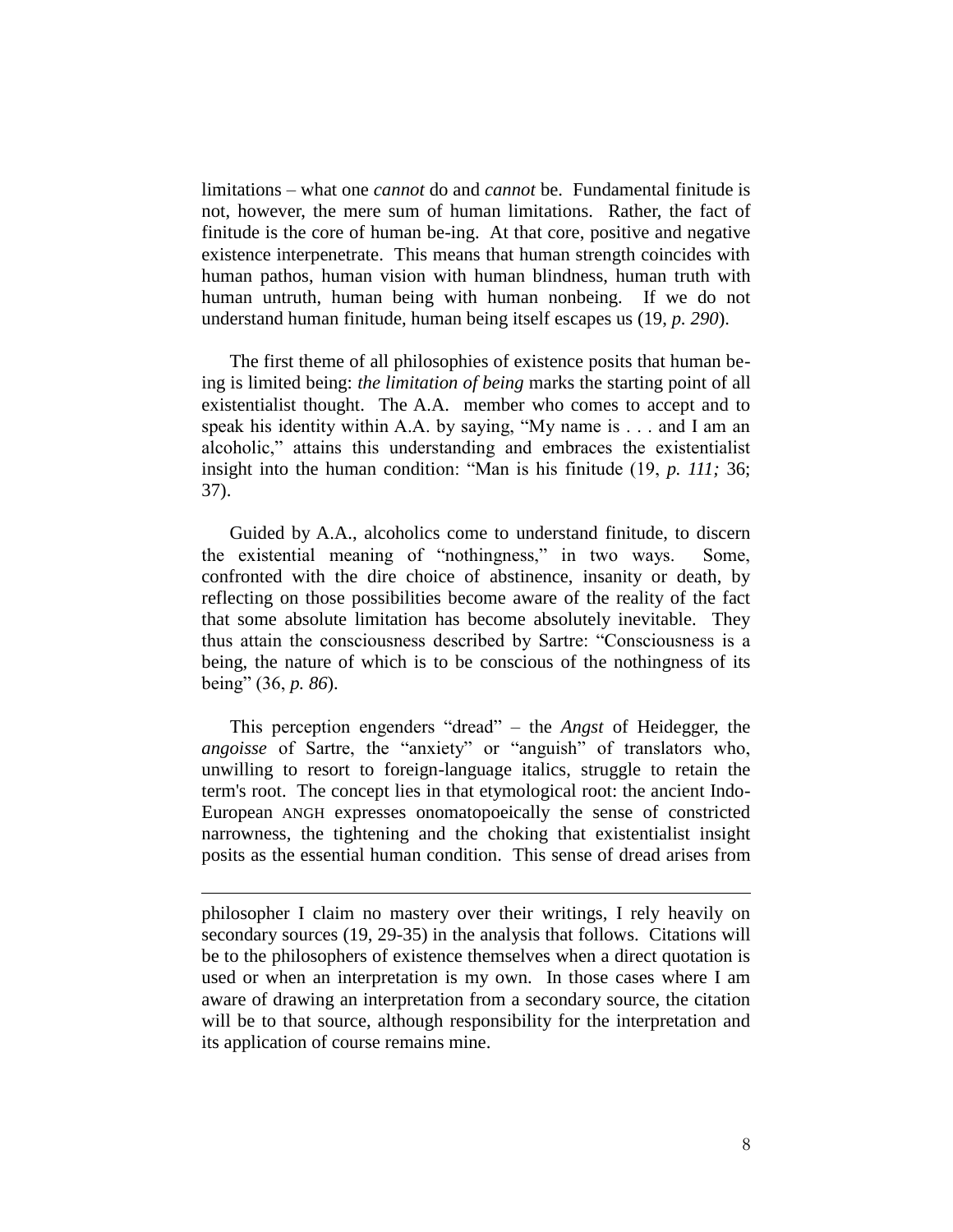the rub finitude, the realization of one's own possible nothingness (19, *p. 226*).

For others, the experience is more Kierkegaardian: their anguish arises from the sense of nothingness engendered by the alcoholic experience itself – the gnawing through unspecifiable sense of the meaningless, treadmill-like quality of repetitively insatiable addiction. These discover "nothingness" within their own hearts. Kierkegaard asked, "What effect does nothing produce? It begets dread" (38, *p. 38*) A person experiences dread rather than fear when he cannot say "what is it that bothers" – a frustrated feeling of vacuity not uncommon among alcoholics wrestling with their addiction. It is an experience that lies at the core of the existential perception.

I cannot say what it is that bothers me in the case of dread. In fact, if one were to ask me what bothers me, I would probably say "Nothing." In saying that I do not mean that I am bothered at all, but that there is no *thing* that bothers me. What bothers me is my existence. . . . Heidegger asks quite seriously this question: What is this "nothingness" (*Nichts*) about which one has such a dreading anxiety? What is the existential meaning of "Nothingness"? (30, *pp. 116-117*).

The alcoholic who knows the experience of alcoholism within himself knows the meaning of Heidegger's question. Sartre's core existential insight conveys the same point in another way, yet again in a way with which all alcoholics can readily identify: the ultimate freedom is to say "No" (19, *p. 241*; 36, *pp. 619ff*.).

The existential meaning of "Nothingness"; the ultimate freedom as saying "No"; these ideas bespeak finitude – the essential limitation of human be-ing (30, *p.31*). A.A. teaches in several ways the fundamental insight that the first truth of alcoholic human be-ing is essential limitation, and that therefore the first requirement for recovery of humanity is acceptance of essential limitation.

A.A. achieves this first by suggesting that fundamental finitude, essential limitation, is the definition of the alcoholic condition. This is the deep meaning of A.A.'s concept of the "alcoholic" and emphasis on avoiding "the first drink." The two are related. The "alcoholic," A.A.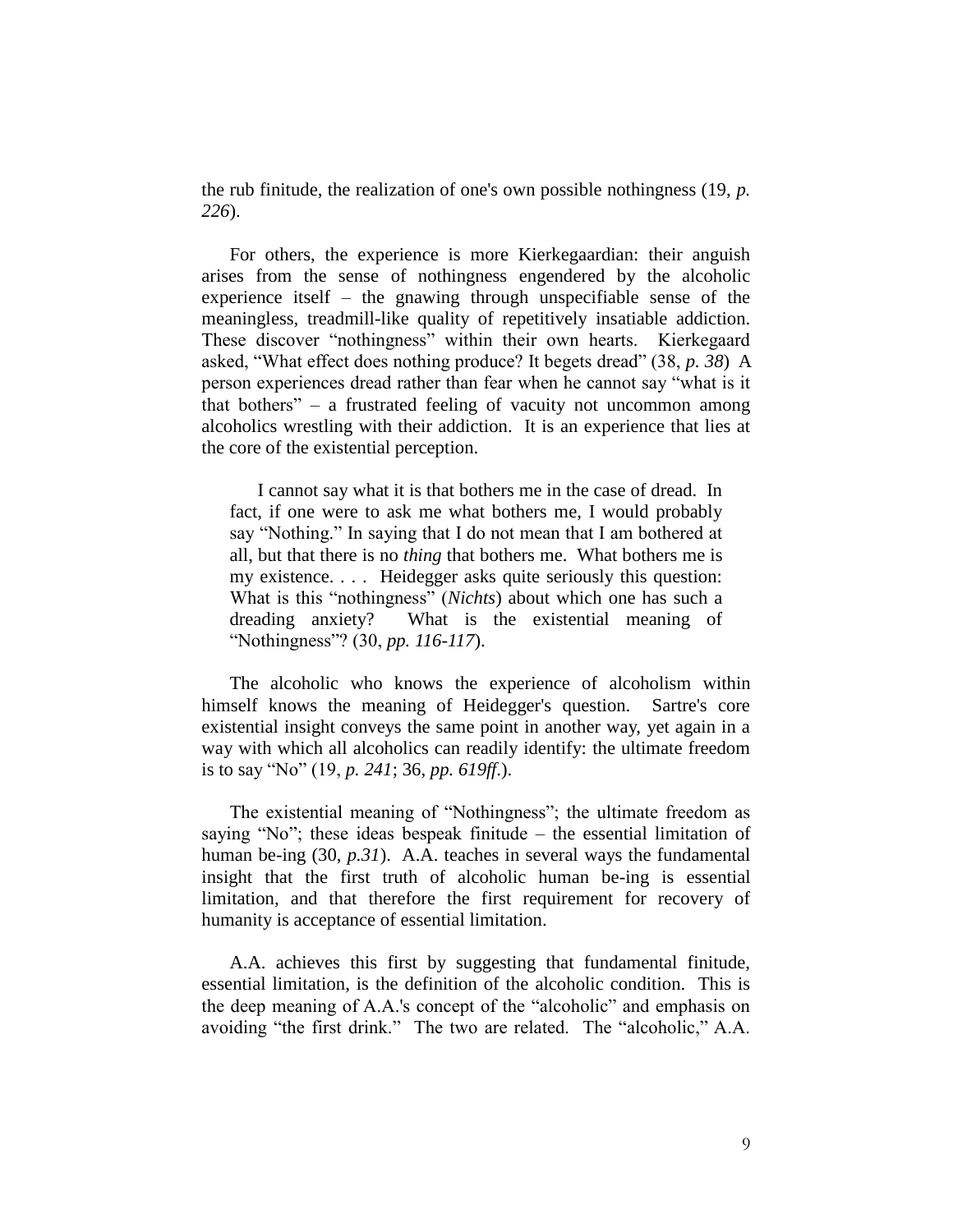teaches, is one who cannot drink any alcohol safely. There is an essential "not" an inherent limitation – in the very concept of "alcoholic." This *not* is an essential rather than an accidental limitation, because it applies to the first drink. The gropings of the active alcoholic who suspects that he is in trouble are familiar – the staunch efforts to stop drinking before drunkenness, the tortured attempts to determine what is "my limit": two drinks? four beers? only with meals? A.A., in teaching that "the first drink gets the alcoholic drunk," inculcates that the alcoholic does not *have* a limit, he *is* limited – and this is the meaning of "essential limitation."

Even more striking, perhaps, because so often misunderstood, is how A.A. inculcates this truth by applying the insight to itself. At its very birth, A.A. departed Oxford Group auspices because the Group, with its heritage of Christian perfectionism as revealed in its emphasis on "The Four Absolutes," seemed both to demand and to claim too much (17, *pp. 212, 242*). Because of this intuition that – at least for alcoholics – the problem of the Oxford Group was that it claimed to do too much, A.A. focused attention on its own limitation. As Wilson phrased it in his briefest explanation of why his followers abandoned the Oxford Group: "The Oxford Group wanted to save the world, and I only wanted to save drunks."<sup>5</sup> Thus, A.A.'s claim that its fellowship and program are "spiritual rather than religious" involves not so much a rejection of religion as a profession of the acceptance of limitation.

A sensitivity to this deeper meaning of A.A.'s exemplary application to itself of the acceptance of essential limitation can shed light on something about A.A. that some professionals at time find puzzling. "Why does not A.A. *as* A.A. welcome all addicted people, alcoholic or not, into its fellowship? Why are alcoholics so exclusive?"

Some individual A.A. groups, of course, do welcome at their meetings dually addicted or generically "chemically dependent" people. Yet A.A. as A.A. does not because it cannot and still remain A.A. By accepting the limitation of its "primary purpose to carry its message to the alcoholic" (15, *p. 106;* 27, *pp. 150-154*), A.A. deepens its witness to and drives home the centrality of the acceptance of essential limitation as

 $\overline{a}$ 

<sup>5</sup> [Wilson, W.] Memorandum to our writing team. [1954] [Unpublished manuscript in the A.A. archives, p. 21.]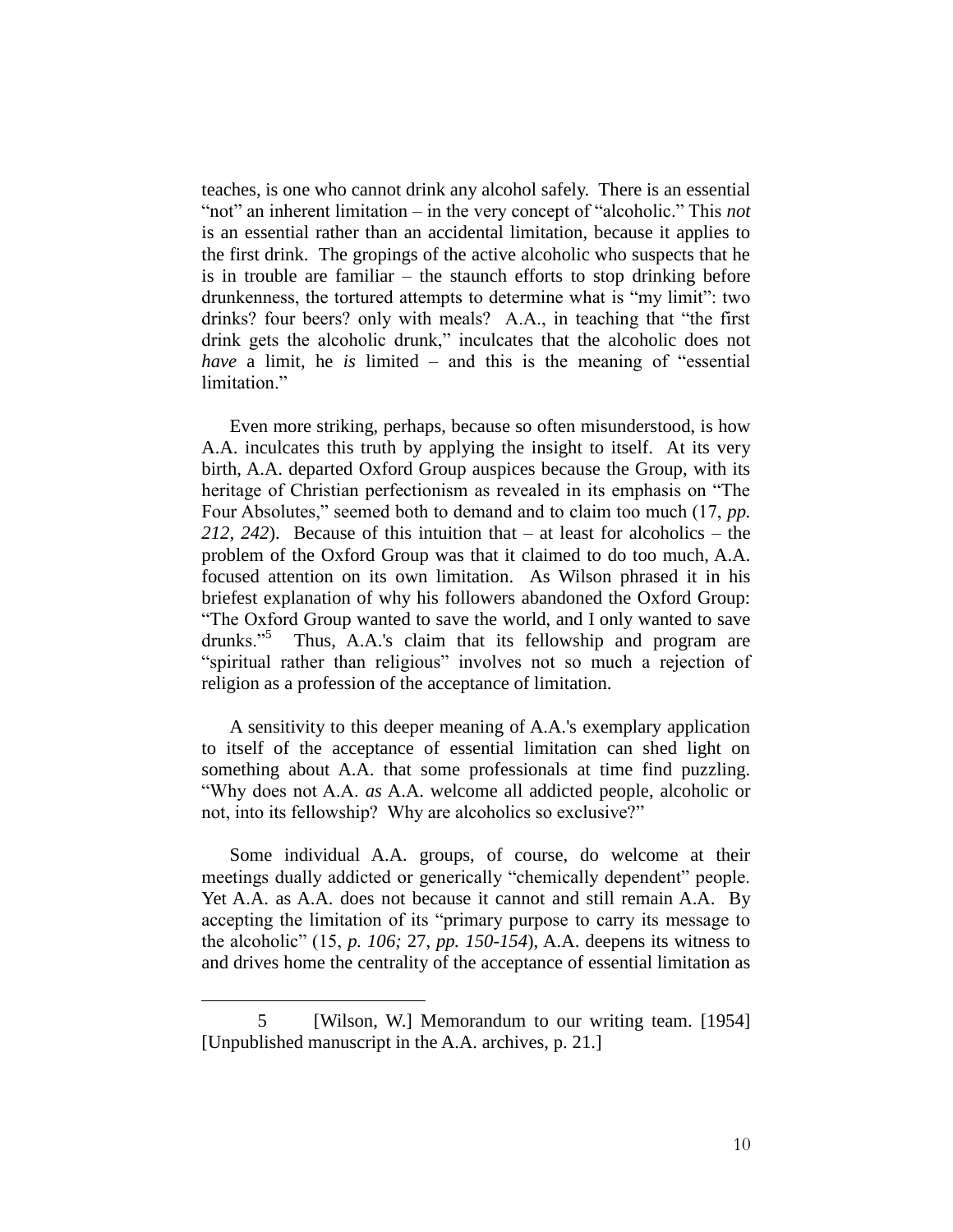first principle.

The fact of fundamental finitude and the need to accept this essential limitation pervade the program as well as the fellowship of A.A. They are clear in the oft-repeated A.A. mottoes, "First Things First" and "One Day at a Time." The emphasis upon accepting limitation infuses A.A.'s own description of "How It Works," from the "Rarely" that opens that key fifth chapter of its "Big Book" through the "tried to" that lies at the heart of its Twelfth Step to its concluding qualification of its promise as "progress rather than perfection" (26, *pp. 58-60*).

Honest acceptance of essential limitation is therefore the core of Alcoholics Anonymous. That honesty thus becomes both the price and the reward, both the process and the purpose, of the A.A. member's First Step acceptance of himself or herself as "powerless over alcohol." In a way suggestive of the psychoanalytic contract, A.A. has intuited the existential truth that accepting the reality of self-as-feared may be an essential precondition of finding the reality of self-as-is (39).

## **Truth, Knowledge and "Objectivity"**

Such an insight is termed "existential" because it fits well the philosophies' of existence understanding of truth as *aleitheia* – an unveiling, or disclosure, of a reality essentially beyond human control. According to this understanding, the pursuit of truth is not manipulative – is not the attempt to seize upon the correct tool that will allow grasping reality in order to control it. To search for truth means rather to find the right perspective – the point of view that will allow the phenomenon to reveal itself. As Heidegger, following Husserl, insisted: the "phenomenon" is by definition that which shows, discloses, itself (19, *pp.213-216*; 30, *pp. 34ff.*; 31, *pp.25-46*).

Modern thought, even that rigorously Enlightenment-positivistic, is no stranger to this proposition that it is the hidden that is "real." The sense that identifies the hidden with the real pervades modern science as well as modern literature. But modern science, as commonly understood, is inherently technological, imbued with an intrinsic imperative to control. Its practitioners and imitators thus too readily lapse into perverting the search for all truth into a mere quest for some means of manipulation. Control, especially absolute control, requires new tools rather than a different perspective (34; 40, *p. 58*; 41, *pp. 61ff.*;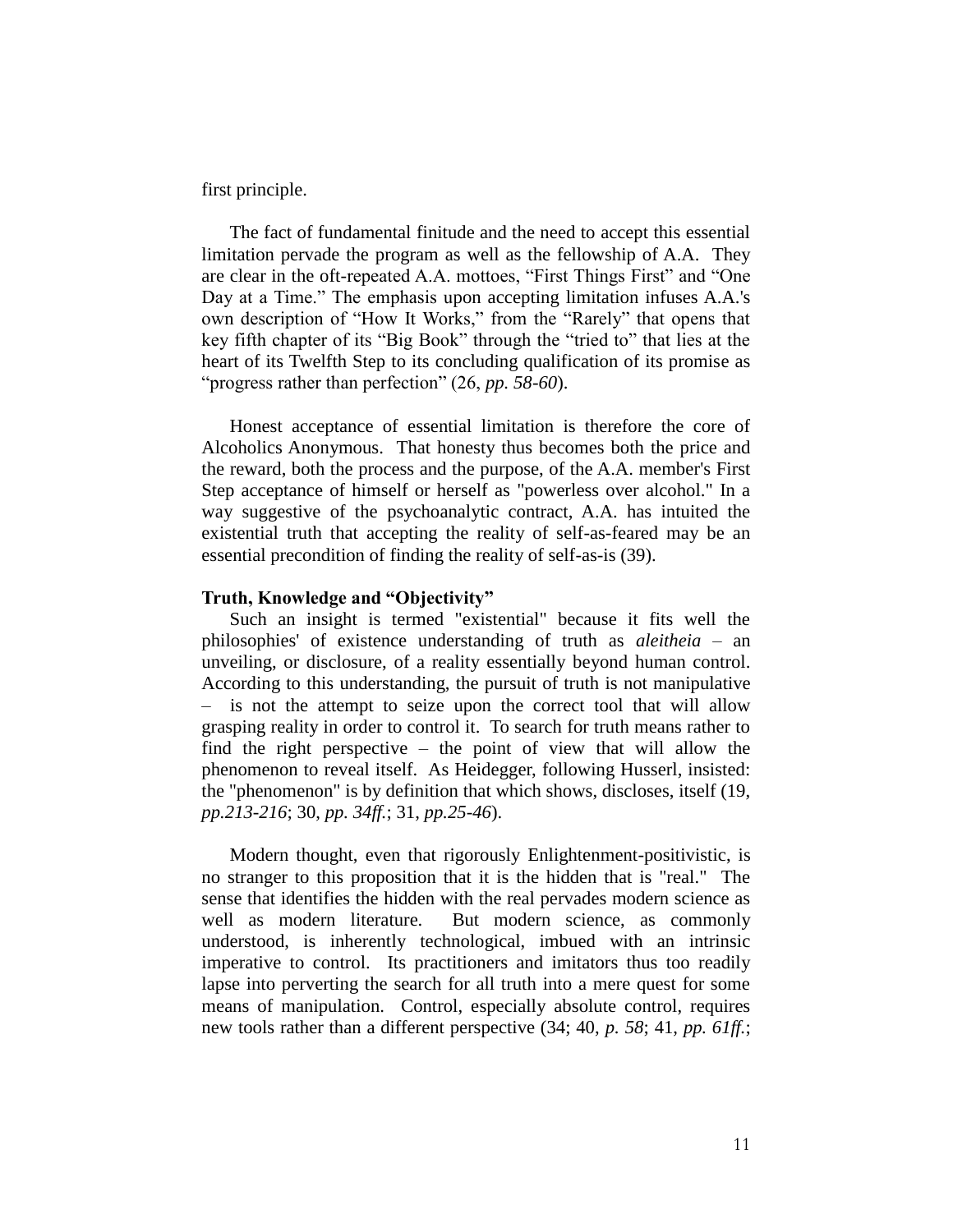#### 42; 43, *p. 168*).

Humane thinkers, those who study human phenomena, existentialist thought reminds, must eschew the imperative of control. Human beings, as human, are neither mere tools nor mere objects – for what is an "object" but another potential tool? The subject-object dualism that derives from Descartes has immeasurably increased human knowledge and control of things. Applied to persons, however, as the experience of A.A. within the field of alcoholism testifies, it is not only sadly lacking, but tragically destructive. Subject-object dualism, with its demand for "objectivity," regards the attainment of truth as an act of conquest rather than of revelation. The dualistic style and approach thus do violence to human values. Treating persons as things can only increase alienation. Such an approach thus fuels rather than cures alcoholism (17, *pp. 325- 326*; 44).

According to the insight of Alcoholics Anonymous, the pressures of alienation and the ache of loneliness that so bedevil modern humankind and not least the alcoholic arise not from the sense of limitation, but from the refusal to accept essential limitation. Imbued with this intuition, A.A., like the philosophies of existence, suggests striving for holistic rather than manipulative insight. A.A. furnishes a correct perspective rather than a controlling – and therefore potentially destructive – tool. For Kierkegaard and the existentialists, such a "correct perspective" on human finitude involved fear and trembling and dread: it was a perspective attained by standing on the brink of "the sickness unto death" that is despair. For A.A. members, it is the perspective achieved by "hitting bottom" (38, 45, 46).

"We do not come to know a (human) phenomenon by conquering and subduing it, but rather by letting it be what it is" (19, p. 214). Acceptance of this limitation marks for existentialist thinkers the beginning of sanity; for members of A.A. it signals the first step to sobriety. And acceptance of this insight invites deeper exploration of the affinity between the philosophies of existence and A.A.

### **From** *Aleitheia* **to** *Gelassenheit***: the Wholeness of Limitation**

The first intuition of Alcoholics Anonymous – that the alcoholic begins recovery by accepting the personal reality of essential limitation – is bound up with a larger insight: that there is a wholeness in that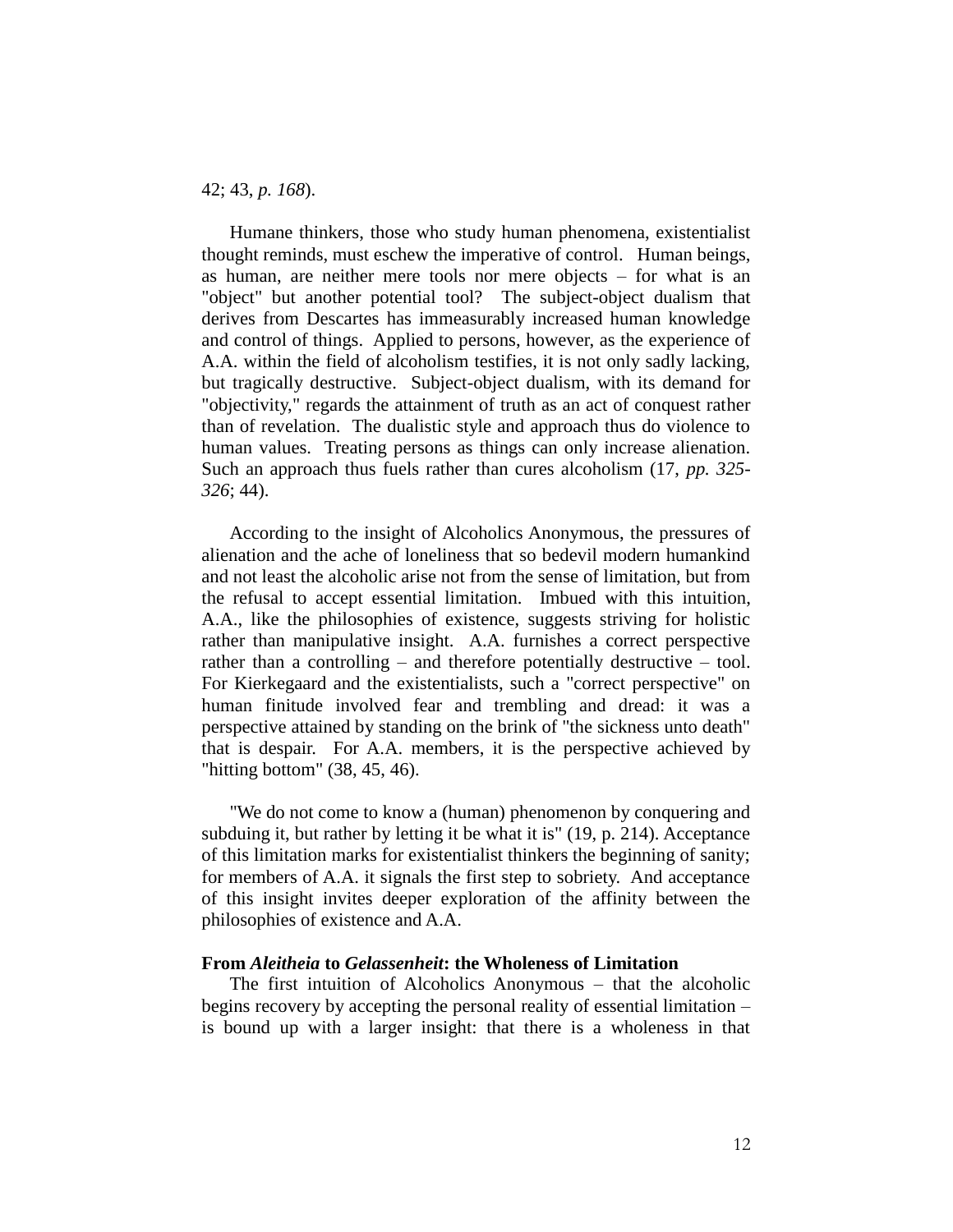limitation. In one sense, the wholeness of limitation is but a corollary of essential limitation, of human finitude as ultimate fact. Yet, from a more profound perspective, it is the wholeness of limitation that is central, for only this insight can enable true acceptance of limitation. Under this heading, the wholeness of limitation, I shall examine four topics central to A.A.'s pragmatic, existential effectiveness: "letting go," the nature of the human condition, limited control, and limited dependence.

The philosophies of existence insist that we do not know reality by conquering and subduing it (which changes the reality), but rather by letting it be what it is (31, *pp. 51-54*). At the very least, such knowledge of reality-as-it-is must precede any attempt at control that will destroy the reality as it is. "Letting it be what it is" – the *Gelassenheit* of the philosophies of existence – came naturally to A.A. from its Pietist heritage. A.A.'s Oxford Group origins imbued it with the instinct expressed in the ancient adage, "Let go and let God" (17, *pp. 179-180*). And it is important to note that, at least within A.A., this maxim mandates much more than mere Quietist resignation. Recovery from alcoholism does not come about by irresponsible passivity. But how, then, and why, does "letting go" bring healing?

Strikingly, both A.A. with its injunction to "let go" and the philosophies of existence in their recommendation of *Gelassenheit* reflect modern therapeutic insight as well as recapture ancient wisdom. "Letting go" and *Gelassenheit* heal the dis-ease engendered by the attempt to will what cannot be willed because they mark operative acceptance of the wholeness of limitation and therefore effective embrace of the reality of the human condition.

"The attempt to will what cannot be willed": the alcoholic, in A.A.'s understanding, cannot will to not-drink any more than an insomniac can will to fall asleep. As Farber (47, 48) has delineated in his analysis of the modern era as "The Age of Disordered Will," there exist two different realms in which human will operates, and confusion of these realms issues in self-defeating frustration. In some matters, the human will can choose to possess certain objects: this is the realm of "utilitarian" or "technical" will. In other cases, however, the human will can choose only to move in a certain direction: in this second realm of "existential will," one can choose only orientation and means. Problems arise when one attempts to apply the will of the first realm – the utilitarian will that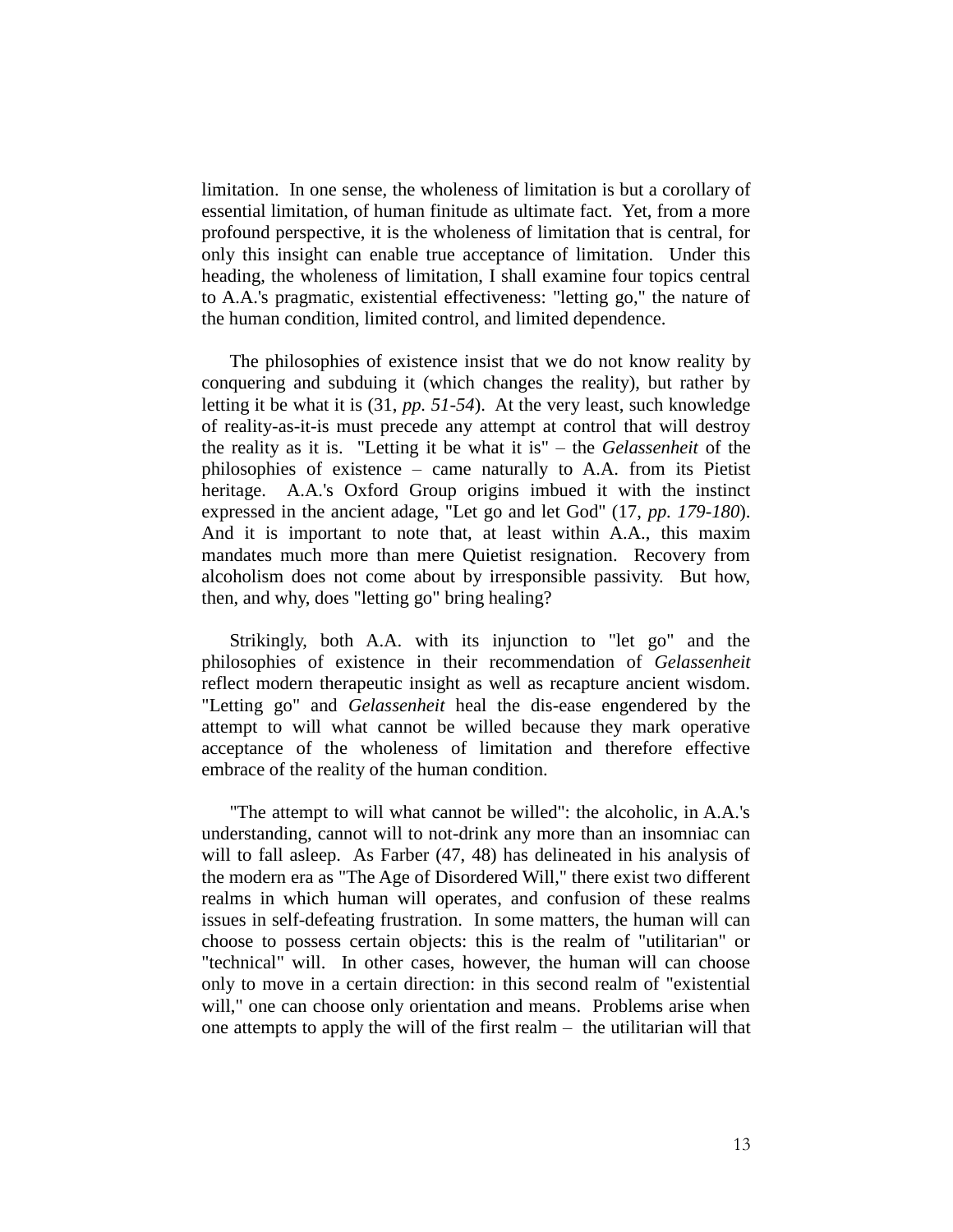chooses *objects* – to those portions of life that, because they are directions or *orientations*, wilt or even vanish under such coercion. These problems are compounded when, in a repetitive vicious cycle, one attempts to solve them by the use of chemicals, thus again and on a deeper level seeking to apply the utilitarian will to the realm of existential orientation (49).

Let me try to clarify by offering a few examples (some again suggested by Farber) in addition to falling asleep and not drinking (47, *p.7*). One can will knowledge, but not (directly) wisdom; submission, but not humility; self-assertion, but not courage; congratulations, but not admiration; physical nearness, but not emotional intimacy; dryness, but not sobriety. In each case, indeed, any attempt directly to will the second renders its actual attainment all the less likely. Some matters, and among them the more significant in human experience, are attained only by letting them – and ourselves – be; and that is the promise of *Gelassenheit*.

Nor is this the lonely insight of Farber, A.A. members and existentialist philosophers. Experience with diverse patients and problems has in recent years prompted therapists of many persuasions to seek to place a similar brake on the quest for technological control, to recommend acceptance rather than activity: "It is generally believed that activity and mastery are virtually synonymous. . . . But certain kinds of achievement require a kind of controlled passivity, a mastery of our fear of passivity and helplessness (50, *p. 50*). Some psychiatrists have built on the research of Edward Bibring, which they interpret as demonstrating that it is precisely excessive tenacity in clinging to ambitious, adolescent goals that renders individuals most vulnerable to the overwhelming failure that depression represents. "It is the contrast of our goals with our own awareness of our helplessness to achieve them which is likely to produce depression. It is this exaggerated disparity which destroys one's confidence" (51, *p. 159*).

In addition to being "existential" and "modern," this insight concerning *Gelassenheit* and "letting go" has a uniquely American therapeutic foundation in the thought of William James and in the practice of Harry Stack Sullivan, both of which influenced A.A.'s development. James (52) insisted that the surrender of "pretensions" is essential to sane self-esteem: "[Self-feeling] is determined by the ratio of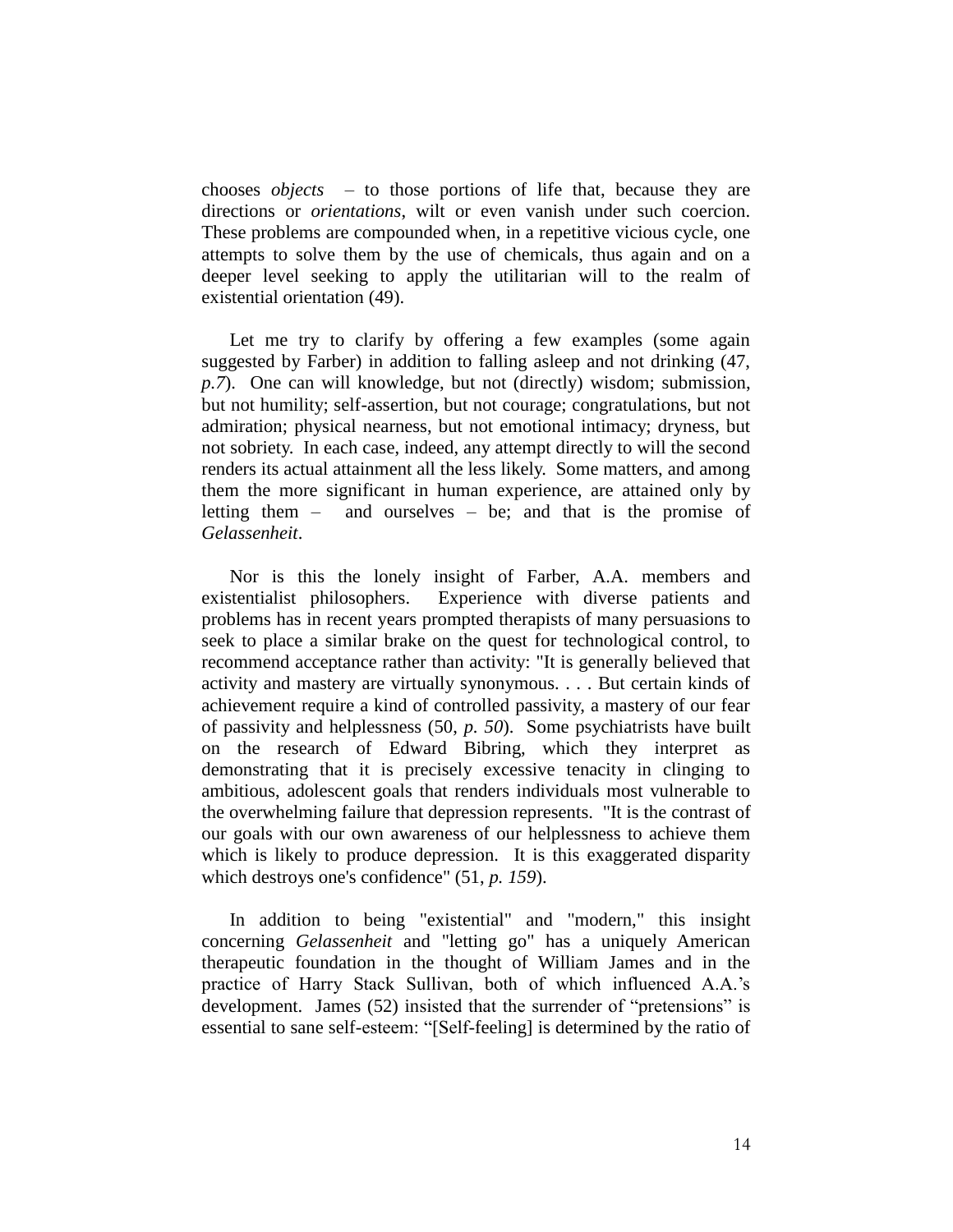our actualities to our supposed potentialities. . . : thus,

self-esteem = SUCCESS

# **PRETENSIONS**

One can increase self-esteem by adding to success, but a more radically effective enhancement results from damping pretensions. Precisely this difference of understanding concerning how to achieve self-acceptance, indeed, led A.A. to reject the Oxford Group's emphasis on its "Four Absolutes" and therefore to depart its auspices (17, *pp. 50- 51, 242-243*).

According to Sullivan (53, *p. 206*), the first step to psychological cure occurs when a patient learns that more security may come from abandoning some security-seeking behavior than could ever be achieved by it. Such surrender is therapeutic not only because the act itself adds to one's security, but especially because it allows and invites confrontation with those other anxiety producing situations that the patient had formerly attempted to escape or to deny by the behavior (54, *pp. 542ff*.). Sullivan's description of the first step to cure captures precisely the first psychological gain attained by the alcoholic who stops drinking alcohol. Abandoning alcohol, allows, as accepting self as "alcoholic" leads, the A.A. member to confront self as-feared, thus enabling him to find the reality of self-as-is.

# **The A.A. Vision of the Human Condition**

The understanding that finds a kind of wholeness in essential limitation echoes ancient wisdom. According to this tradition, to be human is to be caught in a middle, to contain a contradiction. Human be-ing is essentially limited, yet human beings yearn – need – to transcend that limitation. This vision gave rise to the ancient dichotomy between body and soul, an image for the human as the conjunction of the limited and the infinite. It is an understanding that has haunted many thinkers. It is also a vision worth exploring; first, to understand the nature of the human as limited but whole, whole although limited; second, to begin to fathom how this condition of wholeness in limitation can be transcended.

Within the history of western thought, Pascal (and before him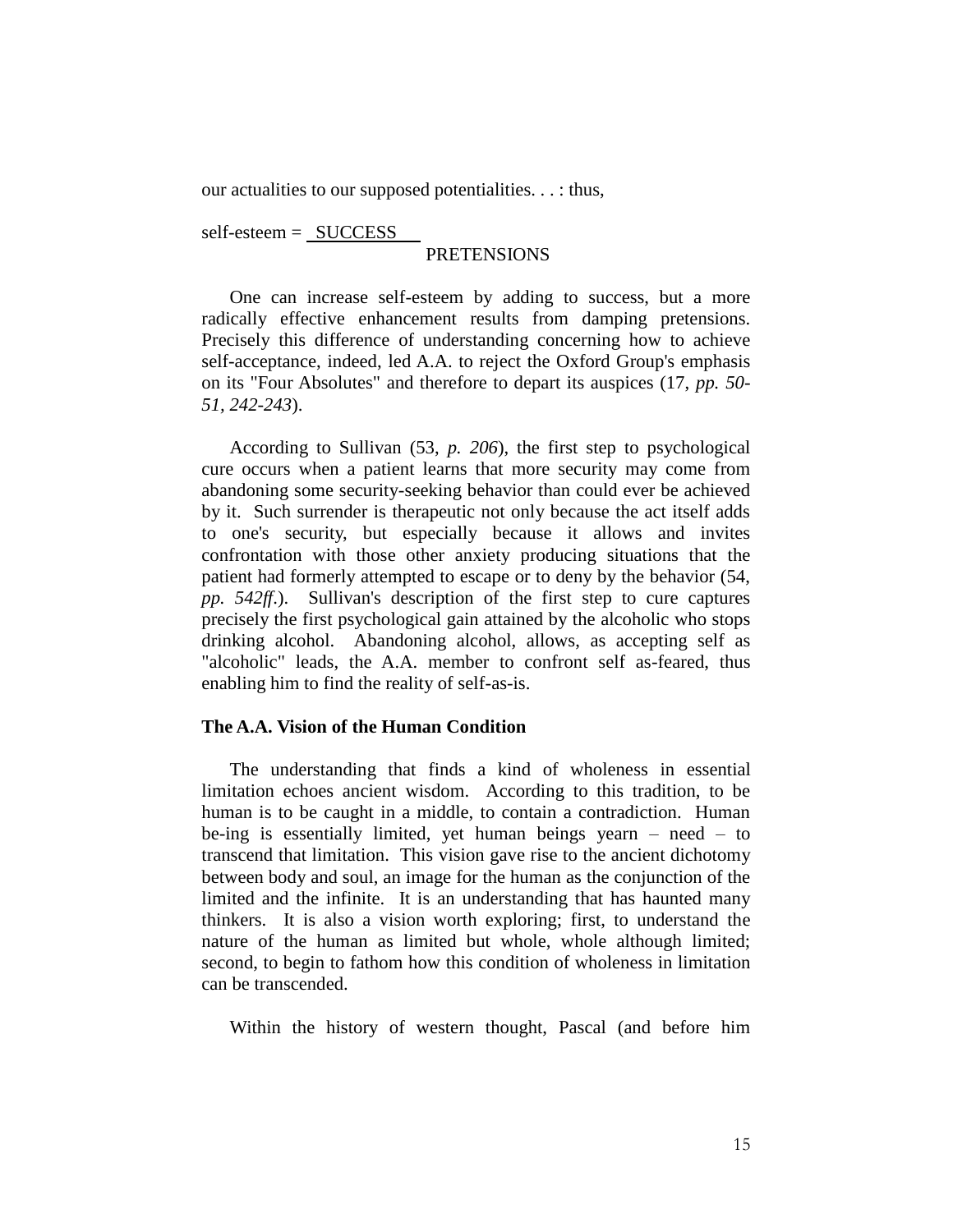Augustine) founded their philosophies on the insight that to be human is to occupy a middle position in the universe, a position between the infinitesimal and the infinite (55, *pp. 88-94*; 56). To be human is to be an All in relation to nothingness, a Nothingness in relation to the All. This middle position of humanity is the final and dominant fact of the human condition. It is also a perfect image of the significance of the finitude of human existence (57, *pp. 203-219*).

One of Pascal's aphorisms clarifies the meaning of that finitude and invites an appreciation of the significance of the contradiction inherent in this middle position and thus in the human condition: "He who would be an angel becomes a beast" (55, *p. 242*). As *both* angel and beast, the human can be *only neither*. Centuries later the American philosopher George Santayana (58) used the same image to make its complementary point in a different way: "It is necessary to become a beast if one is ever to become a spirit" (*p. 230*).

Together, these understandings and their point – as both angel and beast, one cannot be only either – embrace A.A.'s core perception and process. In the A.A. understanding that can be heard, paraphrased, at any A.A. meeting, the alcoholic drank in the attempt or claim to be one *or* the other, angel *or* beast: the essence of sobriety resides in the acceptance that one is both – that because one can be only both, the effort to be only either is doomed to frustration and failure.

This vision posits an essential incongruity at the core of the human condition. Both the perennial theme and its inherent incongruity have been explored in detail by Ernest Becker, who, in his study *The Denial of Death (59)*, strikingly captured this understanding of the human condition in a way that both clarifies the point here and deepens appreciation of one often misunderstood facet of A.A. Becker suggested that to be human is to be "a god who shits" (*p. 58*).

Humor derives from the perception of the juxtaposition of incongruity. When the incongruity is inherent, essential, there can be no more healing – whole-ing – experience than the laughter that marks acceptance of it. Such laughter characterizes A.A. meetings because those gatherings so well reveal the incongruity of the human condition, the humor of being human. Within Alcoholics Anonymous, humor and laughter are never at others as objects, but at the contradictions within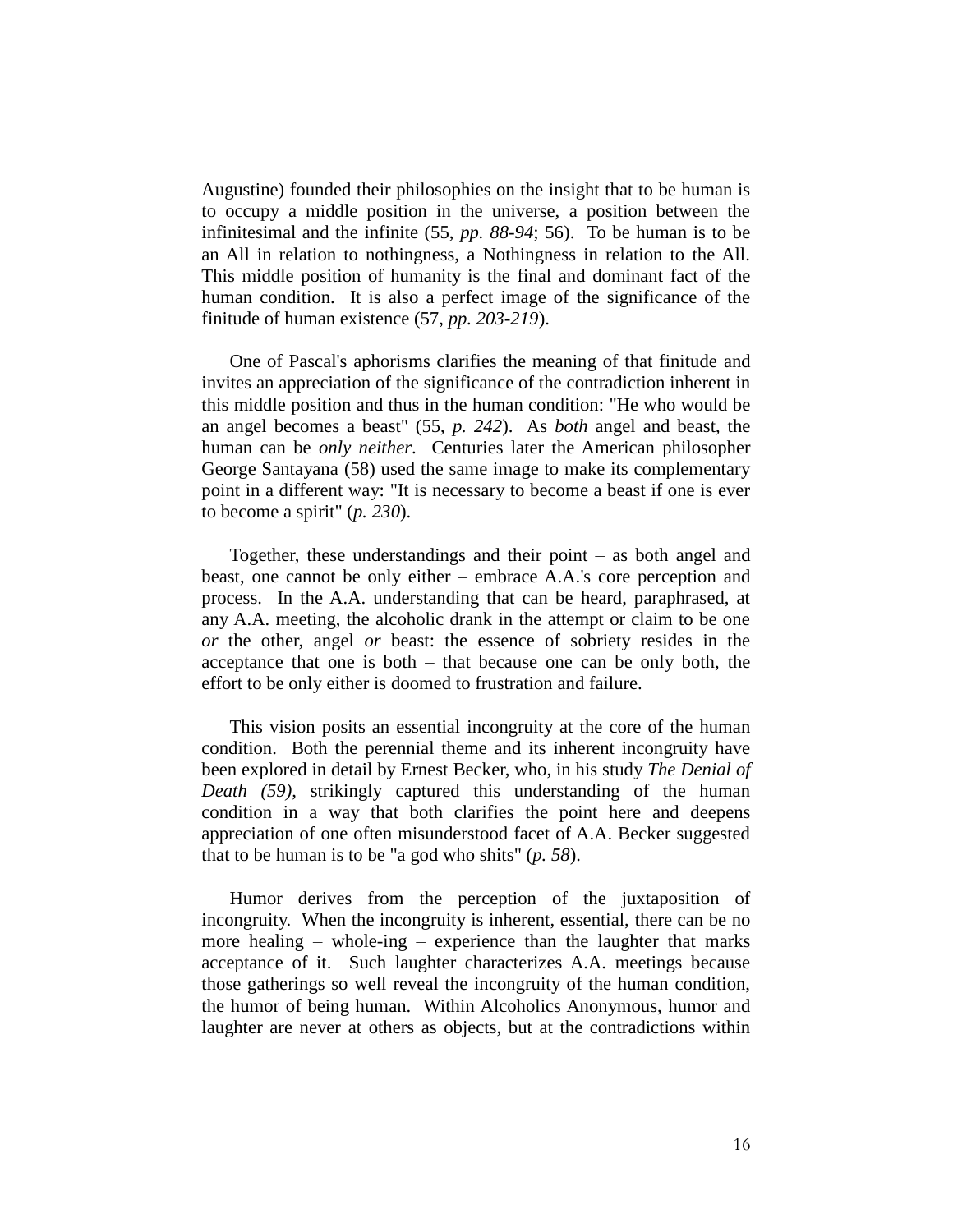self revealed by the human experience of others. A.A. humor and A.A. laughter express appreciation of the insights into self garnered from the experience of others with whom one identifies. They thus witness to A.A. members' acceptance of the paradoxical nature of the human condition as essentially limited but inherently striving for the unlimited.

In attempting and claiming to attain transcendence by their use of alcohol, alcoholics come to touch – even to wallow in – the depth of their own finitude. Recognizing the incongruity between that endeavor and its result frees from both. Such humor is neither veiled aggression nor mere compensation: it rather manifests the central animus of A.A.'s theory of personality and of human nature (60, *pp, 94-96, 145-147*). The human as beast-angel, as not-God, means that the essence of being human resides in the human condition's conjunction of infinite thirst with essentially limited capacity. Acceptance of this reality comes easily to the alcoholic who understands her alcoholism: the phenomenon of alcoholism replicates the essence of the human condition.

# **Limited Control and Limited Dependence**

A final facet of A.A.'s focus on the wholeness of limitation may help to clarify further. A.A. understands the alcoholic as an "all or nothing person" (17, *p. 229*). Sartre (61) well captured the alcoholic's essence: "They want to exist all at once and right away" (*p. 333).* The futility of this attempt manifests itself especially in two areas: control and dependence.

In the A.A. understanding, the drinking alcoholic drinks alcohol in an effort to achieve control – absolute control over his feelings and environment; yet his drinking itself is absolutely out of control. Similarly, the drinking alcoholic denies all dependence. She drinks in an attempt to deny dependence upon others, upon anything outside herself; but her dependence upon alcohol itself has become absolute. The alcoholic's problem, then, involves the demand for absolute control and the claim to be absolutely independent. A.A. attacks this double problem in a twofold way. First, the alcoholic is confronted with the facts that, so far as alcohol is concerned, he is absolutely out of control and absolutely dependent. Then, when this reality contained in the very concept "alcoholic" has been accepted by the admission of "powerlessness over alcohol," A.A. prescribes *limited* control and *limited* dependence.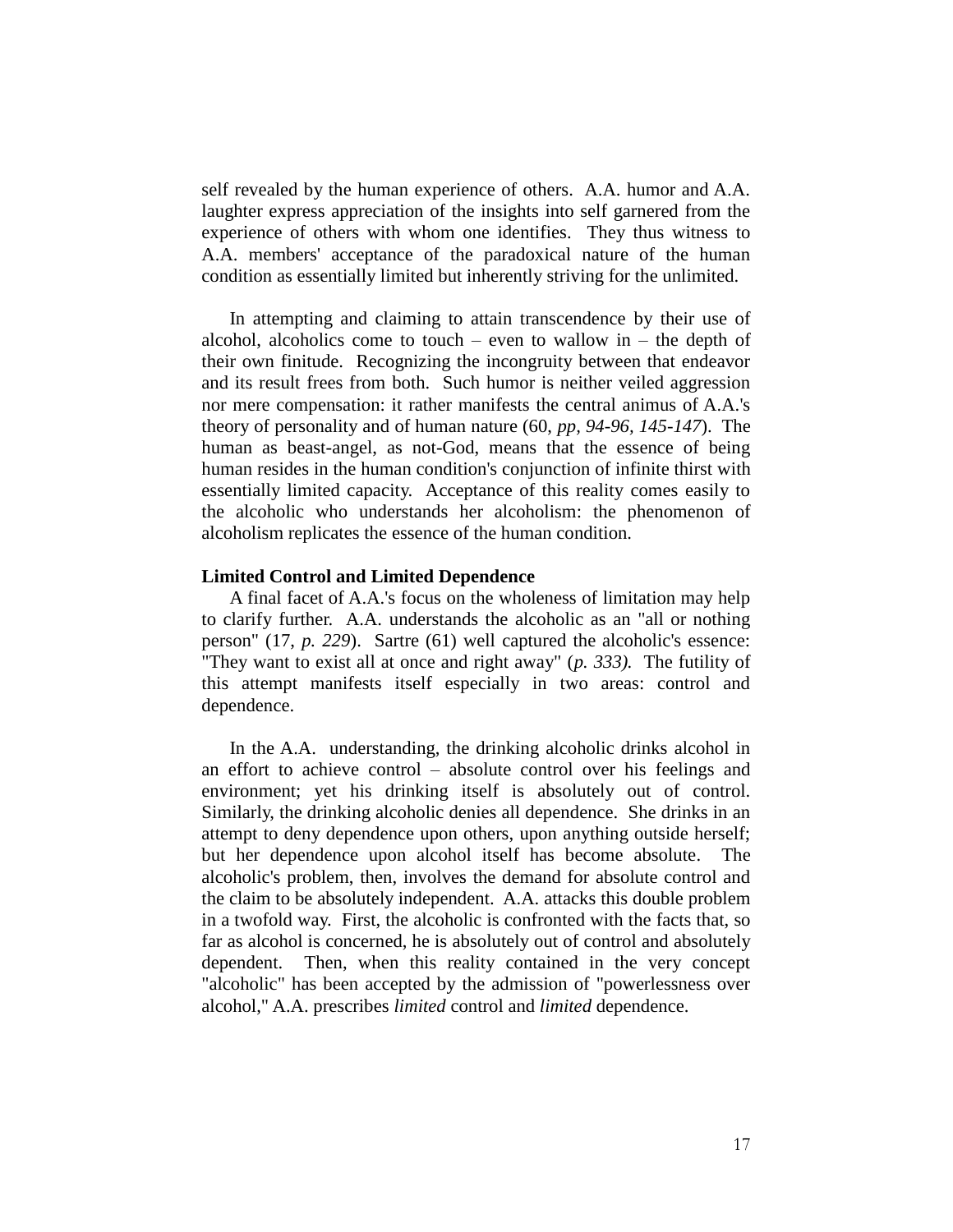The emphasis on control as limited, as neither absolute nor to be abdicated, pervades the A.A. program. "You can do something, but not everything" runs the constant implicit, and at times explicit, message. A.A. members are warned against promising "never to drink again." They learn, rather, "not to take the first drink, one day at a time." They learn to pick the telephone rather than the bottle. They are encouraged to attend A.A. meetings, which they can do, rather than to avoid all contact with alcohol, which they cannot do. The A.A. sense of limited control is admirably summed up in the famed "Serenity Prayer": "God grant me the serenity to accept the things I cannot change, the courage to change the things I can, and the wisdom to know the difference" (15, *p. 196).*

The "can" and "cannot" of the Serenity Prayer inculcate the concepts of limited control and limited dependence. They also clarify the depth of the affinity of orientation shared by A.A. insight and existentialist thought. In the A.A. understanding, alcoholism is an obsessivecompulsive malady; the active alcoholic is one who must drink, who *cannot* not-drink (26, *p. 24)*. Therefore the alcoholic who joins the A.A. fellowship and embraces its program does not thereby surrender her freedom to drink; rather, she gains the freedom to not-drink – no small liberation for one obsessively-compulsively addicted to alcohol. Within A.A., the passage from "mere dryness" to "true sobriety" consists precisely in the change of perception – perspective – by which the A.A. member moves from interpreting his situation as the prohibition, "I cannot drink," to understanding its deeper reality as the joyous affirmation, "I *can* not-drink."

The alcoholic who finds sobriety in A.A. by accepting the goal of limited control thus discovers in his very being the fundamental existentialist insight: "The essential freedom, the ultimate freedom that cannot be taken from a man, is to say No" (19, *p. 241*). This sense of wholeness in limitation, this embrace of fundamental finitude, suggests further another, complementary goal: limited dependence.

The modern, post-Enlightenment mind tends to view all dependence (but especially essential dependence) as humiliating and dehumanizing. Its goal of autonomy leads modern thought to define full humanity as the overcoming of all dependencies, maturity as the effective denial of dependence itself (62, 63). Many current therapies, unlike A.A., are imbued with this assumption of modernity: their interpretation,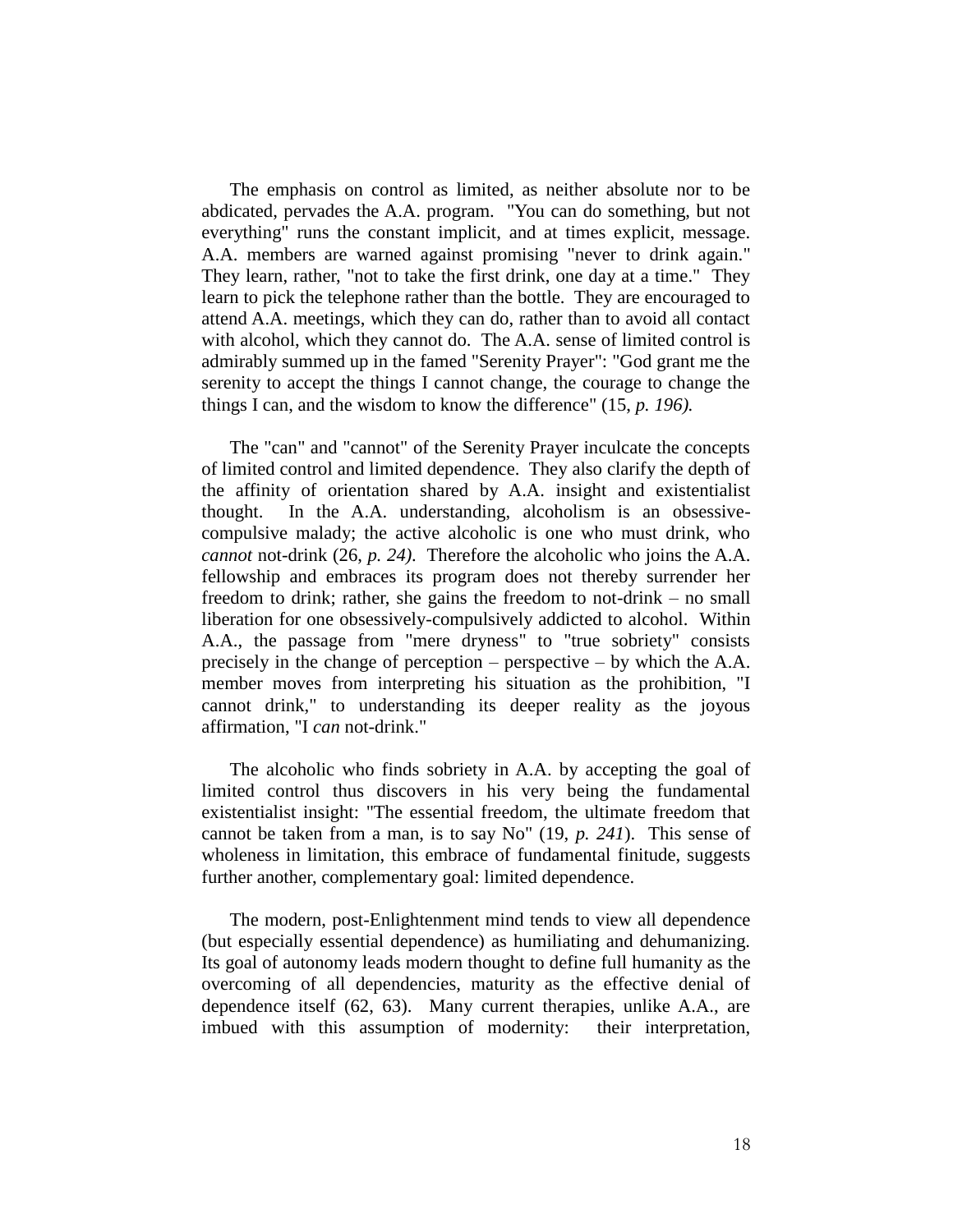diagnosing alcoholism, is to proclaim that the alcoholic's problem is "dependence on alcohol" (2, 64-68).

A.A.'s longer-wisdomed insight does not contradict this interpretation. Indeed, Alcoholics Anonymous agrees with and accepts the diagnosis; but, untrammeled by the assumptions of post-Enlightenment modernity, freed by its affinity with the existentialist impulse, A.A. locates the definition's deeper truth by shifting its implicit emphasis, interpreting the experience of its members as revealing that the alcoholic's problem is not "*dependence* on alcohol," but "dependence on *alcohol*." To be human, to be essentially limited, A.A. insists, is to be essentially dependent. The alcoholic's choice – the human choice – lies not between dependence and independence, but between that upon which one will acknowledge dependence – a less than human substance such as alcohol within oneself, or a more than individual reality that remains essentially outside – beyond – the self (17, *pp. 125-126, 210-217*).

The limited dependence sought by Alcoholics Anonymous merits further explication, but that inquiry is best forwarded by turning to the next topic, in which it is implicitly contained: the transcendence of essential limitation enabled by the human need for others.

# **Transcending Limitation**

"Outside – beyond – the self"; "the human need for others"; the acknowledgment of essential limitation, even conjoined with the acceptance of a wholeness in limitation, are not in themselves the whole story of A.A. healing. Because of human middleness, because of the contradictory sense of being inherently pulled both to more and to less, resting in limitation proves unsatisfying to the human mind and spirit. To be fully human, one must not only accept limitation: one must also somehow go beyond it. Yet because there is a wholeness in its limitation, the need of the human situation is for a transcendence of essential limitation that does not claim or attempt to escape that limitation. The problem comes down to this: how is it possible to "go beyond" without embarking on some claim to ultimacy, without becoming ensnared in some other treadmill-like, addictive quest for "more" that will eventuate in yet another essentially futile attempt to achieve qualitative change by the mere piling up of quantities of anything? (30, *p. 68*; 69; 70, *pp. 179-182*).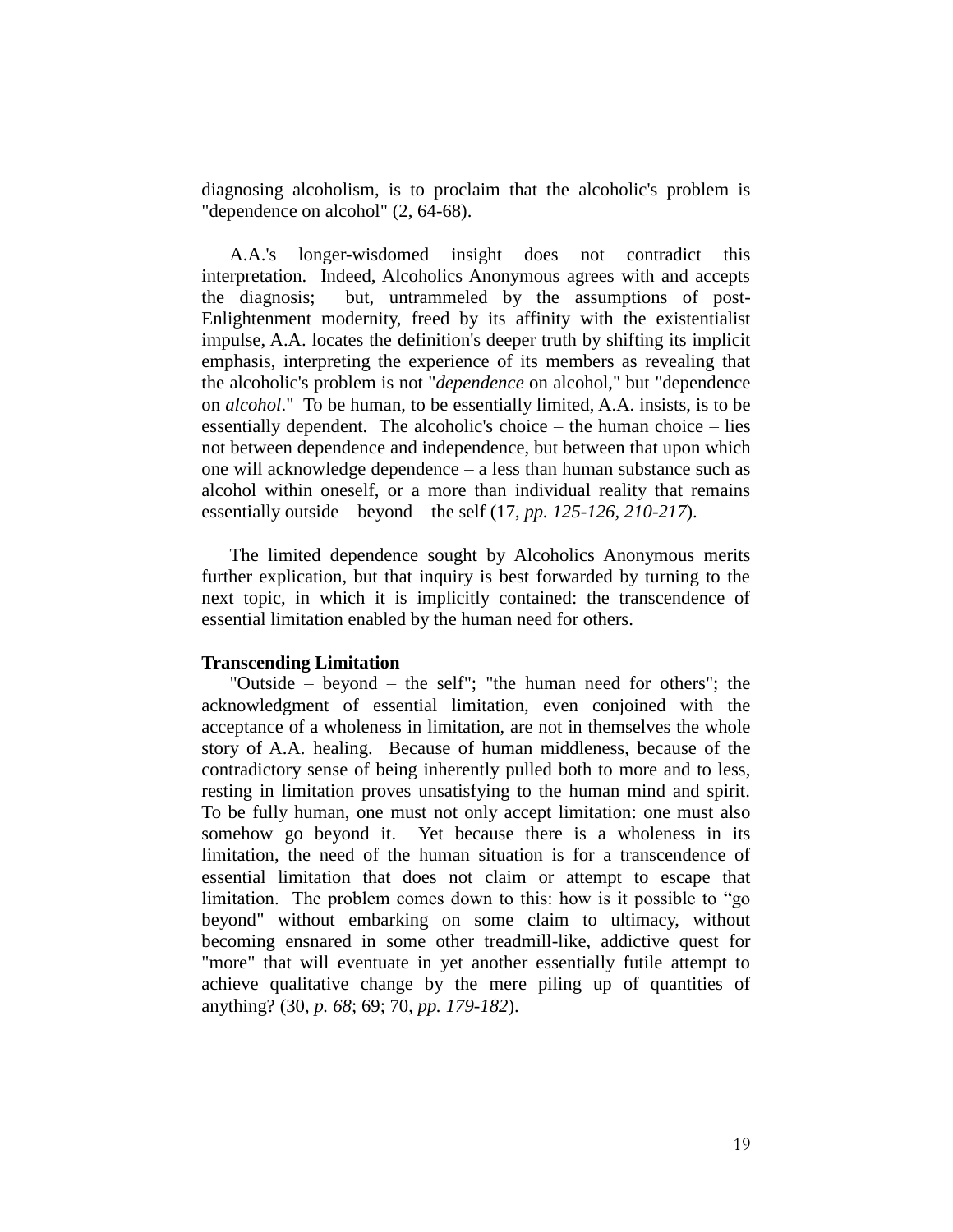The need for human transcendence – for getting beyond, outside of, one's own limited self – inspires much art, most religion, and all love. It is also a theme of the philosophies of existence, perhaps best appreciated in the "baffled transcendence" that haunts Kafka's world (33, *pp. 142ff.*; 34, *p. 63*). As existentialist, this theme derives from the philosophy of Edmund Husserl, who emphasized the intentionality of consciousness. Husserl saw consciousness as "essentially referential:" to be conscious is always to be conscious *of* something. Because consciousness thus inherently points beyond itself, it necessarily involves a selftranscendence. Martin Heidegger exhibited a similar understanding in his suggestion that the very meaning of "existence" denotes "to stand outside oneself, to be beyond oneself" (30, *p. 45*; 31, *pp. 46-54*; 72, *p. 78*; 73, *p. 26*; 74).

The self-transcendence, the getting outside of oneself and therefore beyond the condition of essential limitation that is taught and enabled by Alcoholics Anonymous, involves embracing a new relationship with others. A.A.'s insight proposes that if these others also accept their own essential limitation, a self-transcending relationship with them is not only possible but inevitable. It is a necessary corollary of accepted personal essential limitation that each needs "other", that to be fully human is to need human others. Some existentialist thinkers have found in this realization only tragedy. Sartre lamented that, because one is essentially limited, " to be conscious of another means to be conscious of what one is not" (75, *p. 318*). But this insight of A.A. reminds that "the other" is also essentially limited, and therefore that to be conscious of that "other" also invites consciousness of what one *is* (69, *p. 271*; 70, *p. 173*).

Within human relationships, relationships between those essentially limited, the model for interaction is not Kierkegaard's "either-or" but a dialectical mutuality (76-78). It is the claim to be God to another or the demand to possess God in another that imposes the "either-or" approach; Kierkegaard's point, indeed, was that only for and with God is "either-or" appropriate. When neither is "God," when neither claims or demands infinite fullness, the mutual acceptance of essential limitation opens to the possibility of a relationship of mutual enrichment, to a give-and-take exchange between two beings "congenial" to each other. (73, *p. 92*) Accepting mutual essential limitation enables living out a dialectical relationship of congeniality that defines creatively the human need for others.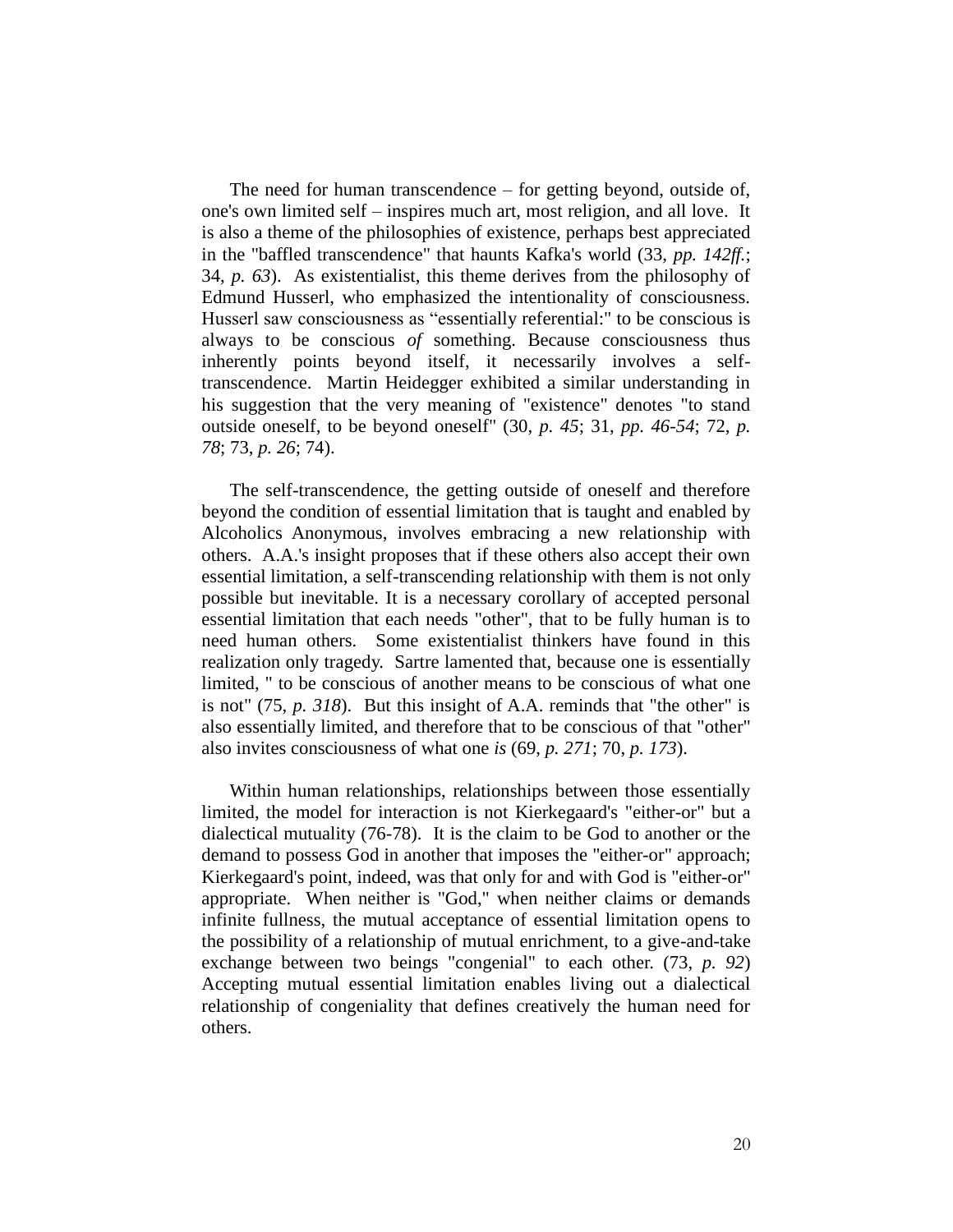The "need for others" is, of course, A.A.'s most famous facet (79). Usually, those outside A.A. regard it condescendingly; it is interpreted away as "the substituting of a social dependence for a drug dependence" (10, *p.232*); or as "accepting the emotional immaturity of alcoholics and supplying a crutch for it" (9). Yet some observers have also recognized positive aspects in the need for others that is taught by A.A. One psychiatrist (80) has located the reason for A.A.'s success in this approach, which – as opposed to some mere disease concept of alcoholism – inculcates in the alcoholic and many who would help him the "understanding that human involvement is needed" (*p. 58*). Another profound student of Alcoholics Anonymous (81) has noted concerning research on personality changes within A.A. that "if any one trend stands out . . , it is the [constructive] modification of self-other attitudes and perceptions" (*p. 218*).

A.A. does not, of course, stand alone as a modern expression of the insight that to be human is to need others (69, *p. 271*; 70, *pp. 173-174*). Yet the specific company in which it stands by reason of its therapeutic philosophy clarifies A.A.'s place within the history of ideas. Contemporaneous with A.A.'s development, the American psychiatrist Harry Stack Sullivan (82), in formulating his "theory of interpersonal relations," made three points concerning the therapeutic need for others. Sullivan saw anxiety as a result of and defense against insecurity, noted that this insecurity was always associated with other persons, and proposed that anxiety and insecurity had this association because their root source was continuing deprivation in personal relations. More recently, the existential analyst R.D. Laing (83) perhaps most pithily stated the point, and in a way that illuminates the Sartrian lamentation noted above; "Every relationship implies a definition of self by other and other by self" (*p. 86*) Humanistic psychology has consistently emphasized that "being with" another rather than "holding back" from others need not involve any loss of self, any diminution of identity; it can rather open to the enrichment of the essentially limited self (51, *p. 172*; 60, *p. 241*; 84-87).

All these insights and emphases are related to the deeper philosophical stance that expresses itself most clearly in the philosophies of existence: the root rejection of Cartesian dualism. Descartes's *cogito* establishes a world of subject-object (34, *pp.111-116)*. Thus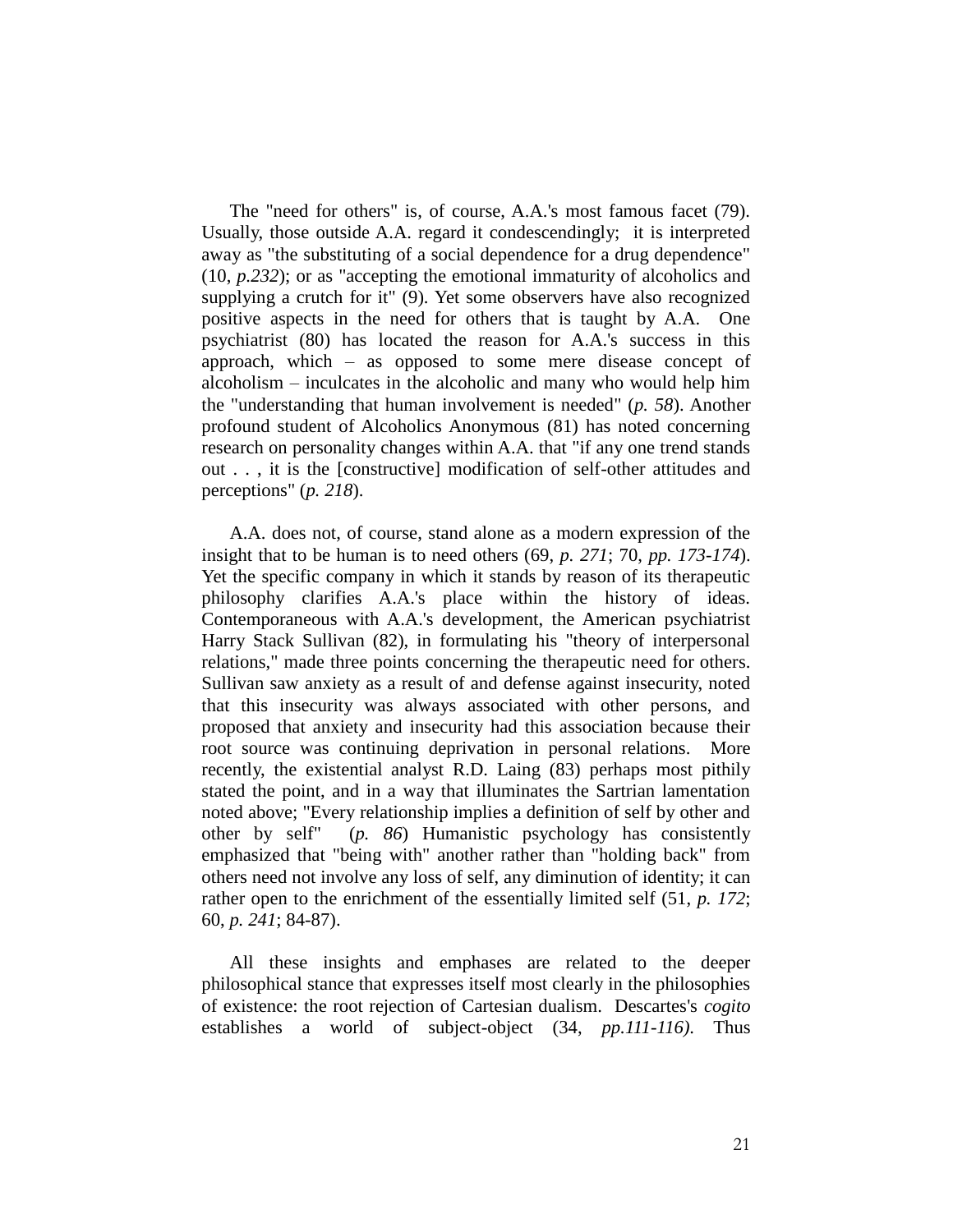"spectatorship" – observation of, rather than interaction with – becomes the first relationship (43, *pp, 213 ff.*) This objectification has come to characterize not only the positivistic sciences such as physics but, less helpfully, what are called the "social sciences"; it also permeates most usual modern therapeutic approaches (88-96). Other persons become, as for Freud (97), objects that provide or withhold the satisfaction of needs or, as for Lasswell (98), the embodiment of roles, thus limiting personal relations to some version of indulgent, deprivational or indifferent; or, following Ruth Benedict's (99) extension of Freudian insight, other persons become an audience that gives or withholds approbation or ridicule. The demand for "objectivity" thus renders others a "they" who are necessarily apart from and over against the person seeking involvement with them (60, *pp.153-155*).

Accepting persons as ends-in-themselves, the Kantian imperative, is impossible in a Cartesian world. Such acceptance becomes possible only in a world-view that transcends the subject-object dichotomy  $-$  a world in which human relationships can be reciprocal and mutual. The philosophies of existence seek to portray such a world. Heidegger distinguished between things that were *Zuhanden*, ready-at-hand to be *used* according to some purpose given them by oneself, and being – reality – that was *Vorhanden* or present-at-hand. The *Vorhanden* is the world as given, as present: consciousness must simply comprehend (30, *pp. 198-199*; 74, *pp. 27-39*).

The intimacy enabled by the human need for others requires comprehending the paradox that essentially limited human beings are always **both** *Vorhanden* and *Zuhanden* to each other. Each person is ready-at-hand, however, only according to his or her presence-at-hand. Between two persons conscious of their essential finitude, there arises a complementary mutuality; each is to the other according to the needs of both. Such relationships of intimacy and mutuality open the way for the self to expand beyond its own limitations in depth of feeling, understanding and insight. One's own identity is not weakened but strengthened by the meaning one has as a person for others as unique individuals (60, *pp. 159-160*; 83, *p. 82*; 86, *p. 42)*.

To achieve such intimacy and mutuality requires risk: one must trust oneself as person to others as persons, instead of regarding them (or self) as object, role-embodier or audience (60, *p. 239*). A.A. members achieve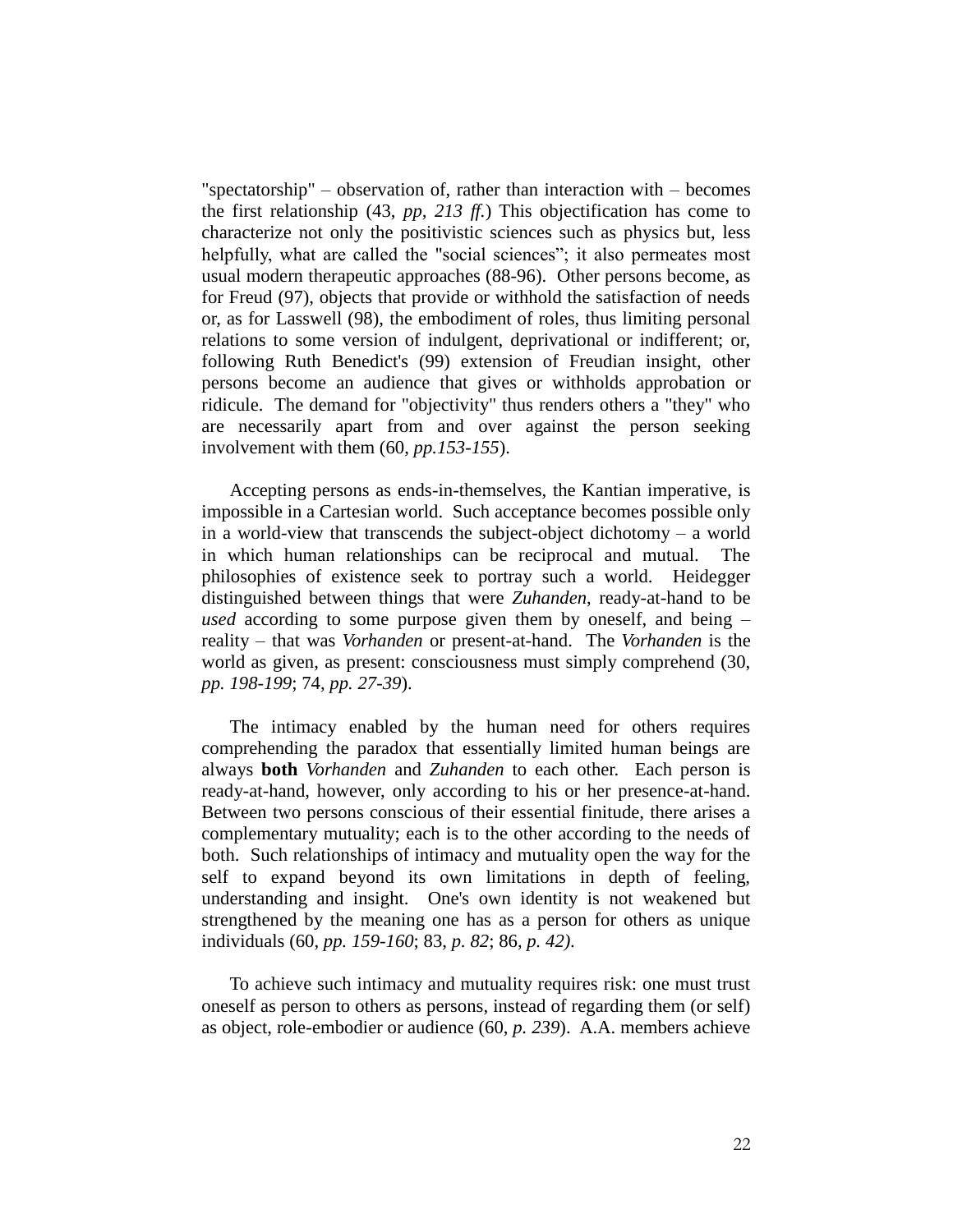such relationships of intimacy and mutuality by deriving their awareness of their need for others from the fundamental recognition that they, as alcoholics, are essentially limited. Within A.A., this realization is not merely privative, the recognition of a lack: the need for others bridges to a positive existence by way of identity as "an alcoholic." A.A. members accept themselves and each other not only as essentially limited but as whole in their limitation: they find, that is, a positive identity in their essential limitation. They thus realize that other human beings, and most patently other alcoholics – the others most needed by alcoholics, the others gathered together within A.A. – are clearly essentially limited; and therefore there is an essential limitation on how those others are needed. The first thing known about these others is that they also need others: thus the foundation for mutuality is established.

### **How Mutuality Makes Whole**

It is this perception and acceptance of mutuality that enables transcending the "self-centeredness" that A.A. members understand to be "the root of our troubles" (26, *p. 62*) The mutualities that A.A. teaches, enables and lives out are especially three: making a difference, honesty and dependence.

These mutualities are linked – with each other as well as with "needing others" – because both the reality and the concept of mutuality derive from the essential limitation of the human condition, from the fact of human wholeness in limitation. Both the possibility and the necessity of mutuality between persons arise from the dialectical mutuality inherent within each person, from the reality that to be human is to be both beast and angel. Because the human condition is essentially mixed, humans can be only "both"; A.A., as we have seen, interprets the phenomenon of alcoholism as testifying to the impossibility of being only "either." Thus, A.A. teaches that the relationship between the polarities of human life is necessarily dialectical and mutual, is never "either-or."

In a dialectical relationship, a relatedness of mutuality such as that inhering in the essential human condition, each element subsists both from and for the other; a person cannot have one without the other because one does not exist without the other. And because one can have only *both*, one's possession of *each* is intrinsically limited. The apparent contradictions inherent in being human thus present not alternatives to be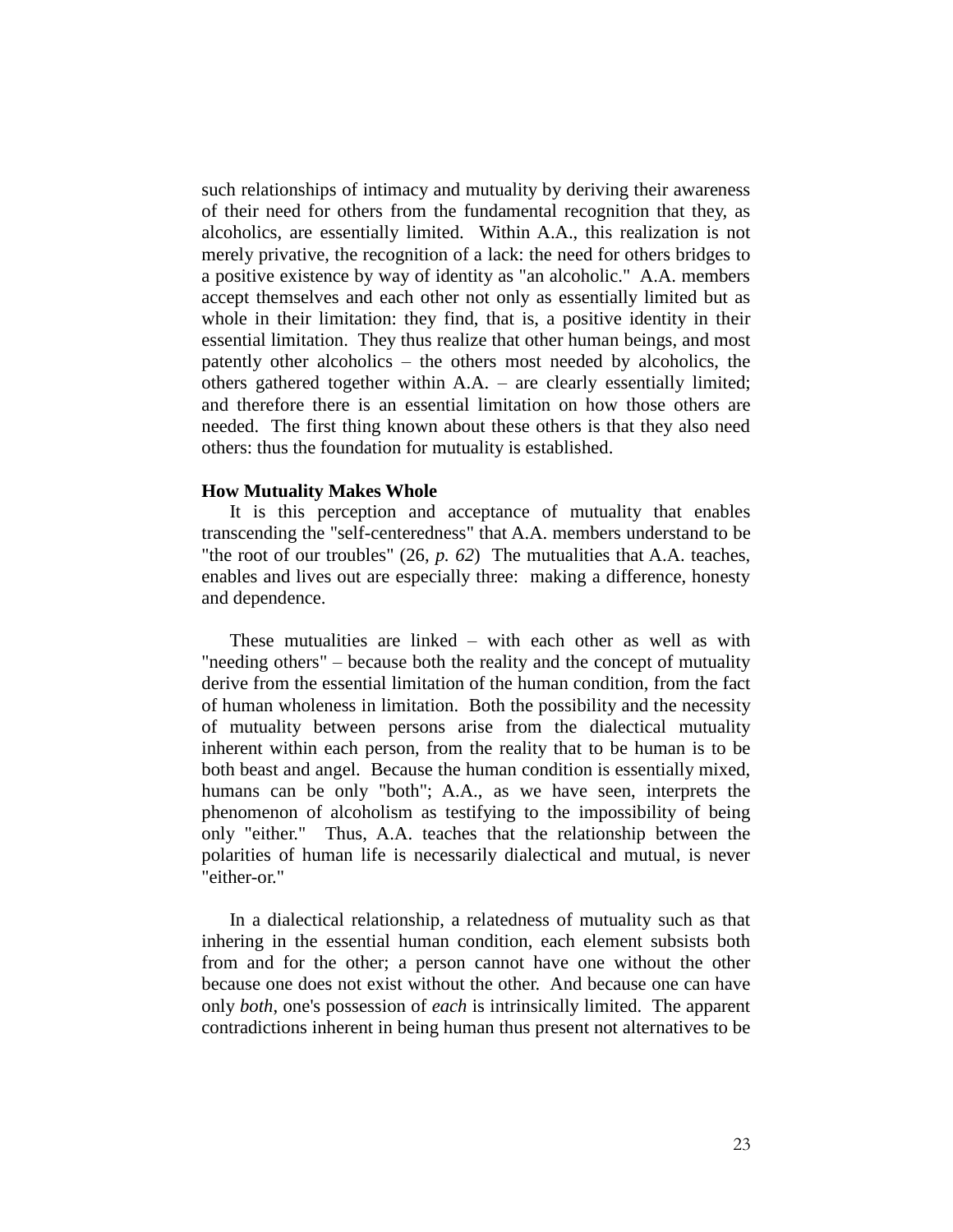chosen between, but paradoxes to be transcended by synthesis. A.A.'s message is that such transcendence requires "others"; for, because to-behuman is to be "both," a human individual can be neither "either" nor "only."

All this has been, no doubt, painfully abstract: the concept of the dialectic can be excruciatingly elusive (77; 78; 100, *pp.228-240*). Yet this thinking can be clarified and concretized: such indeed is one role of the mutualities taught by and lived out within A.A. I turn, then, to an examination of these mutualities: that between the giving and getting of making a difference; that between honesty with self and honesty with others; and that between human dependence and personal independence.

# **Making a Difference**

The ability to make a difference is a deeply basic human need; indeed, Alcoholics Anonymous founded its fellowship upon this vital need. At A.A.'s very beginning, when co-founders Bill Wilson and Dr. Bob Smith approached the bedside of the alcoholic who was to become "A.A. Number Three," it was their implicit appeal to Bill D.'s need to give that opened his mind and laid the solid foundation for what would become the essential hallmark of the A.A. approach. Wilson and Smith told this first "man on the bed" that they were talking to him for their own sakes far more than for his. Bill D. believed them, and therefore he listened: "All the other people that had talked to me wanted to help me, and my pride prevented me from listening to them, and caused only resentment on my part, but if I would be a real stinker if I did not listen to a couple of fellows for a short time, if that would cure them" (26, *p. 185*).

Many later therapists have shared the same insight. It became the special theme of the existential phenomenologist of psychotherapy, R.D. Laing (83), who criticized the more classic therapeutic approach as defective precisely because of the model its therapist presents: "A prototype of the other as giver but not receiver, unresponsive or impervious, tends to generate in self a sense of failure. . . . Frustration becomes despair when the person begins to question his own capacity to 'mean' anything to anyone" (*pp. 84-85*) In such situations,"the person experiences, not the absence of the presence of the other, but the absence of his own presence as other for the other" (*p. 138*).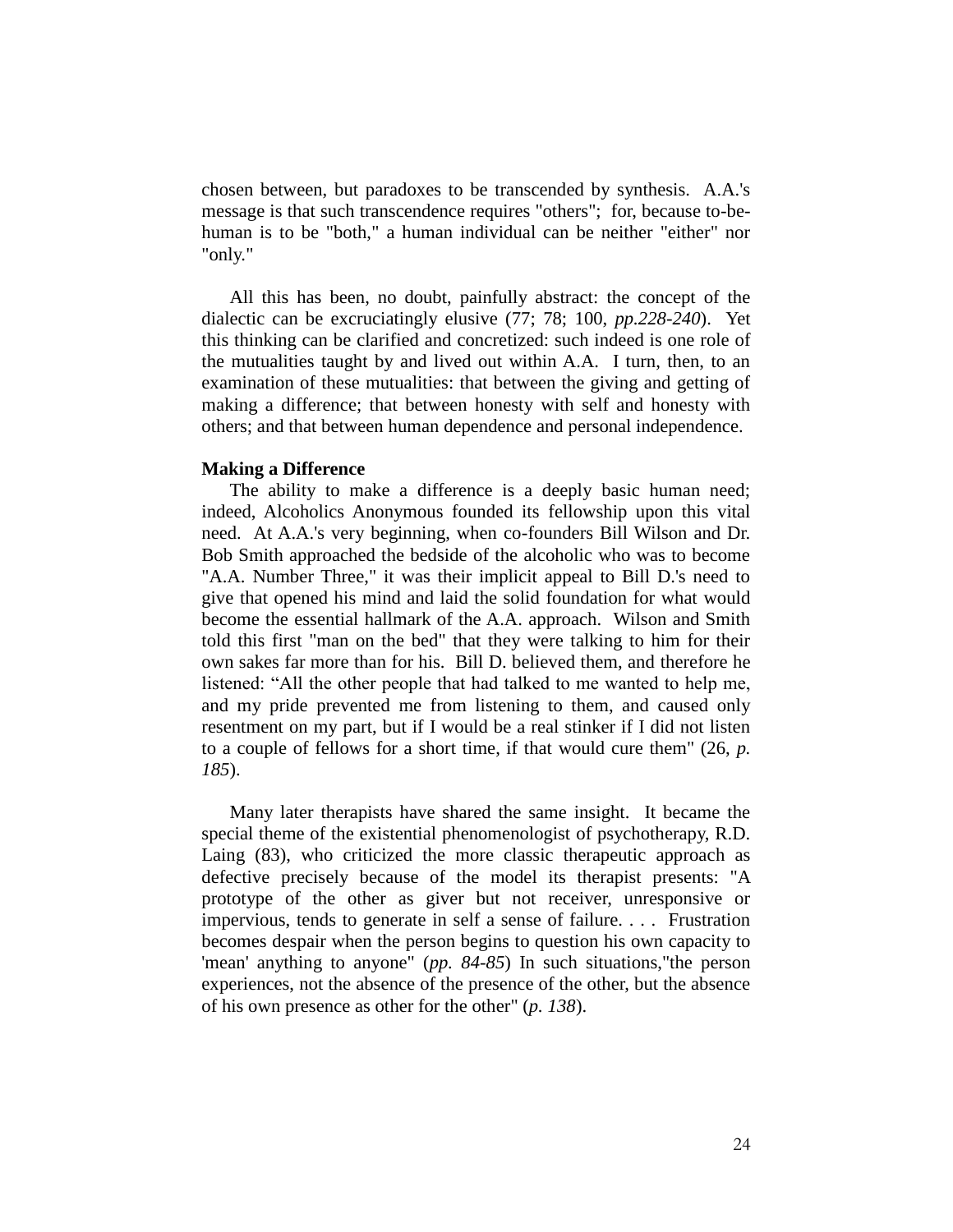Laing is of course exceptional and even eccentric (by "modern" standards), a thinker whose explorations carried him beyond the mainstream of psychoanalytic thought (101). More classically, a similar understanding has been propounded by the anti-positivist Freudians, W.R.D. Fairbairn, Michael Balint and Harry Guntrip, who emphasize that "the patient's need to regress" arises not in pursuit of "'satisfactions' of so-called instinctive needs, but rather in search of 'Recognition' as a 'Person'" (102, *p. ix*). Developing what has been called "personal relationship therapy," these thinkers also reflect another tradition: the Eriksonian and ego-psychology insight that "a sense of self and trust of the self require . . . a feeling of efficacy" (51, *p. 88*; 73, *p. 26*; 103, 104).

The concept of mutuality – as the example of making a difference by getting *and* giving clarifies – entails two reciprocal modes: one both gets by giving and gives by getting. Andras Angyal (105) captured this conjunction of the need to give and the need to receive as these are found and expressed within A.A. "We ourselves want to be needed. We do not only have needs, we are also strongly motivated by neededness. . . We are motivated to search not only for what we lack and need but also for that for which we are needed, for what is wanted from us" (*p. 120*).

# **Honesty: with Self and with Others**

The second mutuality taught by and put into practice within A.A. involves honesty. One lesson of A.A.'s experience is that there exists an essential mutuality between honesty with self and honesty with others: both may be present or both may be absent, but neither can exist without the other. Most A.A. members come to their understanding of the necessary mutuality between honesty with self and with others precisely from their personal experience of the inevitable mutuality of dishonesty with self and others.

As with the mutuality of making a difference, of giving and getting, the mutuality involved in honesty and dishonesty with self and others is not a unique discovery of A.A. Again Laing, perhaps because of his openness to dialectical thinking, has provocatively explored this insight: "Those who deceive themselves are obliged to deceive others. It is impossible for me to maintain a false picture of myself unless I falsify your picture of yourself and me" (83, *p. 143*). And: "It is a form of selfdeception to suppose that one can say one thing and think another" (73, *p. 18*).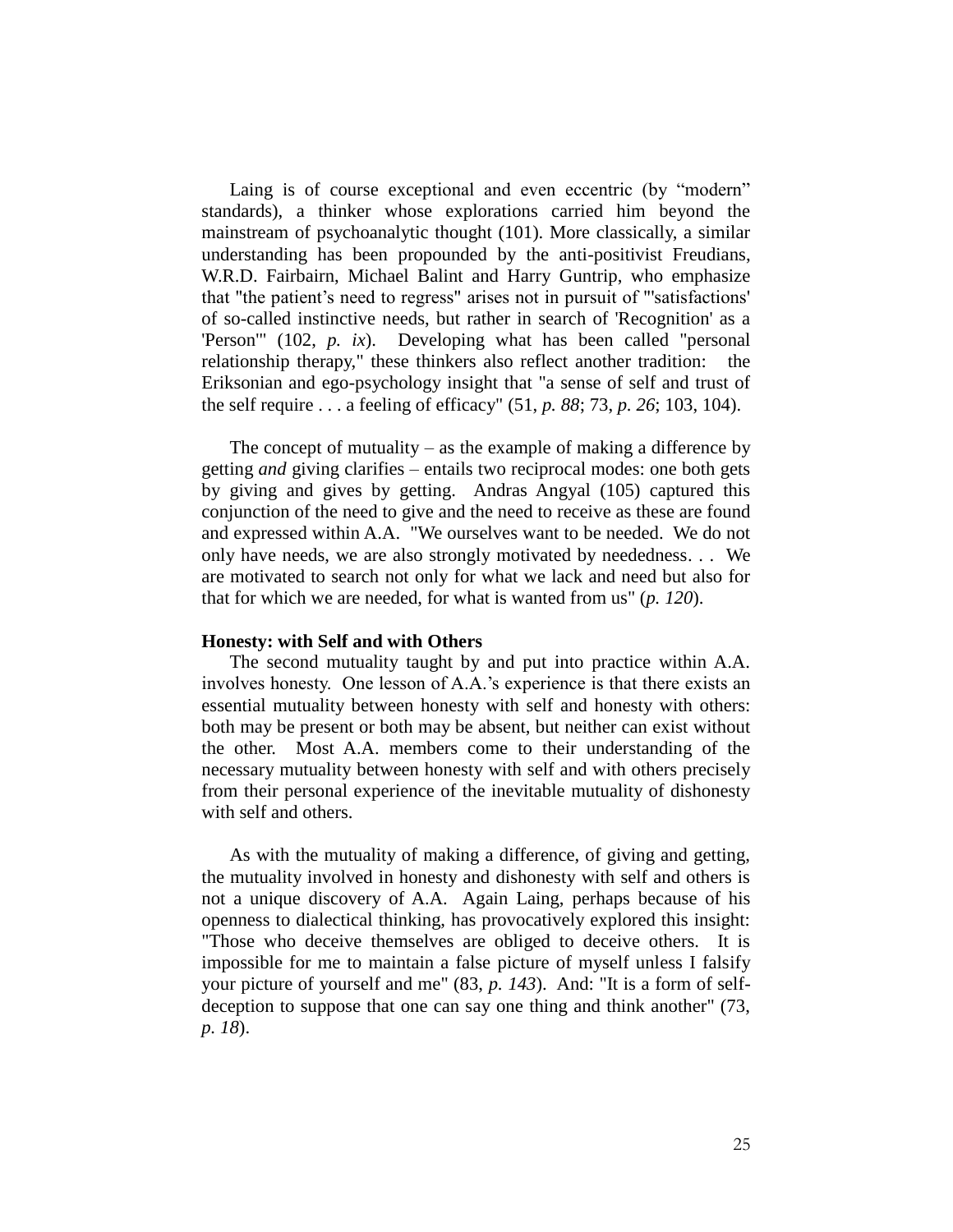A profound description of the process underlying this mutuality has been offered by Leslie Farber, who pointed out that as any human individual becomes aware of the absolute separateness of his being from all others, he feels in this discovery both pleasure and terror (106, *p. 196*). Sometimes, out of terror, a person will dissimulate in his presentation of himself to others in a effort to quell the pain of separateness by winning approval and acceptance. To the extent that he does so, and succeeds, he will experience a queer, unnamable apprehension, becoming trapped in an uneasy state that he finds both painful and corrupting.

Having traced this familiar picture, Farber rejects its usual interpretation, which sees such pain and corruption as the consequences of low self-esteem and interprets the fear of others as the cause of continuing dishonesty. He suggests rather that, once the habit of such dishonesty begins to harden, the crucial source of such a person's pain *is* his corruption. Whether from unwillingness or inability to tell the truth about who he is, such an individual knows himself in his heart to be faking. "Not merely is he ashamed of having and harboring a secret, unlovely, illegitimate self. The spiritual burden of not appearing as the person he 'is,' or not 'being' the person he appears to be – the extended and deliberate confusion of seeming and being – is by and large intolerable if held in direct view." Despairing of attaining the integrity he craves, the person turns to grasp at its illusion: since he cannot make public his private self, he commands his private self to conform to the public one. This choice beguiles to a loss of truth – not so much "telling" it, but knowing it. "There are some things it is both impossible to do and at the same time to impersonate oneself doing. Speaking truthfully is one of them" (106, *pp. 197-198*).

Anyone who has listened attentively at A.A. meetings will, I trust, find that pattern familiar and its interpretation convincing. A.A. members learn deeply, then, the mutuality between honesty with self and honesty with others: the necessity of avoiding self-deception if they are to be honest with others, and at the same time the necessity of honesty with others if they are to avoid self-deception. Living this paradoxical insight, indeed, is one of the most profound yet also most clear messages of A.A. as both fellowship and program. (26, *pp. 58, 73-74;* 27, *pp. 57- 59).*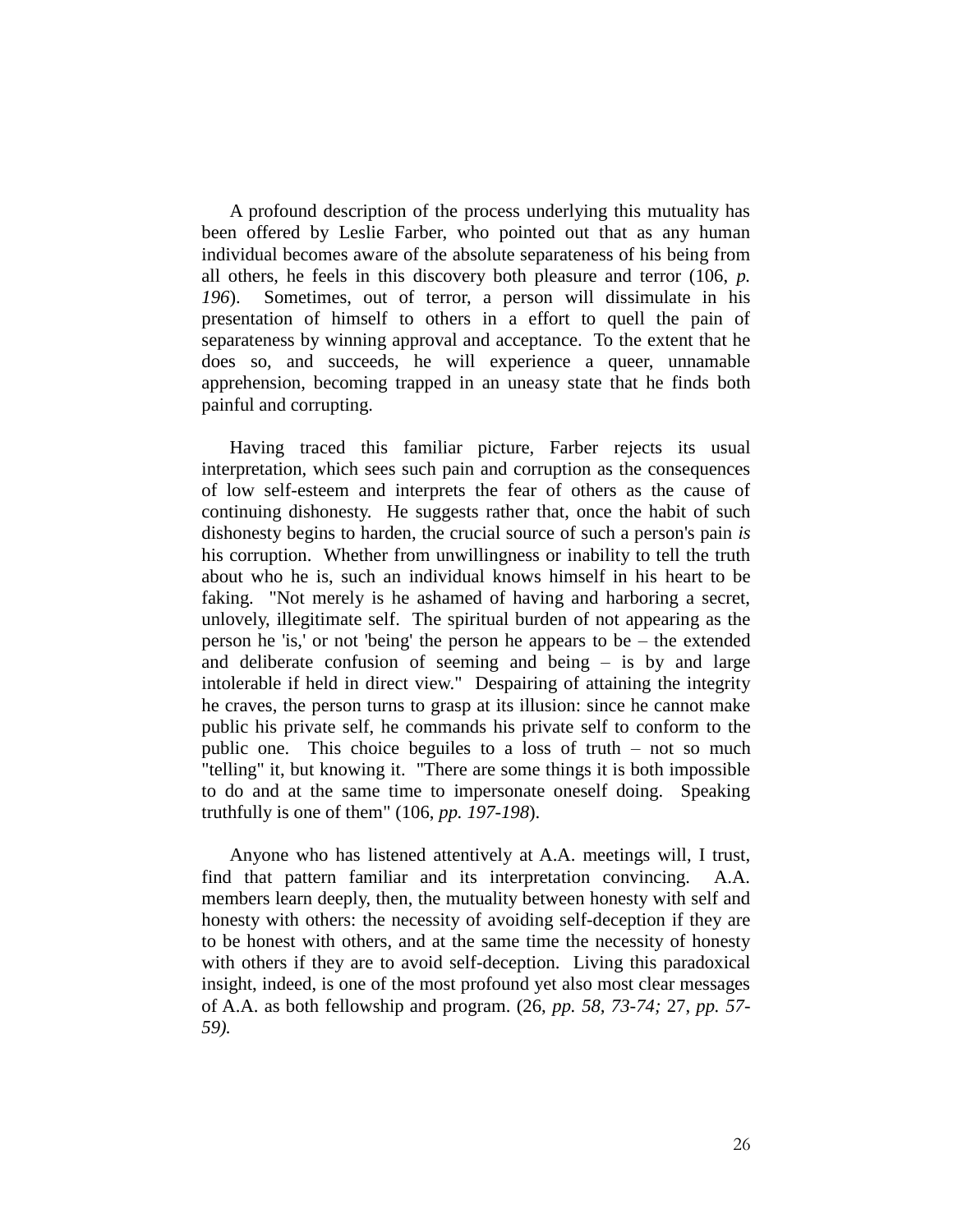In the A.A. understanding, self-centeredness – the self-deception involved in the denial of essential limitation – radically underlies all of the alcoholic's troubles. The A.A. program and fellowship cut through this root by encouraging and enabling the disclosure of the truth of finitude. This disclosure is not so much explicitly required as it is implicitly inherent in the very concept of "Alcoholics Anonymous." As such, it is the only disclosure necessary: the acceptance of essential limitation enables its revelation, as the revelation of essential limitation enables its acceptance.

The mutuality of honesty thus not only clarifies the dialectical nature of human experience both within self and between selves; it also links the understanding of truth as disclosure with the human need for others. Because of the necessity of honesty for sobriety (a prerequisite that A.A. strongly emphasizes), the A.A. member readily learns that because to be human is to be "both," he can be neither "either" nor "only." A.A.'s very existence, as well as its emphasis on attendance at its meetings, both continually testify that progressive discovery of self – continuing honesty with self – requires others with whom one can be honest.

#### **Dependence and Independence**

Both mutualities already examined – making a difference and honesty – flow into the third mutuality inherent in A.A.: that between dependence and independence. As with the earlier mutualities, A.A.'s insight into the reciprocity of dependence-independence derives from its central focus on the reality of essential limitation as constitutive of the human condition. It is because the human is somehow the juncture of the infinite and the limited that human dependence and human independence must be mutually related, not only between people but within each person.

*Mutuality* means that each enables and fulfills the other. To speak of a mutuality between human dependence and human independence, then, is to point out not only that both are necessary within human experience, but also that each becomes fully human and thus humanizing only by connection with the other. Like the other mutualities that reflect the mixed human condition of beast-angel from which they derive, the mutuality between dependence and independence furnishes another example of the paradox of the necessity of both, the impossibility of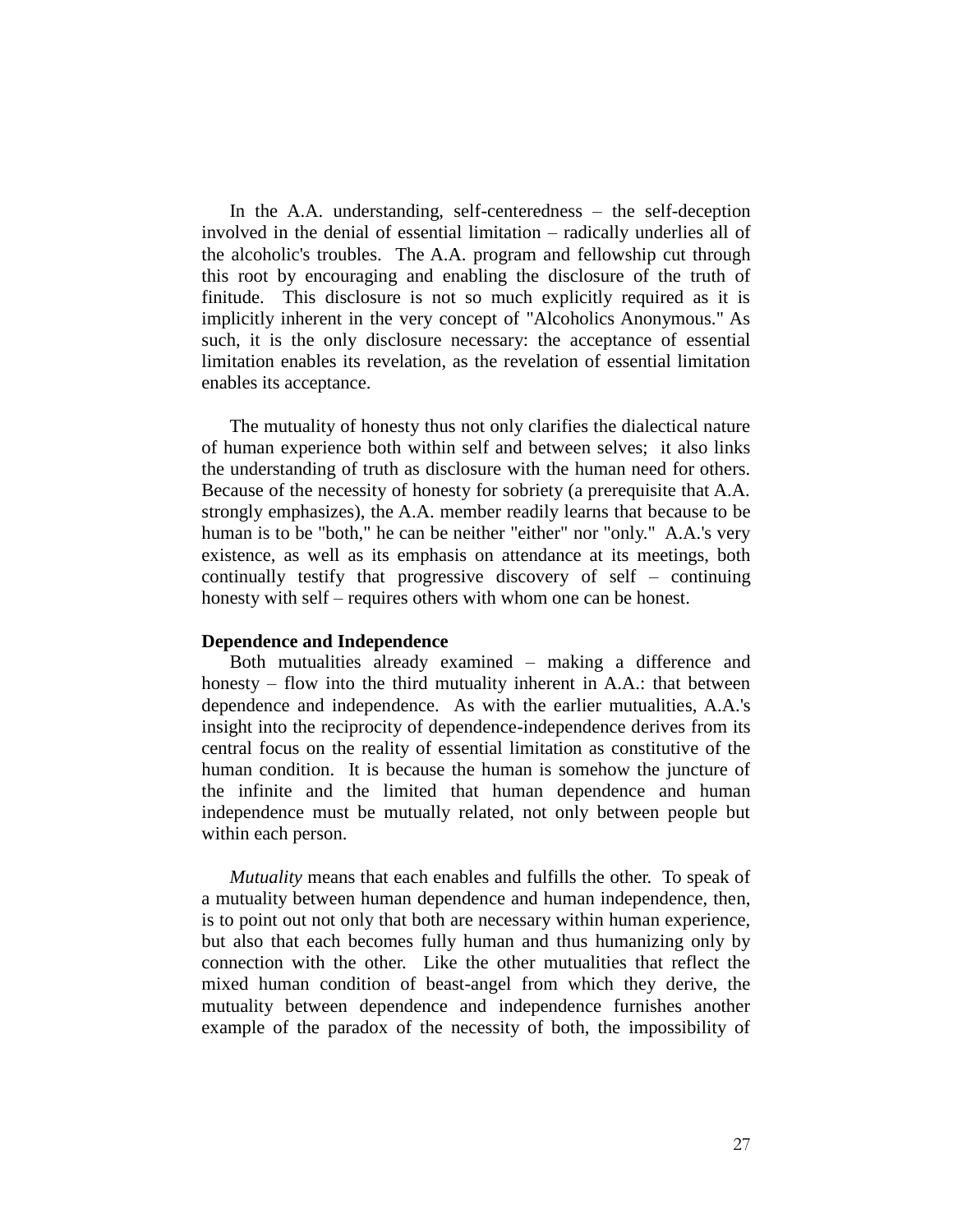either, that inheres in the human condition as essentially limited but whole in that limitation.

The usual modern point of view, infused by Cartesian and post-Enlightenment philosophical assumptions, tends to interpret dependence and independence as contradictory rather than as mutually enhancing: its goal of absolute independence is not unrelated to its ideal of absolute objectivity. The philosophies of existence, however, suggest a postmodern understanding founded upon a different insight. As Sartre (107, *p. 6)* phrased the observation even while deploring its actuality: "To Be is to belong to someone."

Recent psychoanalytic thought clarifies this reality and its basis in the nature of human infancy – the prolonged period of initial dependency and total helplessness that all humans experience. The irony of human development is that "part of the uniqueness that makes us transcendent rests in the miserable, extended, helpless state in which we are born and remain for so long – untoward in the extreme, and unparalleled in the animal kingdom" (108, *p. 3*). The deep irony is developmental, yet dependence is not only a part of each individual's personal ancient history. Rather, because of the continuing impact of that history  $-$  a history in some sense recapitulated in the very cycles of human life such as eating and sleeping – the periodic need for dependence recurs, intertwined with the equally essential need for independence.

For reasons within the history of psychological thought, the study of continuing human dependence has not found a central place in any theory of human development (108, *pp. 12ff.*). Recently, however, this surprising lacuna has begun to be filled. At least one school of analytic psychiatry has achieved rare success by building on the fundamental insight: "Dependence versus independence is the basic neurotic conflict" (102, *p. 116*). According to Donald Winnicott (102), one leader of this school of thought, for the truly mature person "dependence or independence do not become conflicting issues, rather they are complementary" (*p. 115*). In a deeply perceptive essay (109), "The Capacity To Be Alone," Winnicott carefully describes the development of the "basic ego-relatedness" that makes for mature human existence; he also touches on the paradox involved in both this maturity and its development. One matures from the "experience . . . of being alone, as an infant and small child, in the presence of mother. Thus, the basis of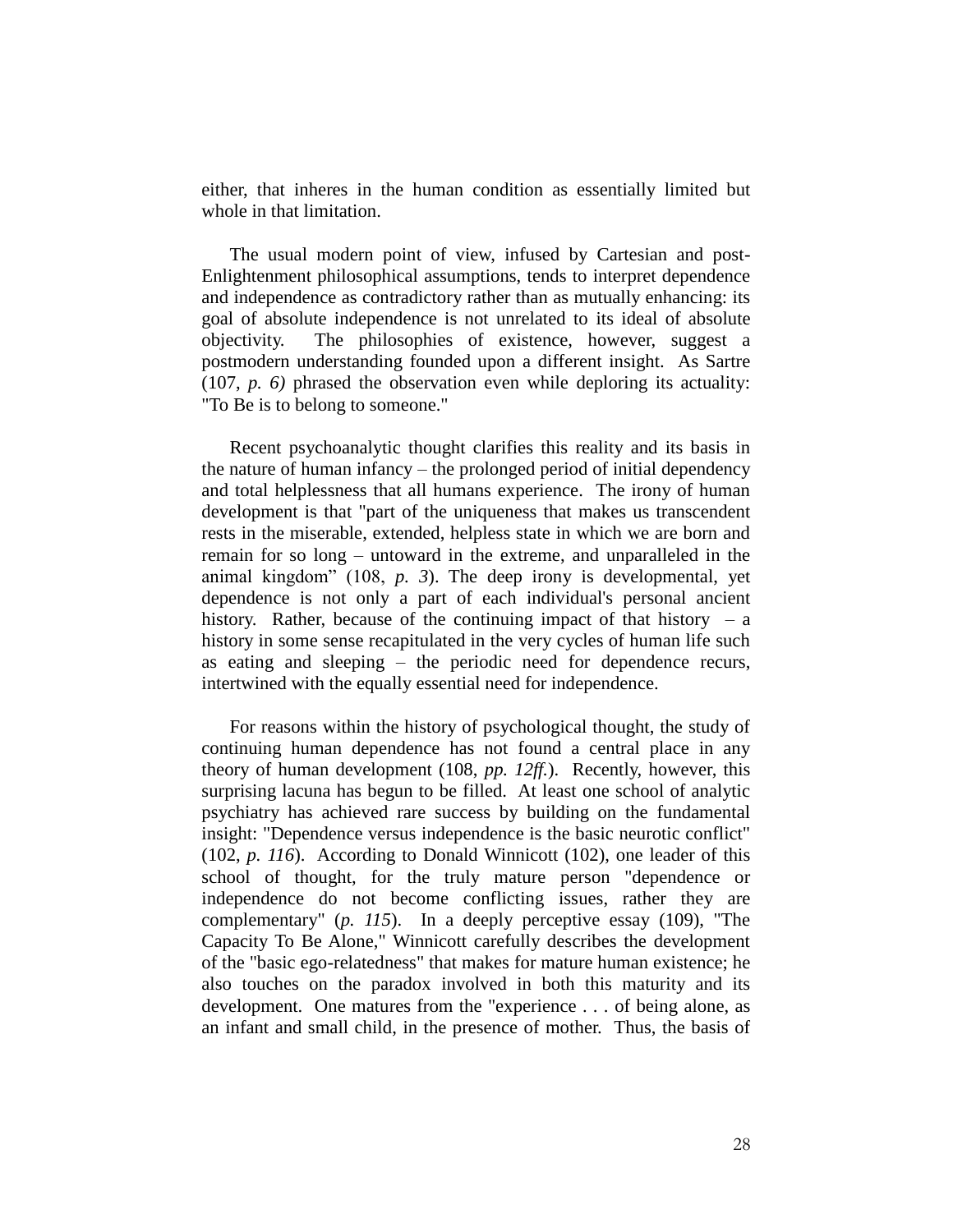the capacity to be alone is a paradox; it is the experience of being alone while someone else is present."

Such experiences build "ontological security." For the individual whose own being becomes secured in this experiential sense, relatedness with others is potentially gratifying and fulfilling. The "ontologically insecure person," on the contrary, is preoccupied with preserving rather than fulfilling self: he has become obsessed with the task of preventing himself from losing himself. Such an ontologically insecure person reaches out to others in self-seeking dependency, out of the same needs that drive the alcoholic or addict to seek chemical relief. Ontological insecurity undermines any possibility of true mutuality (10, *pp. 1-2*; 73, *pp. 42ff.*; 101, *pp. 1-12*).

The ontologically secure person, on the other hand, like the truly sober A.A. member, comes to understand that one whose wholeness consists in essential limitation cannot be either wholly dependent or wholly independent – that to be human is to be both independent and dependent, and because both, neither totally. One can be only both; one cannot be only either; and because one can have only both, one's possession of each is intrinsically limited. Because, for human being, reality is essentially bound up with limitation, one achieves true independence only by acknowledging real dependence. Similarly, one can be dependent in a truly human way only by also exercising real independence (110).

Although any image must limp, because things can never adequately mirror human reality, in a sense one "charges batteries" by dependence, thus enabling independent operation. The reverse of the analogy proves equally true: being dependent without exercising independence is like overcharging a battery rarely used – destructive to both the self and the source. The weakness of the analogy, of course, lies in its implicit "either-or" sequence. In human reality, dependence and independence do not much alternate as reciprocate – simultaneously mutually concur.

A.A., both in its suggestion of a "Higher Power" and in the dynamic of its meetings, invites and enables the living out of this mutuality between human dependence and personal independence. The First Step of the A.A. program establishes the foundation for this understanding: only by acknowledging continuing dependence upon alcohol does the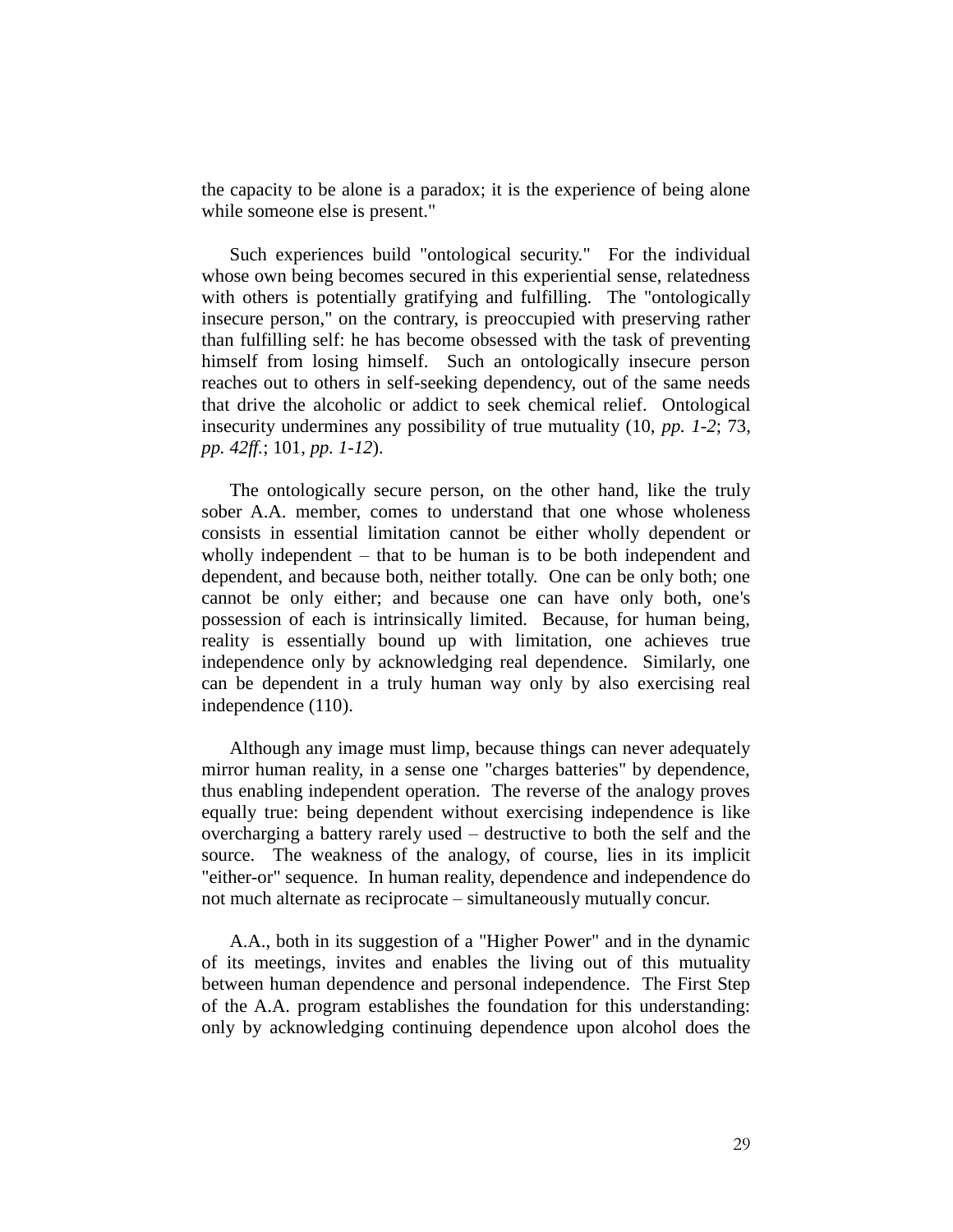A.A. member achieve the continuing independence of freedom from addiction to alcohol. This mutuality between dependence and independence also clarifies (because it also undergirds) A.A.'s emphasis on limited control and limited dependence, topics explored earlier. These are, we now see more clearly, not two separate concepts, but obverse sides of the one coin of essential human limitation. Because of essential limitation, to be fully human requires the acknowledgment of both limited control and limited dependence; and it is the embrace of each that enables the attainment of its apparent opposite.

The exploration of the mutualities taught and enabled by A.A. thus reveal the richness of its simple emphasis on the alcoholic's human need for others. One A.A. cliché refers to its program as "a simple program for complex people." A.A.'s program is "simple," but insofar as that program embraces and inculcates the wisdom of dialectical thinking about the human condition, it is anything but simplistic. The need-forothers taught by A.A., perhaps its most misunderstood facet, merits more careful and more respectful attention than most scholars and most professionals have thus far been willing to give it. For example A.A.'s experience seems to suggest that dialectical analysis of relationships between people must be founded in awareness of the dialectic inherent within each person because of the essentially mixed nature of the human condition.

# **Alcoholics Anonymous as Therapy for Shame**<sup>6</sup>

 $\overline{a}$ 

Fruitful as further exploration of such an insight might prove in deepening appreciation of A.A.'s intellectual significance, the dialectical nature of the mutuality taught by A.A. offers only a partial answer to our initial question: *Why* Alcoholics Anonymous works. A more direct and practical answer arises from A.A.'s illumination and treatment of yet another apparently simple facet of human being. A.A. works and also has intellectual significance, because it is – uniquely – a way of healing shame.

<sup>6</sup> Although the analysis, interpretation, and organization to follow – and especially their application to Alcoholics Anonymous – are my own, in formulating these ideas I have drawn heavily on Lynd (60), Piers and Singer (111), Lewis (112), Edwards (113), and Schneider (114).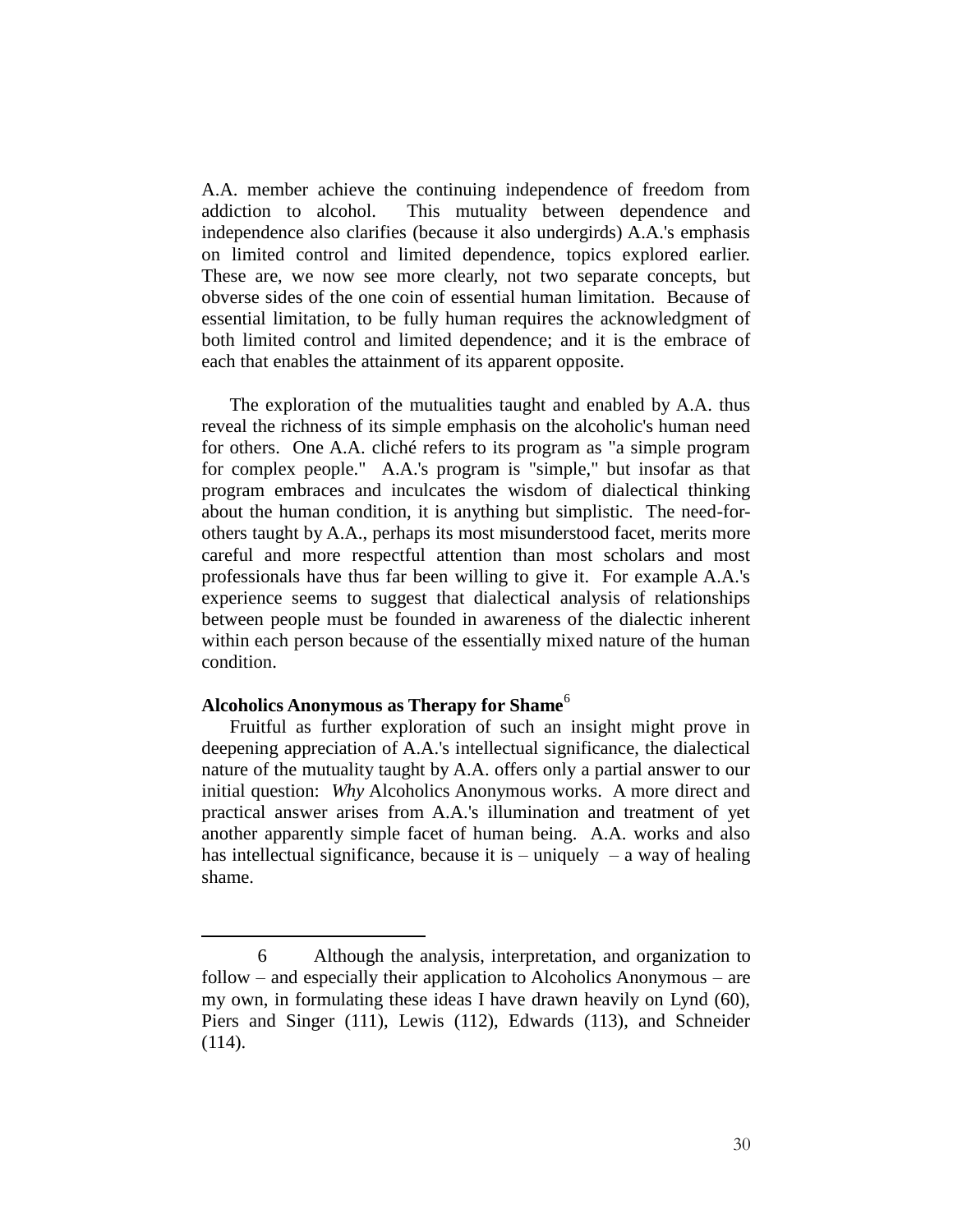I have analyzed elsewhere (39), more directly than is feasible in the present article, the nature and modalities of how Alcoholics Anonymous heals shame. Here, in what follows, it is most appropriate to undergird that more popular treatment by suggesting how A.A.'s affinity of orientation with the philosophies of existence peculiarly fits it for that culturally significant task.

Although existentialist thinkers themselves tend to use the term "guilt" preceded by the adjective "existential" or "ontic" for the reality that I here name "shame," a consistent case can be made for the more ancient word (30, *p. 176*; 72; 73; 83; 115). I shall make that case presently.

Everyone recognizes that shame differs from guilt. The usual understanding of this difference runs as follows: guilt is primarily internal, shame primarily external. Guilt, or self-reproach, is rooted in the internalization of values, notably parental values; shame is based on disapproval coming from outside, from others. Guilt, a failure to live up to one's own picture of oneself (based on parental values), is contrasted with shame, a reaction to actual or feared criticism by other people. Guilt, then, derives from something that one does; shame, from something about oneself that is seen (60, *p. 21*).

It has been pointed out (60) that "this distinction between guilt as response to standards that have been internalized and shame as response to criticism or ridicule by others" involves several important assumptions for example, that shame does not exist apart from the scorn of others, expressed or imagined; that there is a basic (Cartesian) separation between oneself and others; that others are related to oneself as audience (*p. 21*). The usual distinction thus tends to regard both others and oneself as instruments, remaining external to each other. From others, one should seek approval, indulgence, contributions to one's pleasure. For others, one should do the right thing, meet appropriate standards, fulfill the designated social roles. One must never lose sight of what others will think of what one does - and how what they think will affect oneself. Appraisal tends to be always present; measuring, weighing, counting (60, *p. 236*).

A further discrimination is therefore needed. At first blush, it would seem to involve some differentiation within guilt; for example, one that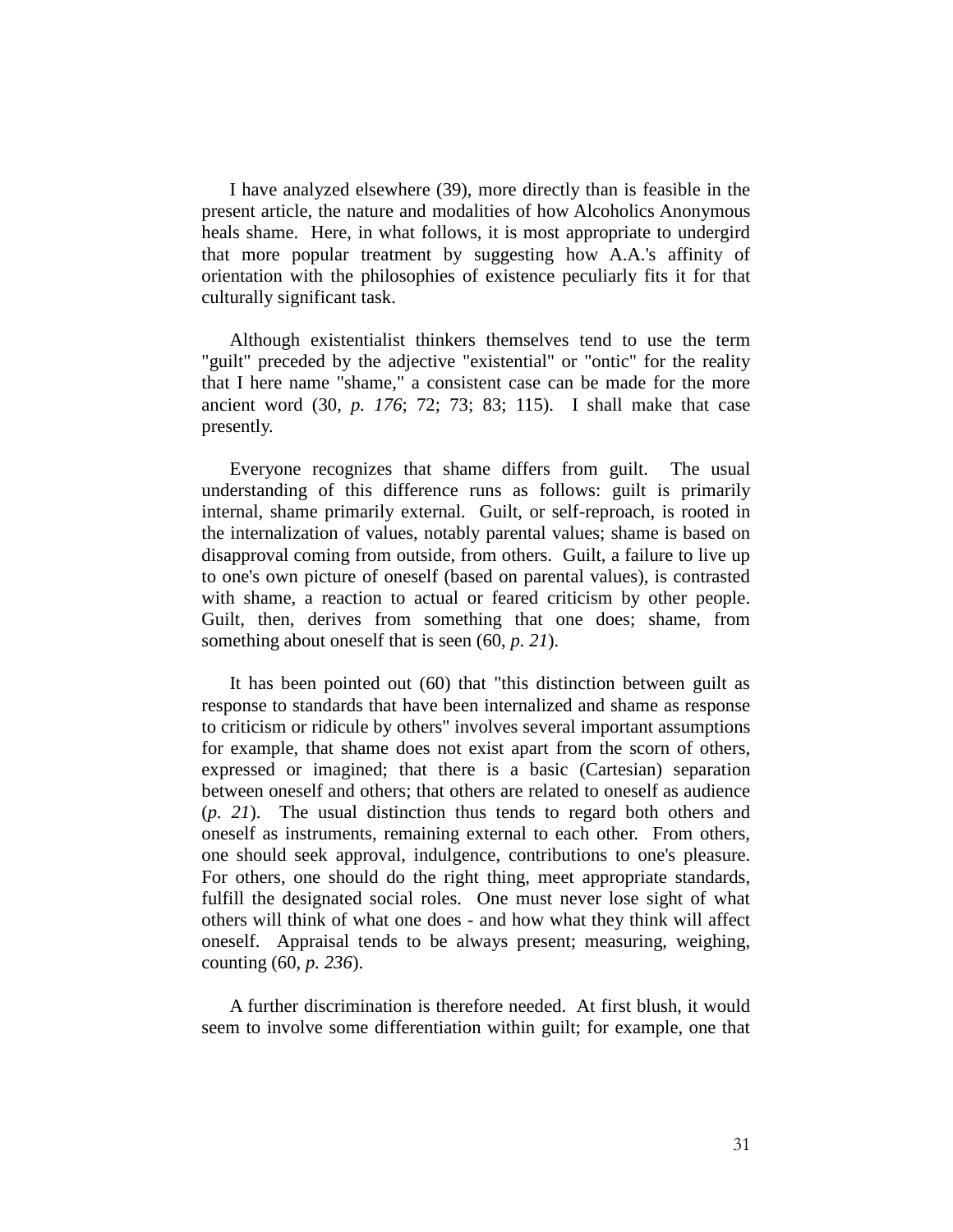develops Freud's distinction between "true guilt" and "guilty fear" (51, *pp. 118-124*; 60, *p. 22*; 112, *p. 95*). Two problems, however, at once arise in the wake of such attempts: the confusion engendered by the introduction of such terms as "true" and "fear," and the obfuscation caused by masking the relationship of this phenomenon to "others." In what follows, then, I choose to retain the word "shame," but to argue for a different, broader understanding of the term. Two reasons impel this choice. In the first place, it is not idiosyncratic: at least two writers, one a competent literary scholar (60) and the other a respected psychoanalytic researcher (112), have already suggested thus reconceptualizing the distinction between shame and guilt. Secondly and more significantly, the term *shame* invites retention because "others" remain essential to this understanding – as, however, the solution rather than the problem.

The distinction itself, fortunately, is clearer than the terminological problem involved in sustaining it. It is the distinction between transgression and failure, between violating some boundary and falling short of some goal – regardless of the source of the boundary or the goal. The following schema may clarify:

|                      | GUILT<br><b>GUILT</b>                                                        | <b>SHAME</b><br><b>SHAME</b>                                                        |
|----------------------|------------------------------------------------------------------------------|-------------------------------------------------------------------------------------|
| <b>Results From:</b> |                                                                              |                                                                                     |
|                      | A violation, a trans-<br>gression.<br>The<br>exercise of power,<br>control.  | A failure, a falling<br>short. The lack of<br>power, control.                       |
| Results In:          |                                                                              |                                                                                     |
|                      | Feelings<br>of<br>wrongdoing.<br>Sense<br>of wickedness: "I am<br>not good." | Feeling<br>οf<br>inadequacy.<br>Sense<br>of worthlessness: "I<br>good."<br>am<br>no |

This understanding of the distinction between shame and guilt thus builds on the concept of *boundaries*, and specifically of the two kinds of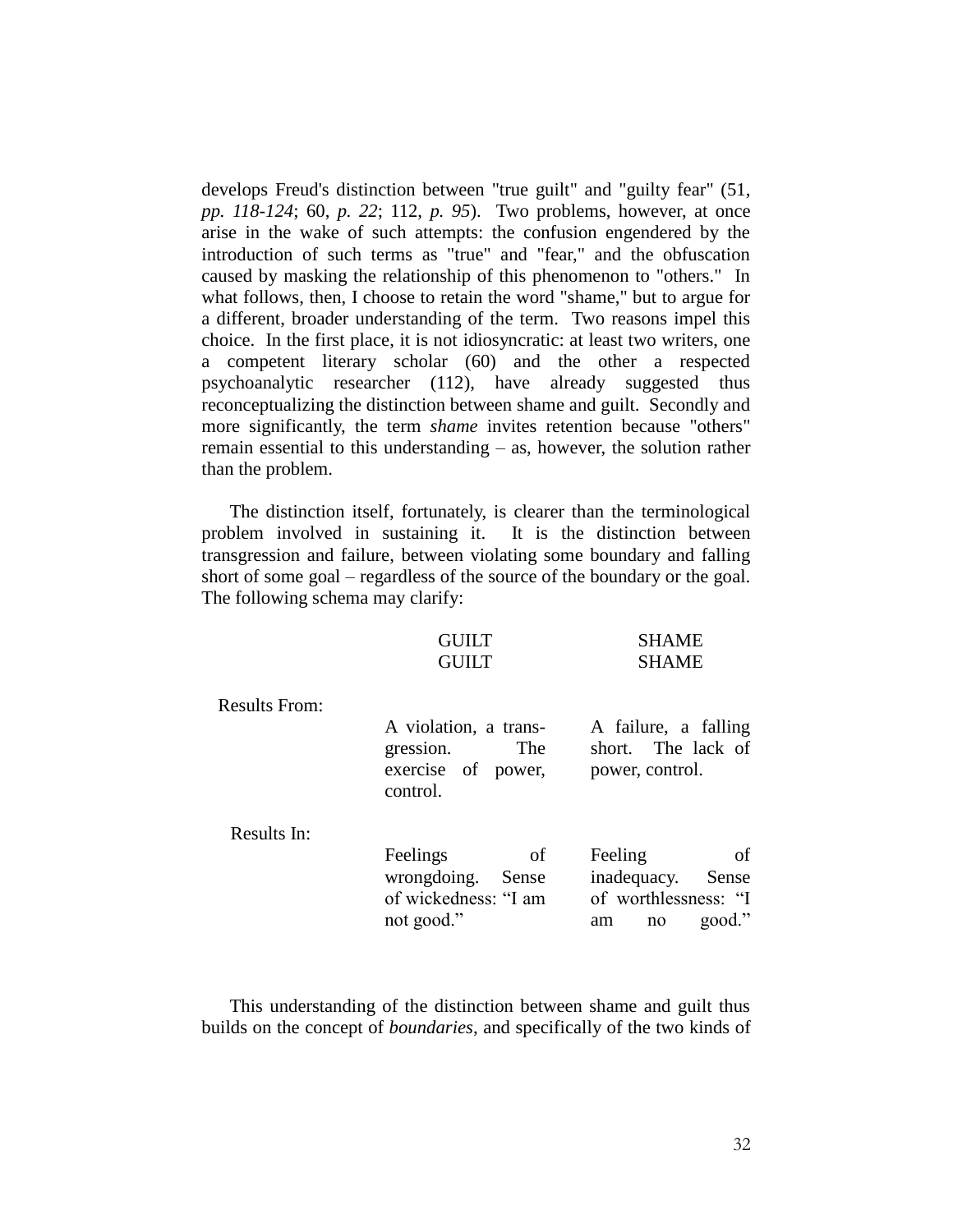boundaries familiar, for example, to aficionados of American football: side-lines and goal-lines. In this understanding guilt arises from the violation (transgression) of a limiting boundary or side-line; shame occurs when a goal is not reached, is fallen short of. Guilt, thus indicates an "infraction"; shame, a literal "shortcoming" (60, *pp. 22, 51*; 111, *p. 11*).

Those familiar with recent studies of human development and narcissism may recognize in this distinction larger echoes. Keniston (116), Kohlberg and Gilligan (117) and Kilpatrick (118), for example, have called attention to the growing cultural importance of the distinction between "morals," which are specific rules of conduct set out by the community and subscribed to by the individual as part of the community, and "ethics," which are an extension of the sense of identity. When ethics are violated, one feels "not guilt but a sense of human failure, a kind of existential shame that one has not been who he thought himself to be" (118, *p. 117*). And in his penetrating and provocative study of the phenomenon of modern narcissism, Heinz Kohut (119) has developed the historical distinction between "Guilty Man" and "Tragic Man" (*pp. 132-133*). According to Kohut, "Guilty Man," largely a phenomenon of the past, lived within the pleasure principle; he attempted to satisfy his pleasure-seeking drives, and because of his success at this felt guilt. "Tragic Man," on the contrary, is a recent phenomenon who seeks to express the patterns of his nuclear self, and because of his failure at this, suffers shame.

Clearly, then, shame focuses on the self; and, specifically, upon the deficiency of self. That such "shame" is an existential experience may be clarified by comparing the negations of guilt and shame. "Guiltless" is clearly an honorific term: to be guiltless is to be free from guilt, that is, innocent, blameless. "Shameless," on the contrary, is a term of opprobrium. To be shameless is to be insensible to oneself, insensitive to one's self: one who lacks shame is impudent, brazen, without decency (60, *p. 24*).

This evident difference between "guiltless" and "shameless" manifestly implies that guilt is bad, shame is good. The focus of in shame, as noted, is upon the deficiency of self; and to both A.A. and existentialist insight, to be fully human is to recognize and to accept this deficiency, this limitation of finitude that flows from the nature of the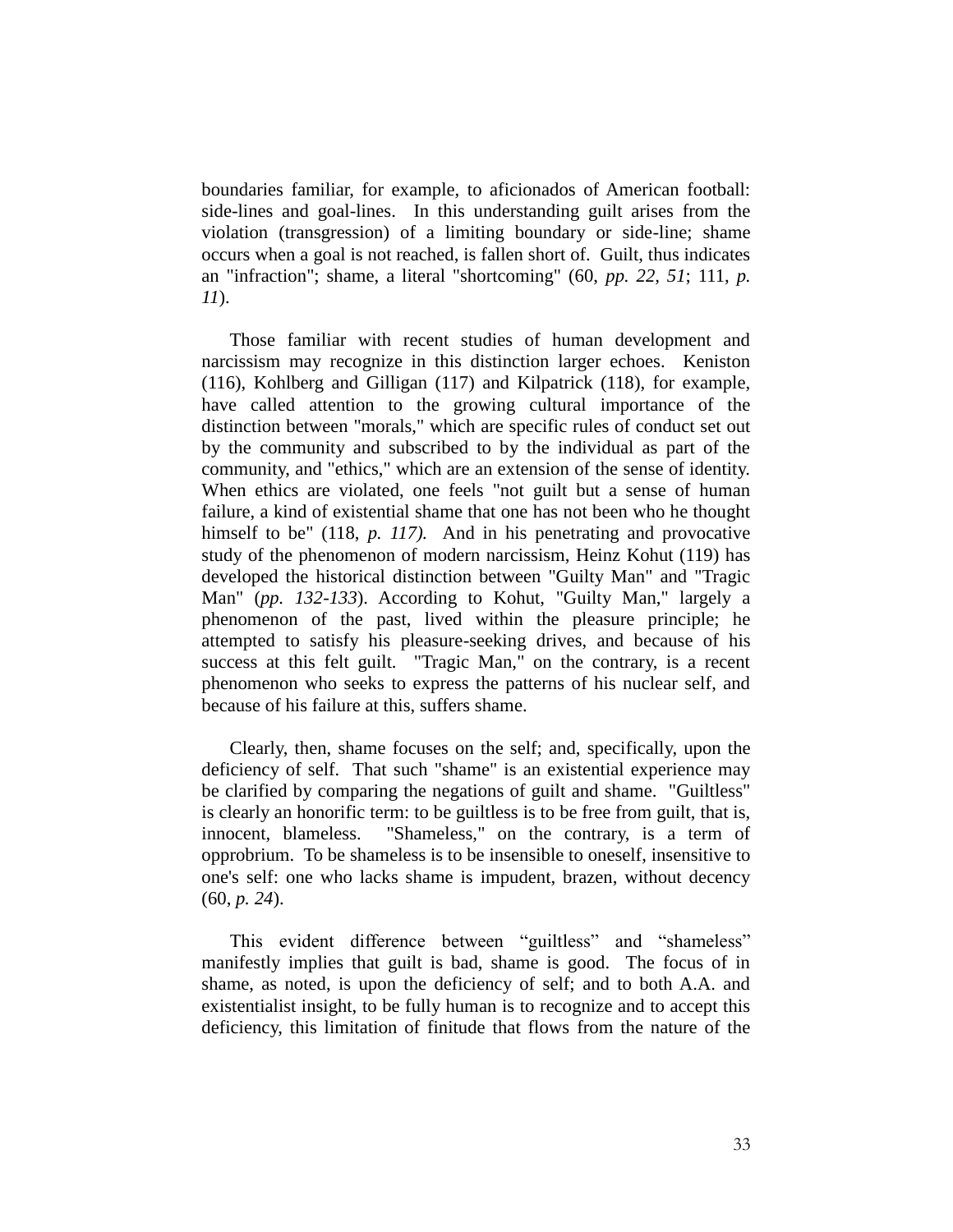human condition. At least some shame is a necessary corollary of the mixed nature of being human, being both beast and angel, being "a god who shits."

The deficiency of self for which one feels shame can be either contingent or existential. "Contingent shame" – the shame of "sin" – results from falling short of an attainable goal. "Existential shame" – the shame of ANGH – is the sense of feeling to blame for finitude. A.A. treats both, for A.A. understands the source of the alcoholic's contingent shame to be his failure to confront the existential shame of the essential limitation of the human condition. Because of this priority, in what follows, "shame" unqualified refers most strictly to existential shame. Nevertheless, much of what will be said primarily concerning existential shame will be seen also to apply to contingent shame. One facet of A.A.'s genius lies in its utilization of experiences of contingent shame to bring one into contact with existential shame.

Shame contains a "not" – the not imposed by human finitude. To be human is to be aware that one's possibilities are not *all* possibilities: they are not only what one *can* be; they are also what one can *not-be*. The ability *to be* is also an ability to be not (30, *pp. 162-168*; 36, *pp. 36-59*). Thus, to be is to feel shame – to feel "to blame" for the not-ness lodged in one's essence. Why this "feeling to blame"? Because of the anomalous nature of the human as not-God, as beast-angel, as craving infinity yet essentially limited.

Shame, because it is rooted in this incongruity of the human condition, reflects also the paradox explored earlier in our delineation of A.A.'s mutualities. The necessity of mutuality derives from the vision that the human is the conjunction of the infinite and the limited. Because they contain that fusion, humans can relate only dialectically, not in either-or fashion. Confronted with a human situation, one can have only both of its polarities; one cannot have only either. "Feeling to blame for finitude" arises from the imperfection of such both-ness: neither polarity can be total so long as both are actual.

# **The Qualities of Shame**

Three characteristics of shame (or better, of its occasion) aid in distinguishing shame from guilt and illuminate the nature of the *not* imposed by human finitude. The final characteristic to be discussed also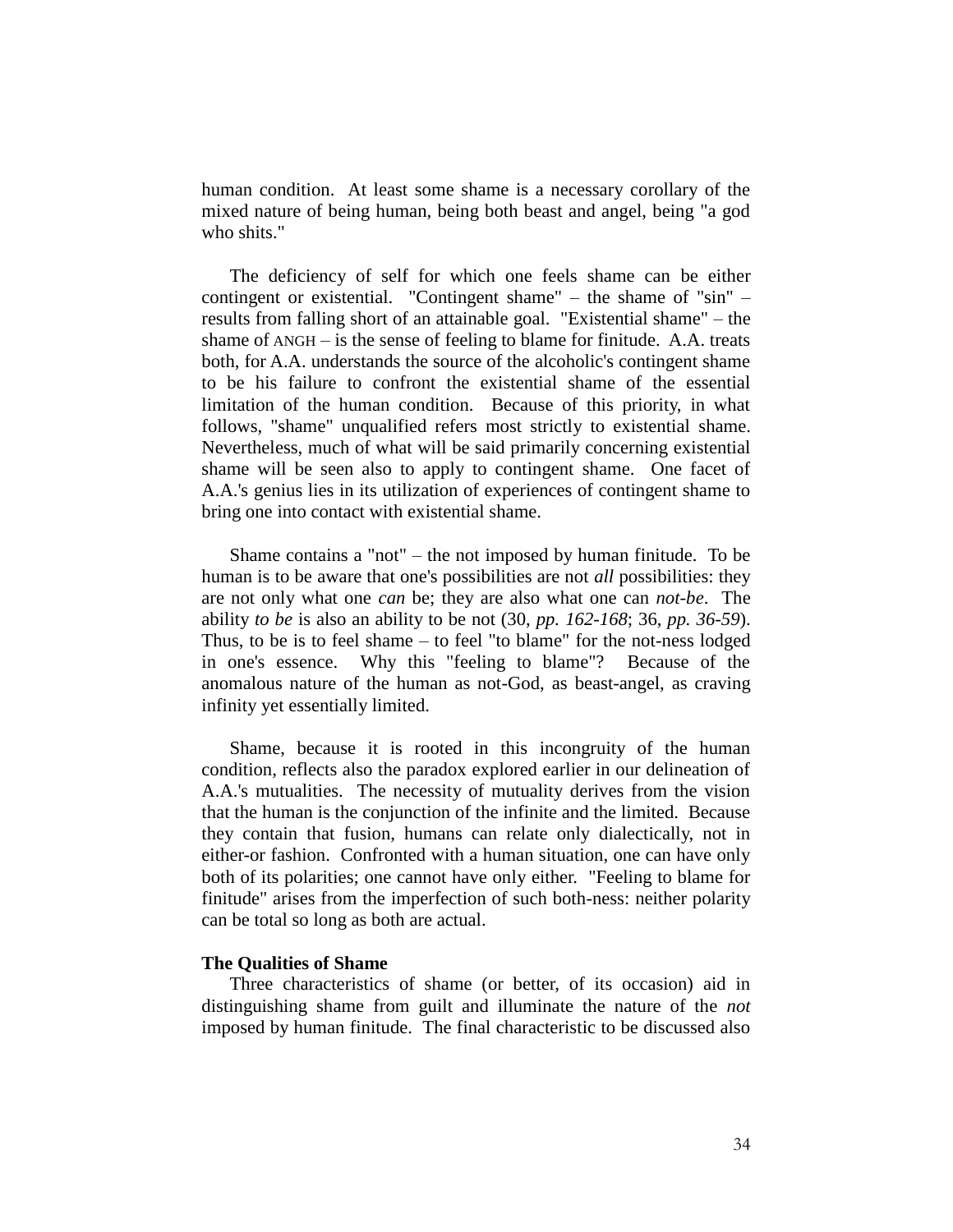hints at the nature and the process of shames' healing and will introduce a brief exploration of how Alcoholics Anonymous achieves this.

Guilt has to do with moral transgression; it results from a voluntary act, from a choice carried out; and it tends to be proportionate to the perceived gravity of the offense committed. Shame, in contrast, may be evoked by a nonmoral lapse, may arise for an involuntary event and tends to be magnified by the very triviality of its stimulus.

Shame may arise from either a moral or a nonmoral lapse. A common source of the latter kind of shame is disappointment or frustration. Aggression evokes guilt; defeat and failure give rise to shame (112, *pp. 80-82*). Especially two categories of inadequacy, of nonmoral shortcoming, induce shame; failure in love and the failure of sickness. Each, of course, has special relevance in the case of the alcoholic – one reason why A.A., if it is effective, must be understood as providing healing for shame (39).

That shame arises involuntarily – from incapacity, the failure of choice – should be clear from its very concept as outlined above. Guilt implies choice; haggling over guilt often focuses upon the question of how free was the choice, but the fact of choice is assumed. Shame, on the other hand, occurs over a falling short, a missing of the mark, a failure of powers. Involuntariness is a necessary concomitant of shame's focus upon the deficiency of self: the core of the pain in shame arises from the failure of choice, of will (60, *pp. 49ff*; 112, *p. 84*). Recall the description, above, of the "two realms of human will." A particularly insidious shame can arise in the wake of the failure of "the attempt to will what cannot be willed." A further example may also help clarify. One who commits adultery might feel both guilt and shame: guilt over violation of the marriage promise; shame at falling short of the marriage ideal. The man who finds himself sexually impotent with a woman he loves will feel predominantly shame: the question of morality does not enter, and – at least in his conscious mind – his sexual disability is anything but voluntary.

The final characteristic of shame to be examined is the apparent disproportion that renders it literally so monstrous an experience. Usually, the depth and extent of guilt correlate with the gravity of the offense. Shame, on the contrary, tends to be triggered by the most trivial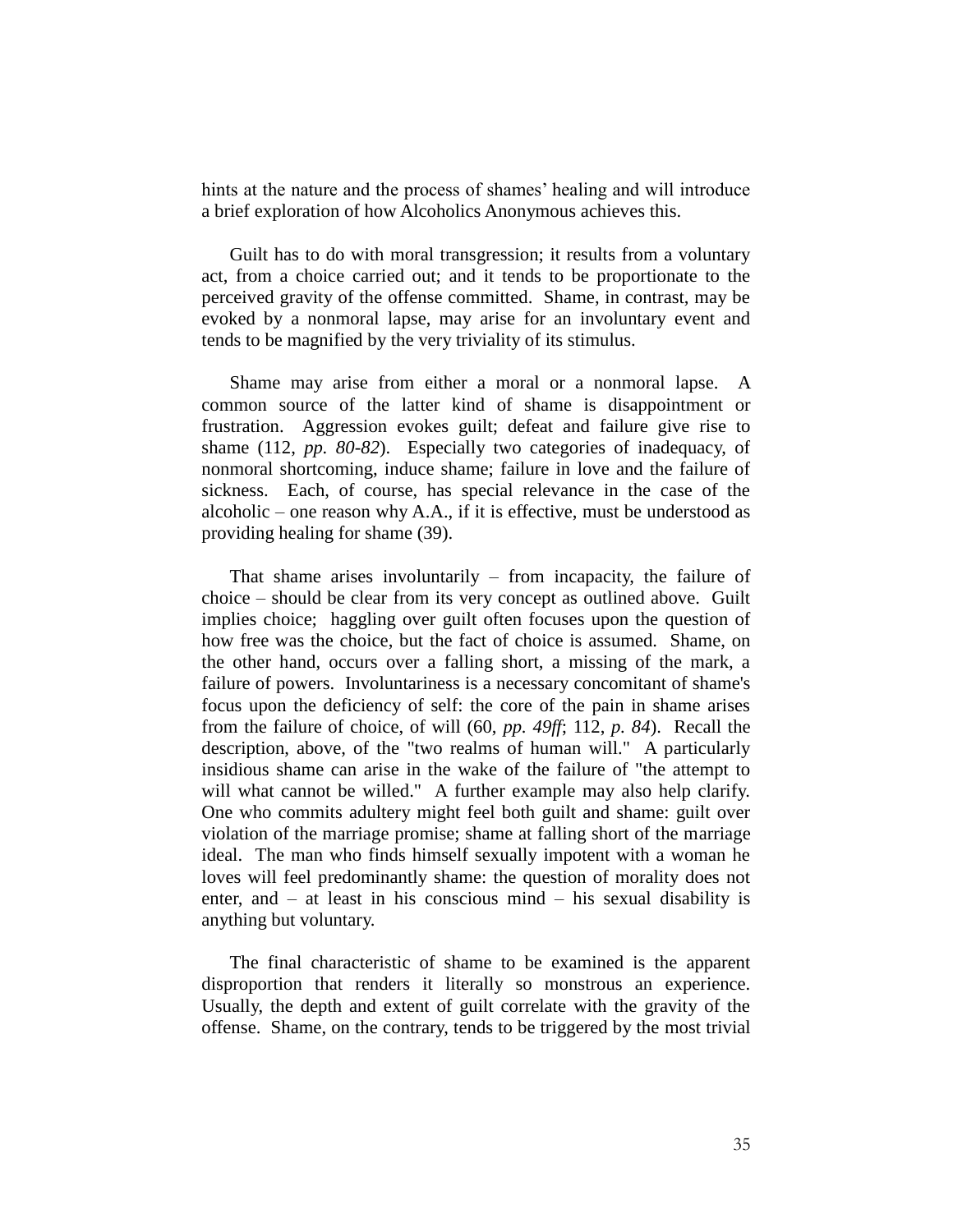of stimuli, and even to be intensified by the very insignificance of its cause. The very triviality of shame's source reveals most unmistakably the deficiency of self *as self*, rather than as violator of some abstract code (60, *pp. 40, 64, 235*). This disproportion that tends to inhere in shame serves to magnify further the experience of shame: one becomes ashamed at the very disproportion of one's reaction, and therefore ashamed of shame itself (60, *p. 42*). Perhaps because of this insatiable quality in shame over the trivial, it is upon the disproportion inherent in experiences of shame that the A.A. program fastens in turning shame to therapeutically constructive use.

How A.A. achieves this need not be detailed here for readers familiar with the dynamic underlying its Fifth Step and its practice of storytelling – with how these drive home to the alcoholic his unexceptional ordinariness (39, *pp. 25-27*). There is another way, more appropriate to the present exploration, in which the frequent pettiness of occasions of shame serves a therapeutic purpose within A.A.

### **Shame, Exposure and Denial**

Because shame's stimulus is so often trivial, thus emphasizing shame's focus on the self, experiences of shame are experiences of exposure: they throw a flooding and searching light on what and who one is, uncovering hitherto unrecognized aspects of personality, revealing peculiarly sensitive, intimate, vulnerable aspects of the self (60, *pp. 49, 183*). Shame, then, invites the truth of *aleitheia*. Exposure to oneself lies at the heart of shame. The exposure may also be to others; but, whether others are involved or not, the significant exposure is always to one's own eyes (60, *pp. 27-28*). An incident described by Somerset Maugham in *Of Human Bondage* vividly penetrates to the essence of shame as the exposure to oneself of one's own weakness.

The protagonist Phillip, as a new boy at school, was ragged by classmates who demanded to see his clubfoot. Despite his almost obsequious desire for friendship, Philip adamantly refused to show his handicap. Finally, one night, a group of boys attacked Philip in his bed, and the school bully twisted his arm until Philip stuck his leg out of the bed to let them see his deformity. The boys then laughed and left.

"Philip . . . got his teeth in the pillow so that his sobbing should be inaudible. He was not crying for the pain they had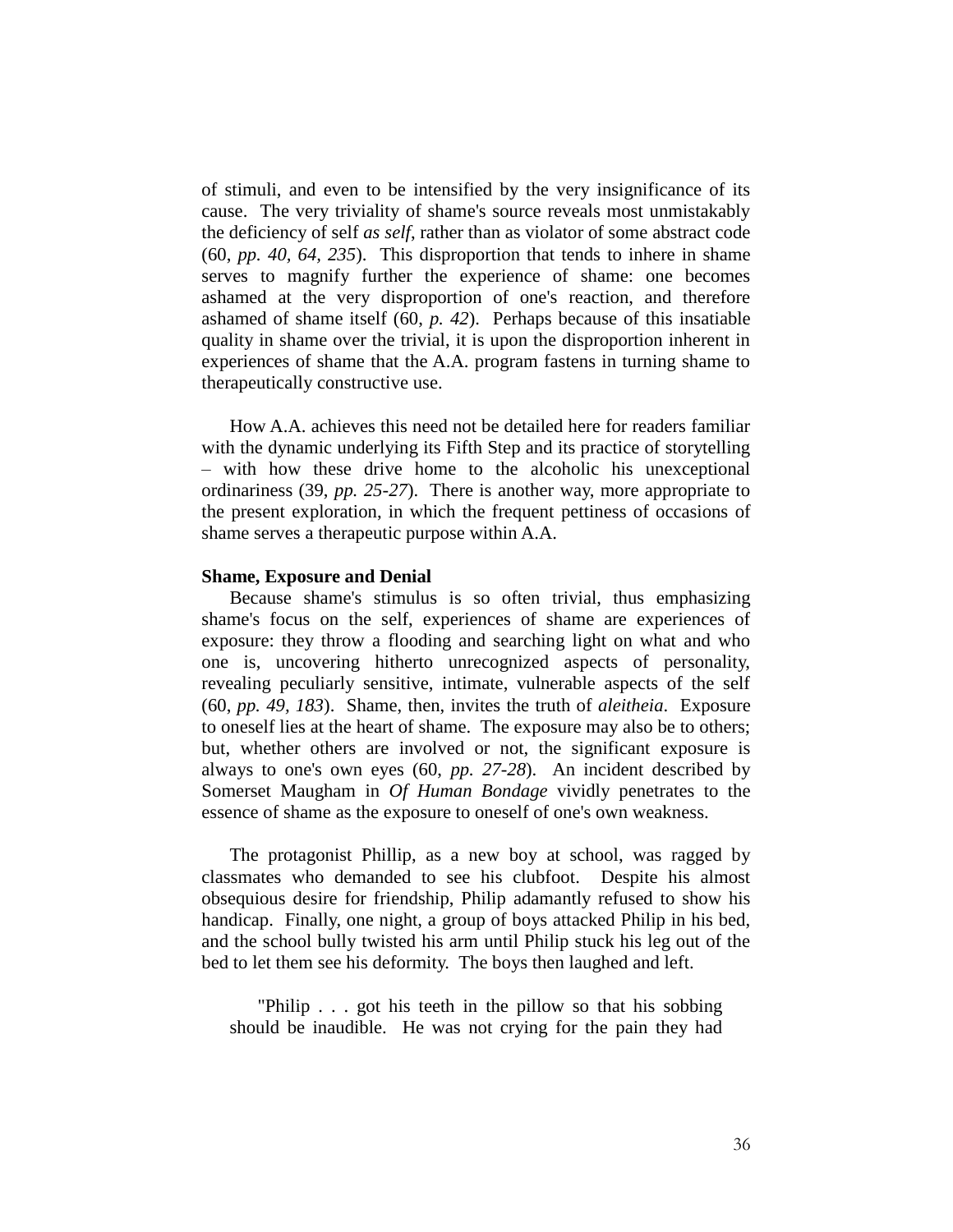caused him, nor for the humiliation he had suffered when they looked at his foot, but with rage at himself because, unable to stand the torture, he had put out his foot of his own accord" (120, *pp. 35-36*)

Exposure to others was less painful to Philip than the exposure to himself of his own weakness.

Alcoholism – indeed, addictive dependence upon any psychoactive chemical – often arises from and usually is connected with the effort to conceal such weakness, to prevent its exposure to oneself. The alcoholic or addict uses his chemical to hide, and especially to hide from himself. The endeavor to hide reveals that the critical problem underlying such behavior is shame (113).

Guilt moves to solving problems; shame, untreated, leads to hiding feelings. "Wanting to be absolved of guilt is not the addict's problem" (113, *p. 10*). Usually, the addicted person within himself is pleading passionately to be able to feel guilty. Guilt-oriented therapies, however sophisticated, fail because the addict or alcoholic cannot "mend his ways" or, by willing it, "grow up": he must maintain his addiction precisely to conceal his unendurable shame from himself. Any interference with his chemical dependency becomes the most primary of survival threats. In any case in which the avoidance of pain – the existential pain of shame – plays a basic part in the psychopathology, effective therapy must address itself first to the existential nature of that shame (113, *pp. 9-12*).

Alcoholics Anonymous builds on this insight. The characteristic defense of alcoholics, the defense against which the shared honesty of mutual vulnerability, the "identification" that is the core dynamic of A.A. so effectively operates, is denial (17, *pp. 60ff.*). Denial involves the hiding of a felt inadequacy of being. To get beyond this hiding, to transcend this denial, the alcoholic needs others. This is why the mutualities inherent in A.A., explored earlier, prove so efficacious. The effectiveness of these mutualities in penetrating denial testifies that, in shame, "others" are not so much the problem as the solution. This was, the reader may recall, one large reason for the attempt to preserve the term "shame" even while reshaping its concept. Having traversed that reconceptualization, another reason can now be brought to bear: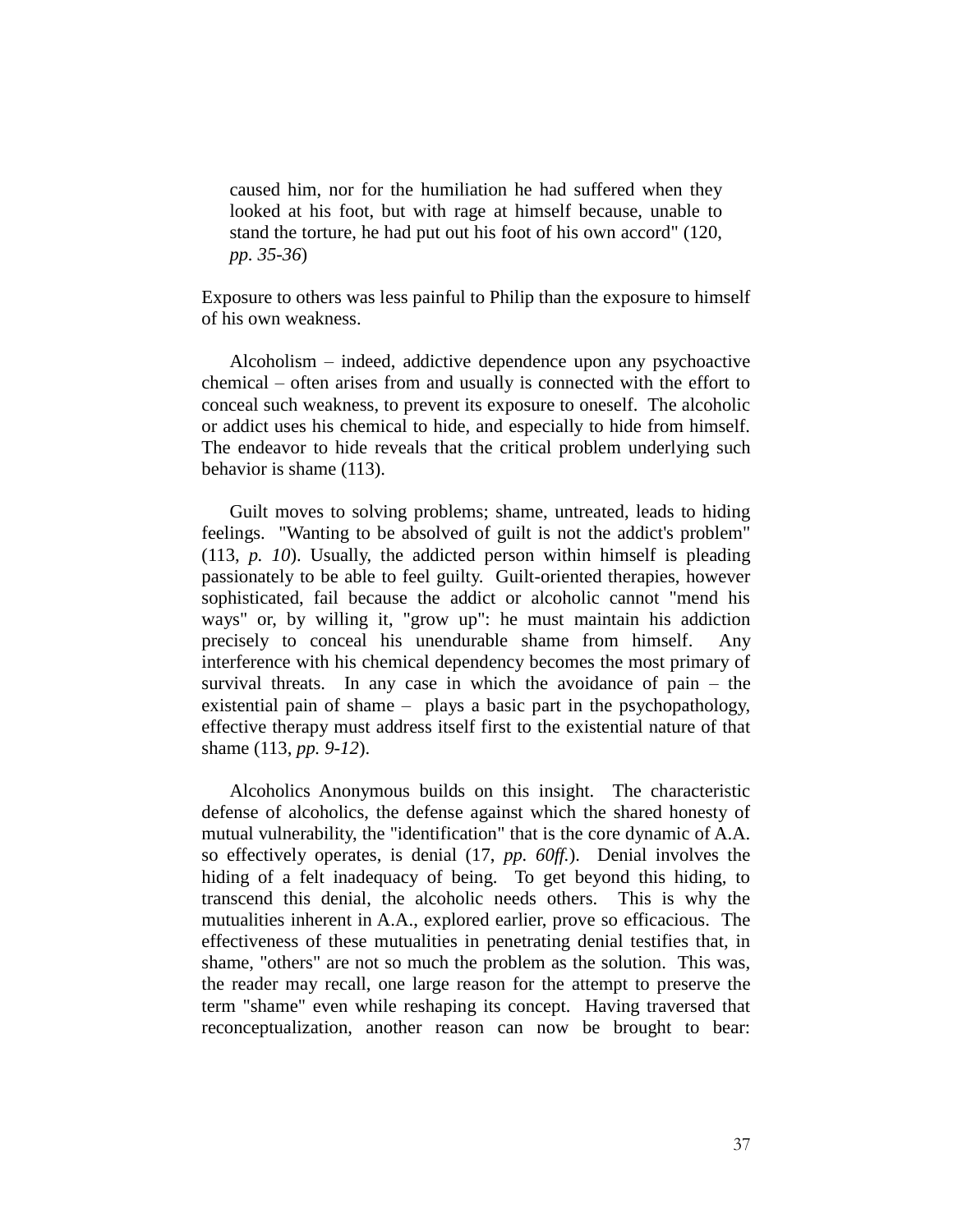continuity of analysis.

Shame, as herein explained, relates so intimately to "denial" because it results not merely from a "sense of failure," but from a sense of essential failure – the failure of existence. This understanding captures, I believe, the insight of Harry Tiebout in his early classic psychiatric exploration of the therapeutic dynamic operative in A.A. Tiebout distinguished between "compliance," which he saw as worse than useless because it obscured the obsessive-compulsive nature of alcoholism, and "surrender," which he presented as the key to the therapeutic process of recovery (121; 122). Tiebout's "compliance" may be understood as motivated by guilt; "surrender," as enabled by the alcoholic's acceptance of shame.

Denial, Tiebout realized, could continue despite acknowledgment of – and even attempts at reparation for – guilt. Guilt may even be a defense against confronting and accepting what is denied, as when the alcoholic accepts responsibility for what she has done when drinking as preferable to admitting that the drinking itself was beyond her control. Real guilt fears punishment and tries to escape it. The shamed person, on the other hand, for example the alcoholic just described, seeks and embraces punishment – even by admitting "guilt" – as a confirmation aiding denial of what is most deeply feared: her own failure of being.

## **Conclusion: Denial, Need and Limitation**

 $\overline{a}$ 

The connection between shame and denial, elucidated by the exploration of "hiding" and by Tiebout's concept of "surrender," highlights another advantage of understanding Alcoholics Anonymous as a singularly efficacious way of dealing with shame. As its emphasis on honesty hints, A.A. understands denial – self-deception – to be so characteristic of the alcoholic that it is pathognomic of alcoholism.<sup>7</sup> This centrality accorded denial clarifies a further affinity between the insight of A.A. and the wisdom of the philosophies of existence.

All classic thought contains a concept of "sin," which refers less to

<sup>7</sup> On the centrality of "denial," see Mann (123) and Kimball (124). That this perception if not the term itself extends far beyond Alcoholics Anonymous is clear from the tone as well as the content of Pattison (68) and Baekeland and Lundwall (125).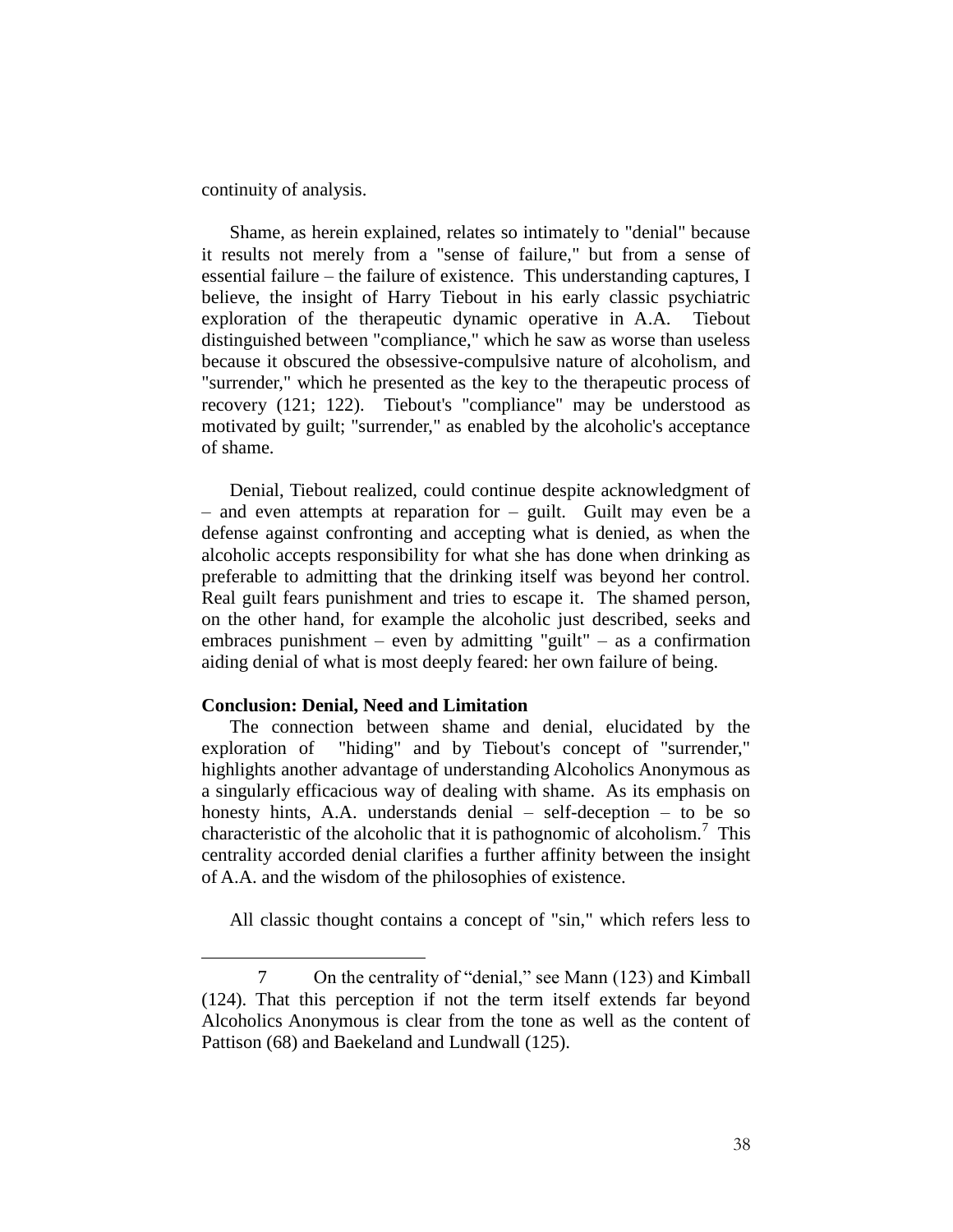some act than to a state of being. Yet, whether as act or as state of being, "sin" is understood to be that which isolates or alienates from reality – from the reality of nature, of others, of self. The primordial sin, as the Edenic myth of "original sin" illustrates, fuses dishonesty and pride: it denies that one is limited and thus not infinite; it claims self to be the center of the universe and thus "as God" (50).

The insight of A.A. and the philosophy of existentialist thinkers such as Sartre locate such "sin" identically: A.A. views it as a "dishonesty" rooted in "self-centeredness"; Sartre, as the *mauvaise foi* of "selfdeception." For both, it consists in the claim and the attempt to be other than human; for both, it involves the inauthenticity of a pretended appropriation of unlimitedness. To become fully human, A.A.'s "not-God," like Heidegger's *Dasein*, must avoid "sin" by accepting as first truth his own essential limitation (30, *pp. 64-70*; 34, *pp. 233-235*). Both visions indict the refusal to embrace one's own essential limitation as the root of all human evil, the source of all alienation.

In one important way, however, as we have seen, the insight of A.A. transcends even the thought of some existentialist thinkers. Sartre defined "Hell" as "other people" (32, *p. 79*). Alcoholics Anonymous understands the reality of essential limitation differently. According to A.A. insight, because of their essential limitation, human beings have needs. The denial of essential limitation usually manifests itself not directly, but in the denial of need (124, *p. 3*). The alcoholic's denial of need is twofold, his denial of his need for alcohol blends into and intertwines with his denial of his need for others. Early in the process of alcoholism, the alcoholic denies that it is his unmet, because insatiable, need for others that leads him to seek comfort or excitement in alcohol. "A few drinks" become more important than the people at a party, for example, as alcohol becomes a surer source of satisfaction than human interaction. Later in the process, after a few failures of "I can stop whenever I want to" (denial of the need for alcohol), the denial becomes again of the need for others: "Just let me alone  $- I$  can lick the thing by myself."

A.A. enables and promotes recovery from alcoholism by breaking through these twin denials of need. As fellowship, Alcoholics Anonymous invites the alcoholic to discover his own need for others by being the one place where the alcoholic himself is needed, and needed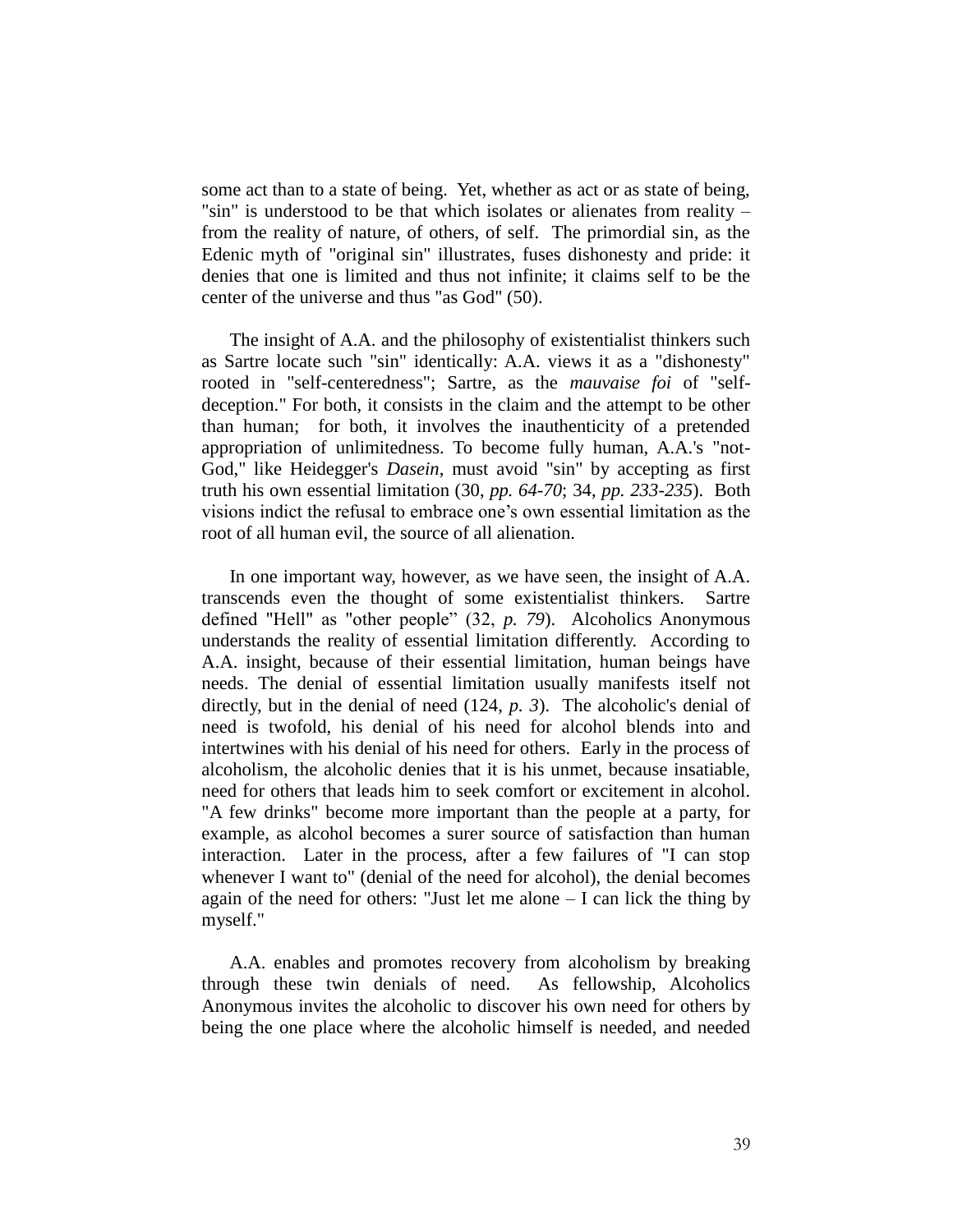precisely and only as alcoholic. This leads to self-identification as "alcoholic," and thus to admission of the need for alcohol. As program, A.A. builds on the admission of the need for alcohol – "I am an alcoholic" – ever deepening awareness of one's need for others. A.A.'s twelve Steps begin with the word "We," and A.A. ever emphasizes that it is "fellowship" as well as "program." Thus the vicious circle of denial of need – for alcohol and for others – is broken and replaced by a twofold, mutually enhancing admission of need.

These admissions of need – for alcohol because one is an alcoholic, for others because one is a human being – signal both the acceptance of essential limitation and the embrace of wholeness in limitation. This acceptance and embrace heal, for acknowledging in oneself the essential connection between limitation and reality enables and promotes opening oneself to a new kind of relationship with others – a relationship of pluralism and complementarity that allows one who is essentially limited to attain true transcendence of self.<sup>8</sup>

Essential limitation means that there exists a necessary equation between being limited and being real. Again, the message of mutuality echoes: in any human phenomenon, limitation and reality are necessarily present in a dialectical relationship; one can have only both, one cannot have only either. One can be only limited *and* real; one cannot be only limited or only real: to be real is to be limited, and to be limited is to be real.

This necessary dialectic is perhaps clearest in the matter of freedom.<sup>9</sup> It is their prime concern over the nature of human freedom that most deeply unites the insights of A.A. and existentialist philosophy. According to both insights, to be human is to be both free and unfree: although real, freedom is limited; although limited, freedom is real.

 $\overline{a}$ 

<sup>8</sup> I have analyzed "pluralism" and "complementarity" and explained their implications elsewhere (17, *pp 151-152, 219-221*; 39, *pp. 47-51*). Also, see Heinemann (29, *pp. 190-202*) for a similar analysis from a very different and perhaps more profoundly existentialist insight.

For a profound and challenging discussion of "freedom," which uses provocatively the example of the alcoholic, see the index listings in Barrett (34), and especially p. 262.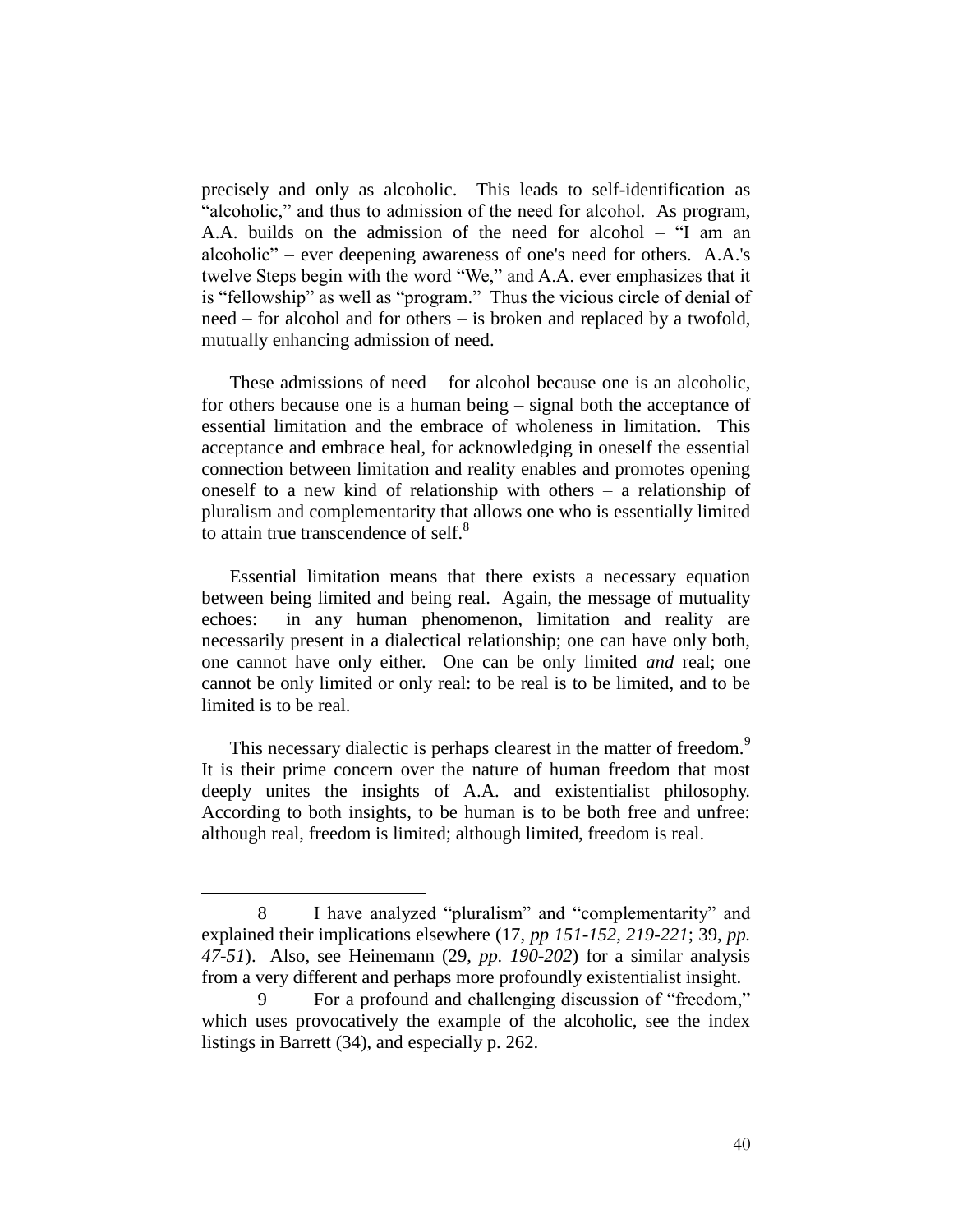The conjunction *although* between "real" and "freedom" sums up the phenomenological insight of A.A. and of the philosophies of existence. Both, however, offer more. Alcoholics Anonymous renders practical existentialist philosophy's deepest contribution to understanding the human condition: the interpretive insight that, *because* real, freedom is limited, *because* limited, freedom is real. With freedom as with any other human phenomenon, to be real is to be limited, for limitation proves reality. To understand this is to be enabled to accept the wholeness of essential limitation and  $-$  for many, more important  $-$  to be enabled to recover from alcohol addiction.

Thus, the reason "Why A.A. Works" and "The Intellectual Significance of Alcoholics Anonymous" are one and the same. As unconscious bearer of the existentialist insight that found more explicit formulation elsewhere in its era, A.A. built upon its concept of "alcoholic" – its insight into essential limitation – an effective modality of healing for the malaise of its age, shame.

No direct influence from the philosophies of existence ever impinged upon the co-founders of Alcoholics Anonymous. Indeed, Bill Wilson and Dr. Bob Smith would probably – and correctly – have laughed had anyone ever called them "philosophers." Yet, because of their alcoholism, these men and their cohorts intimately knew the nature and ramifications of the illness, the dis-ease, that was their age's metaphor for the problematic reality of being human (17, *pp. 200-202*). We, today, live in a different age; yet perhaps even more profoundly, postmodern humanity still strives to survive and to flourish in an Age of Limits.

Many have found, and probably will continue to find, their survival manual in some variant of existentialist philosophy, in the wisdom of Eastern religions, in diverse efforts to "live closer to nature," and elsewhere. A.A.'s intellectual significance, then, is itself appropriately limited. A.A. suggests, for those afflicted by existential shame over their failure to be perfect, both a philosophy and a therapy that enable that shame's transcendence. Insofar as it is understood as a therapy for addiction, A.A. holds out hope, and even "cure," especially to those addicted to the Will to Power and Perfection – to those, that is, addicted to addiction itself (34, *pp. 192-201*; 47; 49). Perhaps in this lies its greatest significance, both intellectually and socially, for all of us.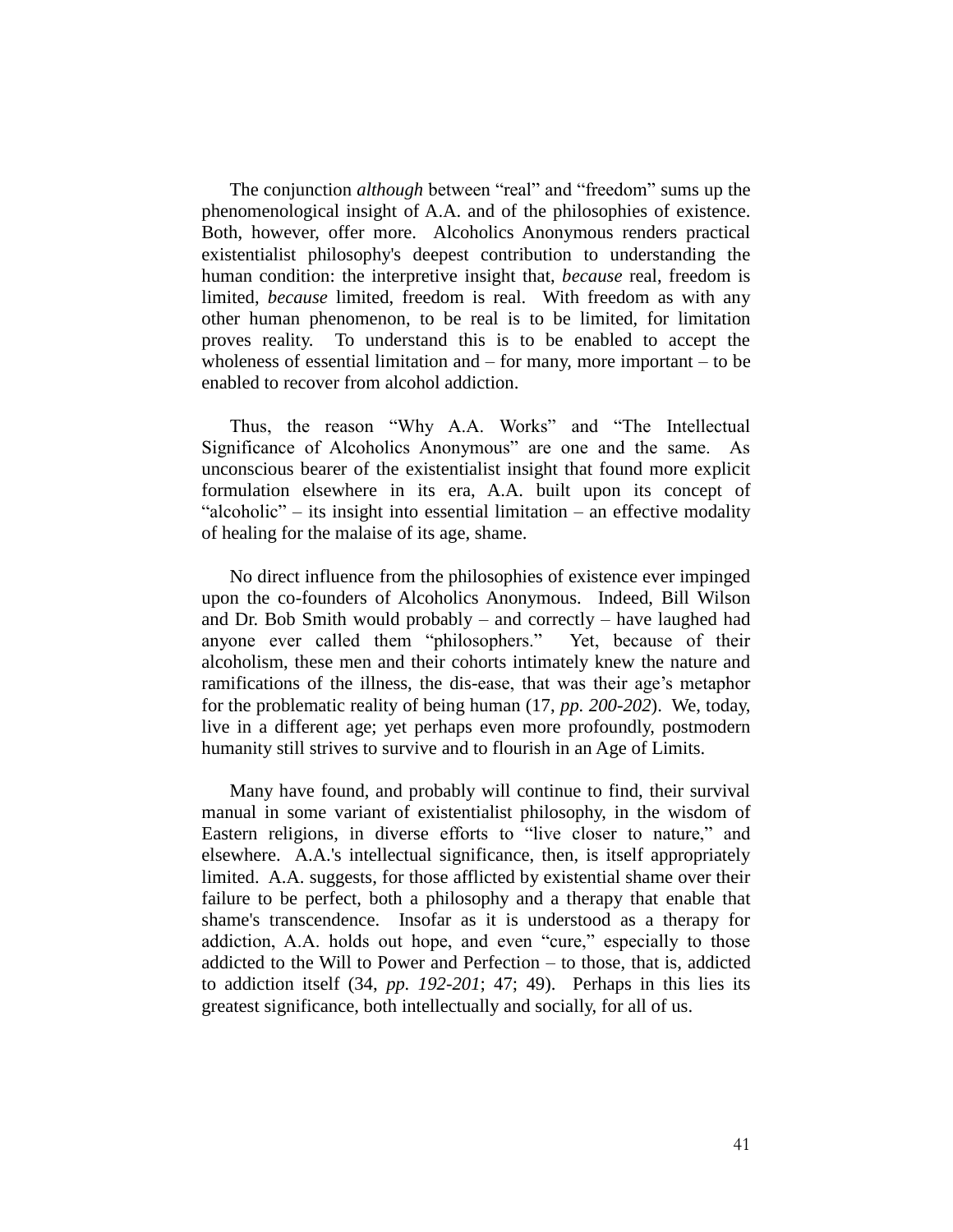### **R E F E R E N C E S**

- 1. Norris, J.L. Alcoholics Anonymous and other self-help groups. Pp. 735-776. In: Tarter, R.E. and Sugerman, A.A., eds. Alcoholism: interdisciplinary approaches to an enduring problem. Reading, MA; Addison-Wesley; 1976.
- 2. Kissin, B. Theory and practice in the treatment of alcoholism. Pp. 1- 51. In: Kissin, B. and Begleiter, H., eds. The biology of alcoholism. Vol 5. Treatment and rehabilitation of the chronic alcoholic. New York; Plenum; 1977.
- 3. Beigen, A. and Ghertner, S. Toward a social model: an assessment of social factors which influence problem drinking and its treatment. Pp. 197-233. In: Kissin, B. and Begleiter, H. eds. The biology of alcoholism, Vol 5. Treatment and rehabilitation of the chronic alcoholic. New york; Plenum. 1977.
- 4. Doroff, D.R. Group psychotherapy in alcoholism. Pp. 235-258. In: Kissin, B. and Begleiter, H., eds. The biology of alcoholism. Vol 5. Treatment and rehabilitation of the chronic alcoholic. New York; Plenum; 1977.
- 5 Baekeland, F. Evaluation and treatment methods in chronic alcoholism. Pp. 385-440. In: Kissin, B. and Begleiter, H., eds. The biology of alcoholism. Vol 5. Treatment and rehabilitation of the chronic alcoholic. New York; Plenum; 1977.
- 6. Leach, B. and Norris, J.L. Factors in the development of Alcoholics Anonymous (A.A.). Pp. 441-543. In: Kissin, B. and Begleiter, H., eds. The biology of alcoholism. Vol 5. Treatment and rehabilitation of the chronic alcoholic. New York; Plenum; 1977.
- 7. Zinberg, N.E. and Fraser, K.M. The role of the social setting in the prevention and treatment of alcoholism. Pp. 350-385. In: Mendelson, J.H. and Mello, N.K., eds. The diagnosis and treatment of alcoholism. New York; McGraw-Hill; 1979.
- 8. Corrigan, E.M. Alcoholic women in treatment. New York; Oxford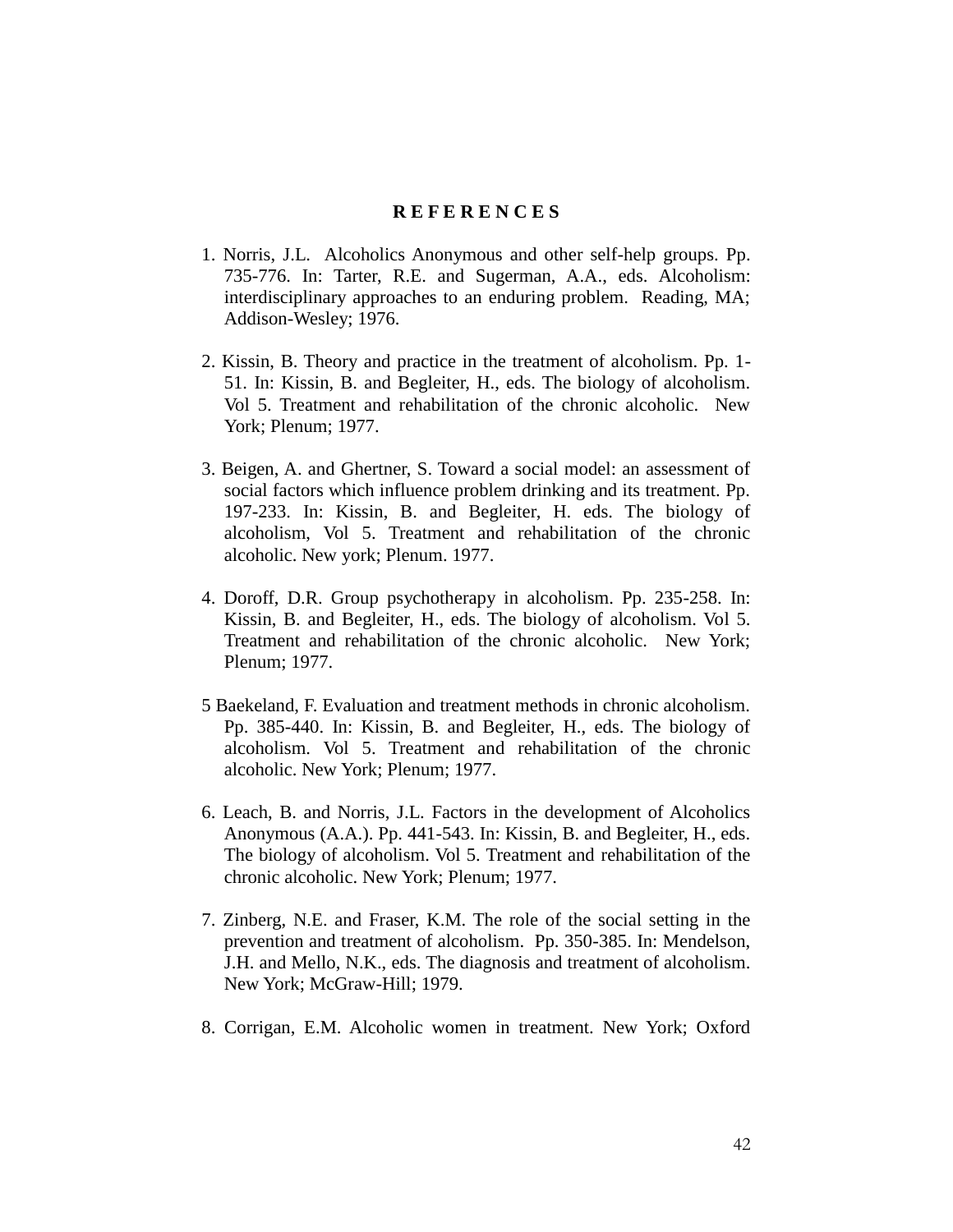University Press; 1980.

- 9. Chambers, F.T., Jr. Analysis and comparison of three treatment approaches for alcoholism: Antabuse, the Alcoholics Anonymous approach and psychotherapy. Br. J. Addic. **50**: 29-41. 1953.
- 10. Peele, S. and Brodsky, A. Love and Addiction. New York; Taplinger; 1975
- 11. Borman, L.D., ed. Explorations in self-help and mutual aid. Evanston, IL; Northwestern University Press; 1975.
- 12. Caplan, G. and Killilea, M., eds. Support systems and mutual help: multidisciplinary explorations. New York; Grune & Stratton; 1976.
- 13. Gartner, A. and Riessman, F. Self-help in the human services. San Francisco; Jossey-Bass; 1977.
- 14. Lieberman, M.A. and Borman, L.D., eds. Self-help groups for coping with crisis: origins, members, processes, and impact. San Francisco; Jossey-Bass; 1979.
- 15. Alcoholics Anonymous. Alcoholics Anonymous comes of age. New York; Alcoholics Anonymous; 1957.
- 16. Thomsen, R. Bill W. New York; Harper & Row; 1975
- 17. Kurtz, E. Not-God: A history of Alcoholics Anonymous. Center City, MN; Hazelden Educational Services. 1979.
- 18. Blumberg, L. The ideology of a therapeutic social movement: Alcoholics Anonymous. J. Stud. Alc. **38**: 2122-2143. 1977.
- 19. Barrett, W. Irrational man: a study in existential philosophy. Garden City, NY; Doubleday, 1962.
- 20. Kaufmann, W. The reception of existentialism in the United States. Midway: **9**: 97-126; Summer 1968.
- 21. Barzun, J. Clio and the doctors: psycho-history, quanto-history, and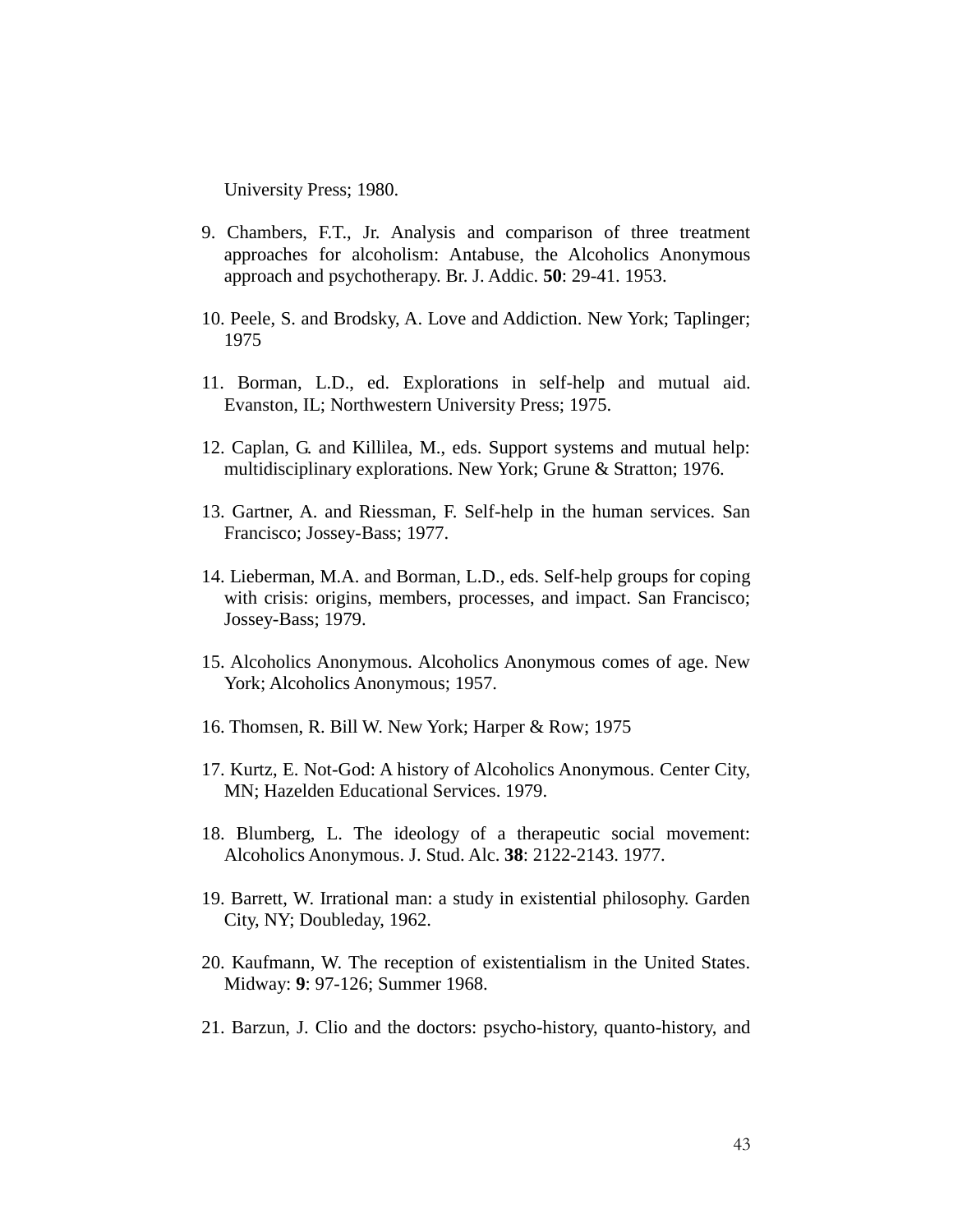history. University of Chicago Press; 1974.

- 22. Handlin, O. Truth in history. Cambridge; Harvard University Press; 1979.
- 23. Schlesinger, A.S., Jr. Intellectual history: a time for despair? J. Amer. Hist. **66**: 888-893, 1980.
- 24. Degler, C.M. Presidential address: remaking American history. J. Amer. Hist. **67**: 7-25, 1980.
- 25. Becker, C.L. What is still living in the political philosophy of Thomas Jefferson? In: Snyder, P.L., ed. Detachment and the writing of history: essays and letters of Carl L. Becker. Ithaca, NY; Cornell University Press; 1958. [Orig. 1944.]
- 26. Alcoholics Anonymous. New York; A.A. World Services; 1978. [Orig.1953.]
- 27. Twelve Steps and Twelve Traditions. New York. A.A. World Services; 1978. [Orig. 1953.]
- 28. Heidegger, M. Being and time. (Macquarrie, J. and Robinson, E., transl.) New York; Harper & Row, 1962. [Orig. 1927.]
- 29. Heinemann, F.H. Existentialism and the modern predicament. New York; Harper; 1953.
- 30. Gelven, M. A commentary on Heidegger's *Being and Time*: a section-by-section interpretation. New York; Harper & Row; 1970.
- 31. Vail, L.M. Heidegger and ontological difference. University park; Pennsylvania State University Press; 1972.
- 32. King, T.M. Sartre and the Sacred. Chicago; University of Chicago Press; 1974.
- 33. Kaufmann, W., ed. Existentialism from Dostoevsky to Sartre. New York; New American Library; 1975.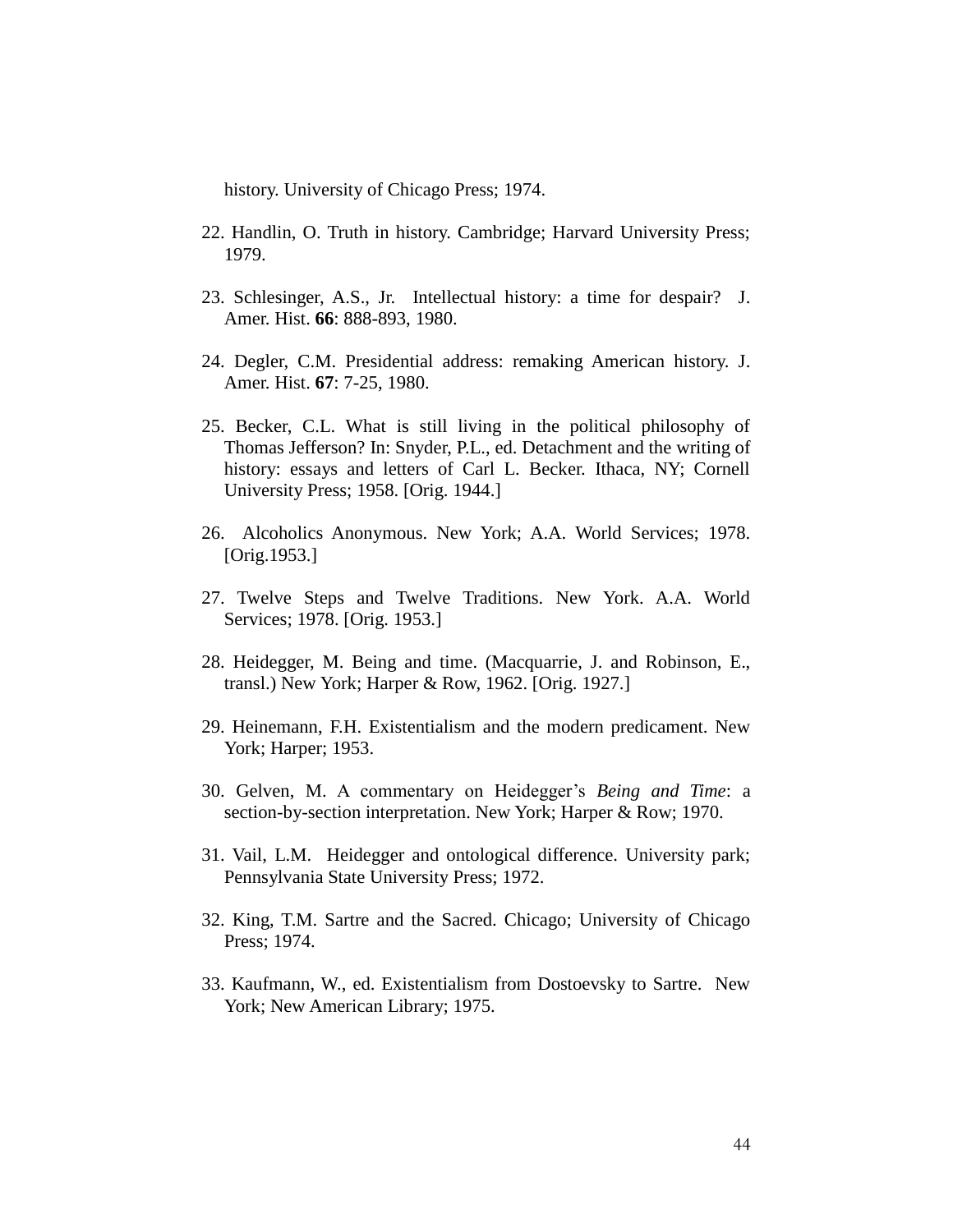- 34. Barrett, W. The Illusion of Technique: a search for meaning in a technological civilization. Garden City, NY; Anchor; 1978.
- 35. Poggeler, O. Being as appropriation. Pp. 84-115. In: Murray, M., ed. Heidegger and modern philosophy: critical essays. New Haven, CT; Yale; 1978.
- 36. Sartre, J-P. Being and nothingness: an essay on phenomenological ontology (Barnes, H.E., transl.) New York; Washington Square Press; 1966. [Orig. 1943.]
- 37. Heidegger, M. What is metaphysics? Pp. 242-264. In: Kaufman, W., ed. Existentialism from Dostoevsky to Sartre. New York; New American Library; 1975. [Orig. 1929.]
- 38. Kierkegaard, S.A. The concept of dread.  $2<sup>nd</sup>$  ed. (Lowrie, W., transl.) Princeton, NJ; Princeton University Press; 1957. [Orig. 1844.]
- 39. Kurtz, E. Shame and Guilt: characteristics of the dependency cycle. Center City, MN; Hazelden Foundation; 1981
- 40. Hale, N.G., Jr. Freud and the Americans: the beginnings of psychoanalysis in the United States, 1876-1917. New York; Oxford; 1971
- 41. Bledstein, B.J. The culture of professionalism: the middle class and the development of higher education in America. New York; Norton; 1976.
- 42. Gaylin, W. What you see is the real you. The New York Times, p. 31, 7 October 1977.
- 43. Sennett, R. The fall of public man. New York; Knopf; 1977.
- 44. Clinard, M.B., ed. Anomie and deviant behavior: a discussion and critique. New York; Free Press; 1964.
- 45. Kierkegaard, S.A. Fear and trembling (Lowrie, W., transl.) Garden City, NY; Anchor; 1954. [Orig. 1843.]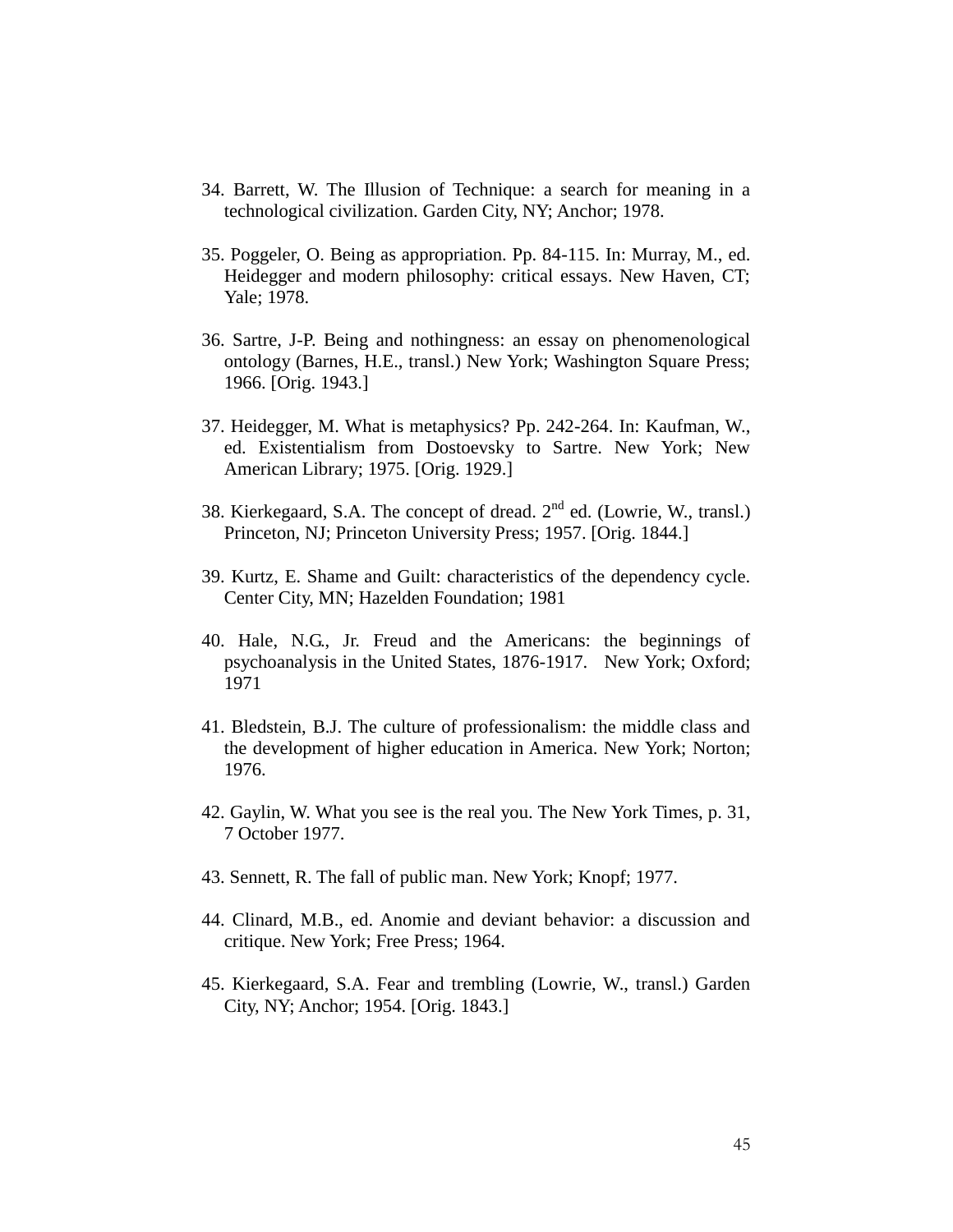- 46. Kierkegaard, S.A. The sickness unto death. In: Kierkegaard, S.A. Fear and trembling. Garden Cit, NY; 1954. [Orig. 1949.]
- 47. Farber, L.H. Thinking about will. Pp. 3-12. In: Lying, despair, jealousy, envy, sex, suicide, drugs, and the good life. New York; Basic Books, 1976. [Orig. 1969.]
- 48. Farber, L.H. Will and anxiety. Pp. 13-34 In: eodem. [Orig. 1966.]
- 49. Farber, L.H. Our kindly family physician, chief crazy horse. Pp. 106- 119. In: eodem. [Orig. 1966.]
- 50. Szasz, T. The second sin. Garden City, NY; Anchor; 1973.
- 51. Gaylin, W. Caring. New York; Knopf; 1976.
- 52. James, W. Principles of Psychology. New York; Holt; 1890.
- 53. Sullivan, H.S. Conceptions of modern psychiatry. 2<sup>nd</sup> ed. New York; Norton; 1953 [Orig. 1940.]
- 54. Mullahy, P. The beginnings of modern American psychiatry: the ideas of Harry Stack Sullivan. Boston, MA; Houghton Mifflin; 1973.
- 55. Pascal, B. Pensées. (Krailsheimer, A.J., transl.) Harmondsworth, England; Penguin; 1966. [Orig. 1670.]
- 56. Augustine. The City of God. Books XIV and XIX.
- 57. Goldmann, L. The hidden god; a study of tragic vision in the Pensées or Pascal and the tragedies of Racine. (Thody, P., transl.) London; Routledge and Kegan Paul; 1964.
- 58. Santayana, G. Persons and places. 3 vols. New York; Scribners; 1944-1953.
- 59. Becker, E. The denial of death. New York. Free Press. 1973.
- 60. Lynd, H.M. On shame and the search for identity. New York; Harcourt, Brace; 1958.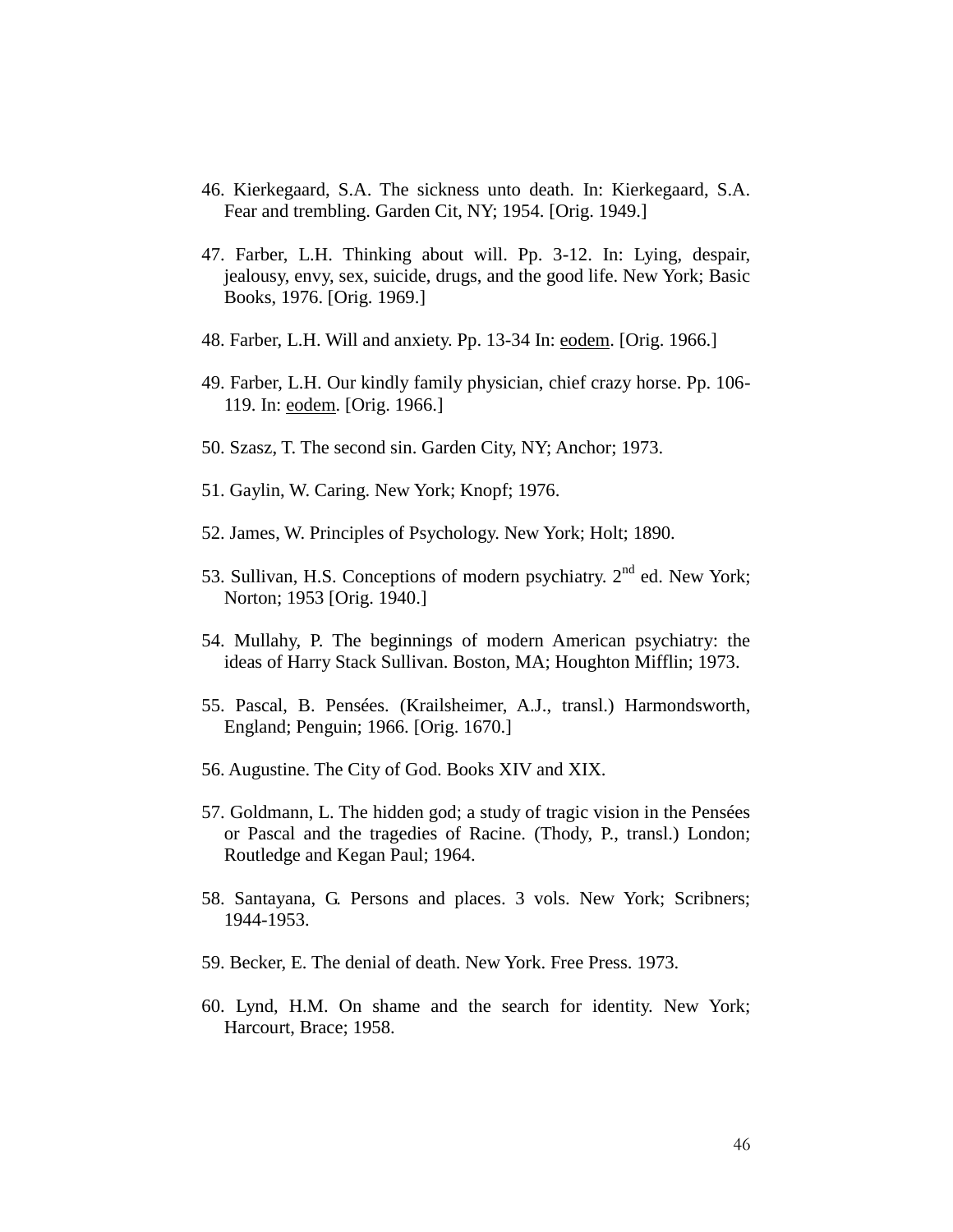- 61. Sartre, J-P. Portrait of an anti-semite. Pp. 329-345. In: Kaufmann, W., ed. Existentialism from Dostoevsky to Sartre; op. cit. [Orig. 1946.]
- 62. Kant, I. An answer to the question: what is enlightenment? Pp. 54-60. In: Reiss, H.S., ed. Kant's political writings. (Nisbet, H.B. transl.) Cambridge; Cambridge University Press; 1970. [Orig. 1784.]
- 63. Goldmann, L. The philosophy of the Enlightenment: the Christian burgess and the Enlightenment. (Maas, H., transl.) Cambridge, MA; M.I.T. Press, 1973.
- 64. Davis, D.L. Definitional issues in alcoholism. Pp. 53-73. In Tarter, R.E. and Sugerman, A.A., eds. ; op. cit.
- 65. Tarter, R.E. and Schneider, D.U. Models and theories of alcoholism. Pp. 75-106. In: Tarter, R.E. and Sugerman, A.A., eds.; op. cit.
- 66. Sugerman, A.A. and Schneider, D.U. Cognitive styes in alcoholism. Pp. 395-433. In: Tarter, R.E. and Sugerman A.A., eds.; op. cit.
- 67. Mendelson, J.H. and Mello, N.K. The diagnosis of alcoholism. Pp.1- 18. In: Mendelson, J.H. and Mello, N.K. The diagnosis and treatment of alcoholism. New York; McGraw-Hill; 1979.
- 68. Pattison, E.M. The selection of treatment modalities for the alcoholic patient. Pp. 125-227. In: Mendelson, J.H. and Mello, N.K., op. cit.
- 69. Unger, R.M. Knowledge and politics. New York; Free Press; 1975.
- 70. Jaspers, K. On my philosophy. Pp. 158-189. In: Kaufmann, W., ed. op. cit.
- 71. Kocklemans, J.J. Edmund Husserl's phenomenological psychology: a historico-critical study. (Jager, B., transl.) Pittsburgh; Duquesne University Press; 1967.
- 72. Frankl, V.L. The unconscious God: psychotherapy and theology. New York; Simon & Schuster; 1975. [Orig. 1948.]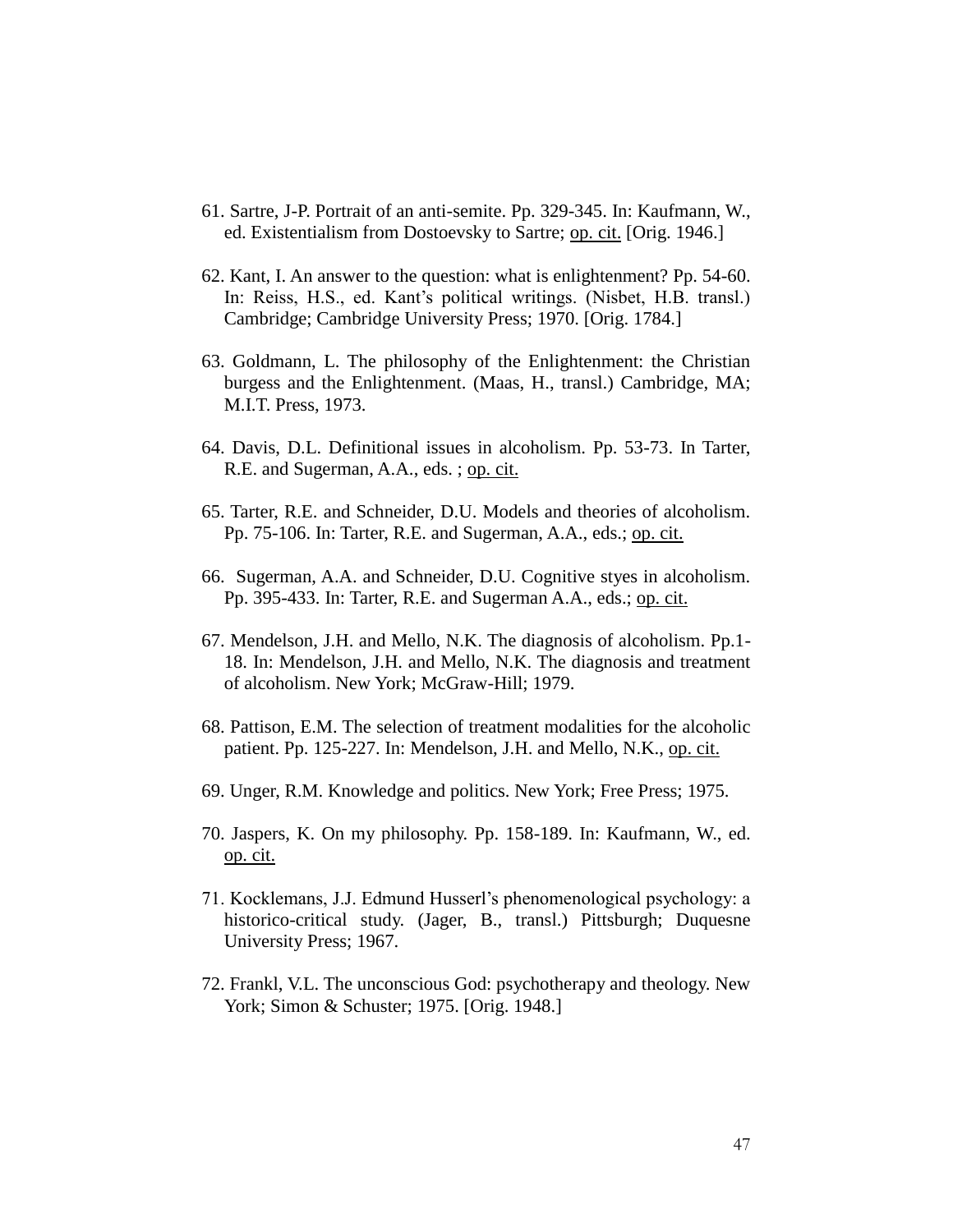- 73. Laing, R.D. The divided self: an existential study in sanity and madness. London; Tavistock; 1969. [Orig. 1960.]
- 74. Goldmann, L. Lukács and Heidegger: towards a new philosophy. (Boelhower, W.Q. transl.) London; Routledge & Kegan Paul; 1977.
- 75. Sartre, J-P. Self-deception. Pp. 299-328 in Kaufmann, W., ed., op. cit.; [Orig. 1943.]
- 76. Kierkegaard, S.A. Either/or: a fragment of life. (Swenson, D.F. and Swenson, L.M., transl.) Princeton, NJ; Princeton University Press; 1944. [Orig. 1843.]
- 77. Stace, W.T. The philosophy of Hegel: a systematic exposition. New York; Macmillan; 1924.
- 78. Heiss, R. Hegel, Kierkegaard, Marx: three philosophers whose ideas changed the course of civilization. (Garside, E.B., transl.) New York; Delacorte; 1975.
- 79. Markey, M. Alcoholics and God. Liberty Magazine **16**: 6-7, 30 September 1939.
- 80. Glasser, W. The Identity Society. New York; Harper & Row; 1975.
- 81. Maxwell, M.A. Alcoholics Anonymous: an interpretation. Pp. 211- 222. In: Pittman, D.J., ed. Alcoholism; New York; Harper & Row; 1967.
- 82. Sullivan, H.S. The meaning of anxiety in psychiatry and life. Psychiatry **11**: 1-13. 1948
- 83. Laing, R.D. Self and Others. 2<sup>nd</sup> ed. Harmondsworth, England. Penguin; 1971.
- 84. Mowrer, O.H. The new group therapy. Princeton, NJ; Van Nostrand; 1964.
- 85. Jourard, W.M. The transparent self. New York; Van Nostrand Reinhold; 1971.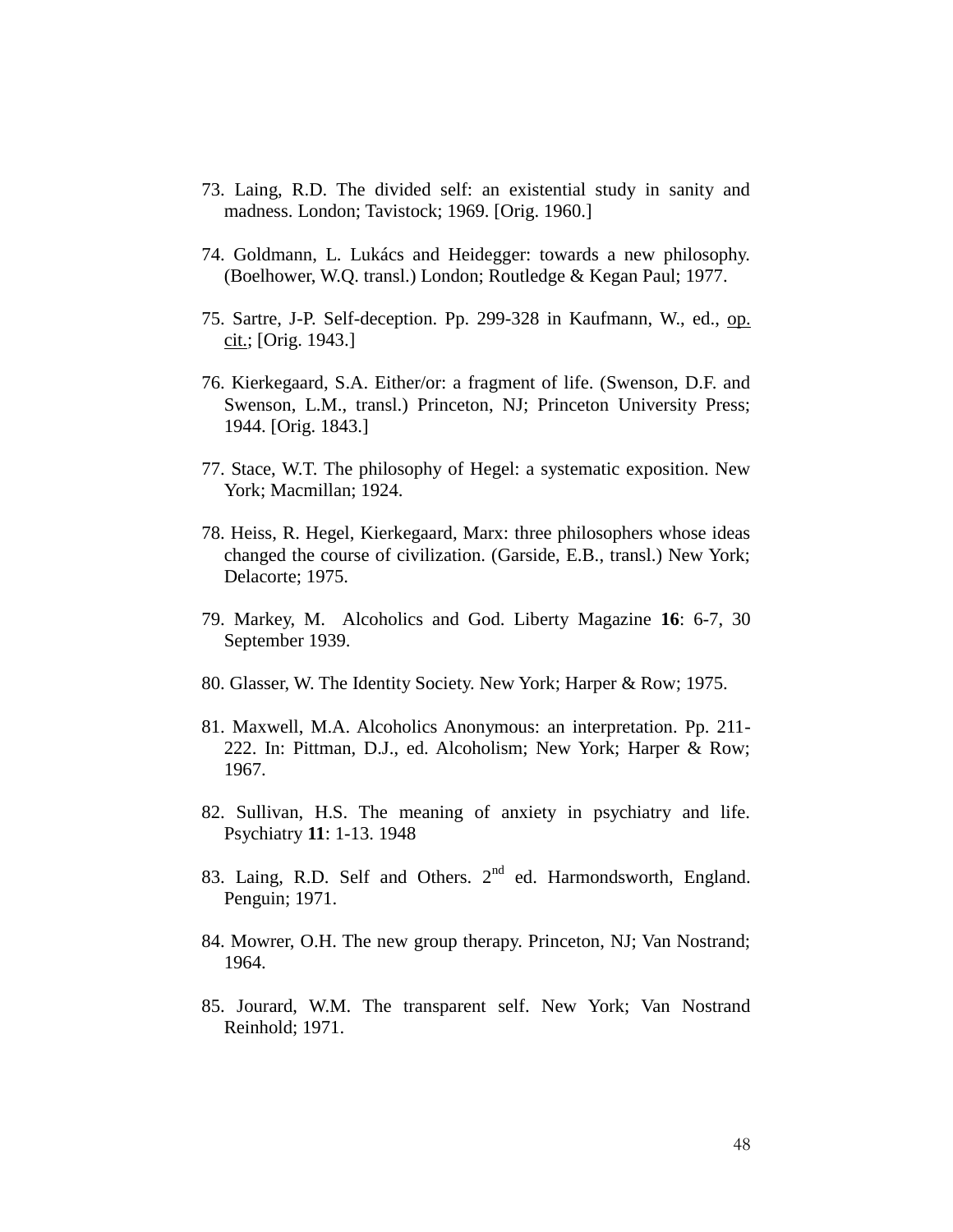- 86. Mayeroff, M. On caring. New York; Harper & Row; 1971.
- 87. Nouwen, H.J.M. The wounded healer: ministry in contemporary society. Garden City, NY; Doubleday; 1972.
- 88. Goldmann, L. The human sciences and philosophy. (White, H.V. and Anchor, R., transl.) London; Cape; 1969. [Orig. 1952.]
- 89. Purcell, E.A., Jr. The crisis of democratic theory: scientific materialism and the problem of value. Lexington, KY; University of Kentucky Press; 1973.
- 90. Furner, M.O. Advocacy and objectivity: a crisis in the professionalization of American social science, 1865-1905. Lexington, KY; Univ. of Kentucky; 1975.
- 91. Hawthorn, G. Enlightenment and despair: a history of sociology. Cambridge; Cambridge University Press; 1976.
- 92. Hollis, M. Models of man: philosophical thoughts on social action. Cambridge; Cambridge University Press; 1976.
- 93. Lasch, C. Haven in a heartless world: the family besieged. New York; Basic Books; 1977.
- 94. Boyer, P.S. Urban masses and moral order in America, 1820-1920. Cambridge, MA; Harvard University Press; 1978.
- 95. Fuhrman, E.R. The sociology of knowledge in America, 1883-1915. Charlottesville; University of Virginia Press; 1980.
- 96. Rothman, D.J. Conscience and convenience: the asylum and its alternatives in progressive America. Boston; Little, Brown; 1980.
- 97. Freud, S. Group psychology and the analysis of the ego. (Strachey, J., transl.) new York; Liveright; 1951. [Orig. 1921.]
- 98. Lasswell, H.D. Power and personality. New York; Norton; 1948.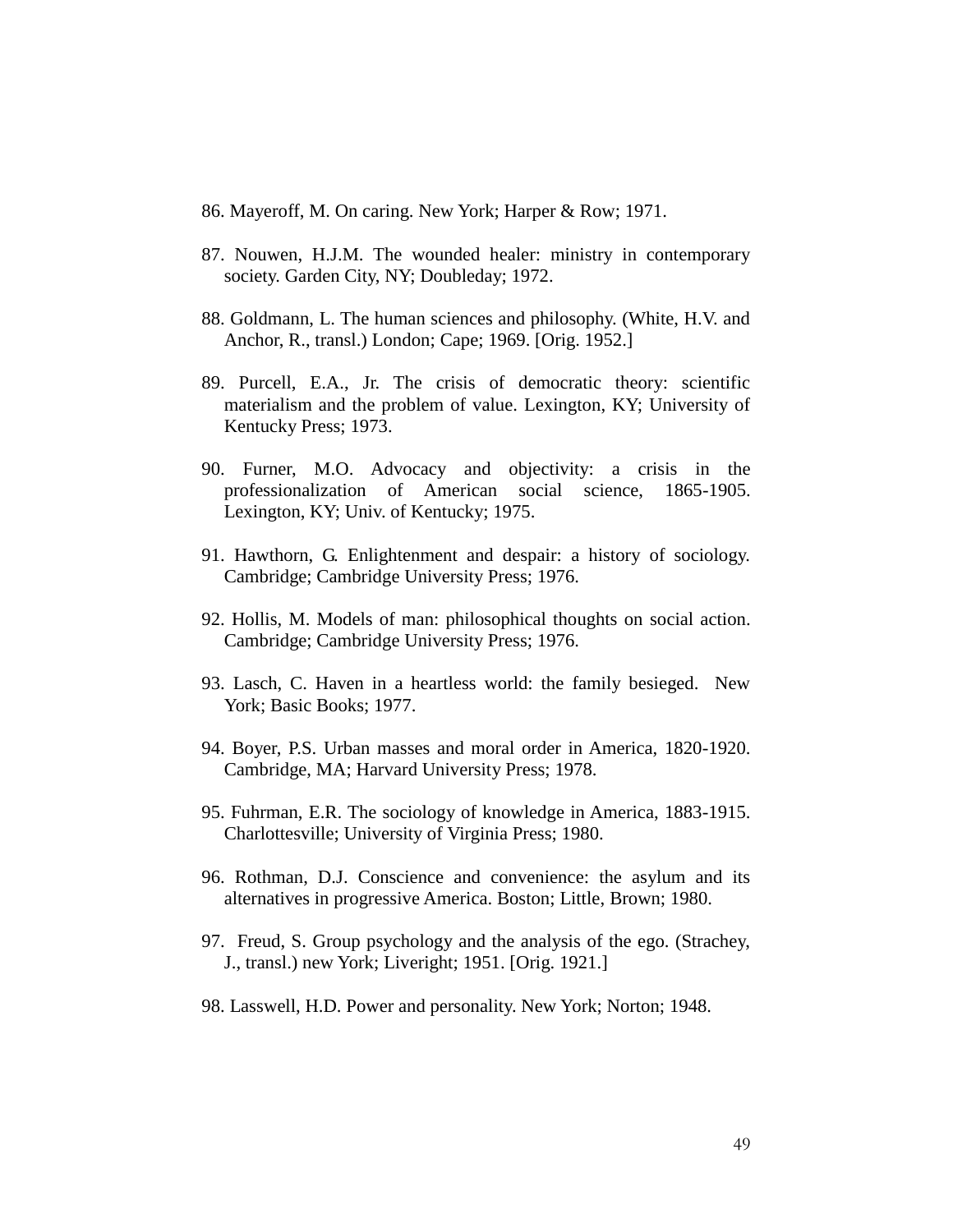- 99. Benedict, R. Patterns of culture. Boston; Houghton Mifflin; 1934.
- 100. Hegel, G.W.F. The phenomenology of mind. (Baille, J.B., transl.) New York; Harper & Row; 1967. [Orig. 1807.]
- 101. Collier, A. R.D. Laing: the philosophy and politics of psychotherapy. New York; Pantheon; 1977.
- 102. Guntrip, H.J.S. Psychoanalytic theory, therapy, and the self. New York; Basic Books; 1971.
- 103. White, R.W. Motivation reconsidered: the concept of competence. Psych. Rev. **66**: 297-333, 1959.
- 104. Erikson, E.H. Identity, youth, and crisis. New York; Norton; 1968
- 105. Angyal, A. Neurosis and treatment: a holistic theory. (Hanfmann, E. and Jones, R.M., eds.) New York; Wiley; 1965.
- 106 Farber, L.H. On jealousy. Pp. 180-202 . In: Lying, despair, jealousy, envy, sex, suicide, drugs, and the good life. New York; Basic Books; 1976. [Orig. 1973.]
- 107. Sartre, J-P. Saint Genet: actor and martyr. (Frechtman, B., transl.) New York; New American Library; 1971. [Orig. 1952.]
- 108. Gaylin, W. In the beginning: helpless and dependent. Pp. 3-38. In: Gaylin, W., Glasser, I., Marcus, S, and Rothman, D., eds. Doing good: the limits of benevolence. New York; Pantheon; 1978.
- 109. Winnicott, D.W. The capacity to be alone. Pp. 29-36. In: The maturational process and the facilitating environment. New York; International Universities Press; 1965. [Orig. 1958.]
- 110. Winnicott, D.W. From dependence towards independence in the development of the individual. Pp. 83-92. In: eodem.
- 111. Piers, G. and Singer, M.B. Shame and guilt: a psychoanalytic and a cultural study. Springfield, IL; Thomas; 1953.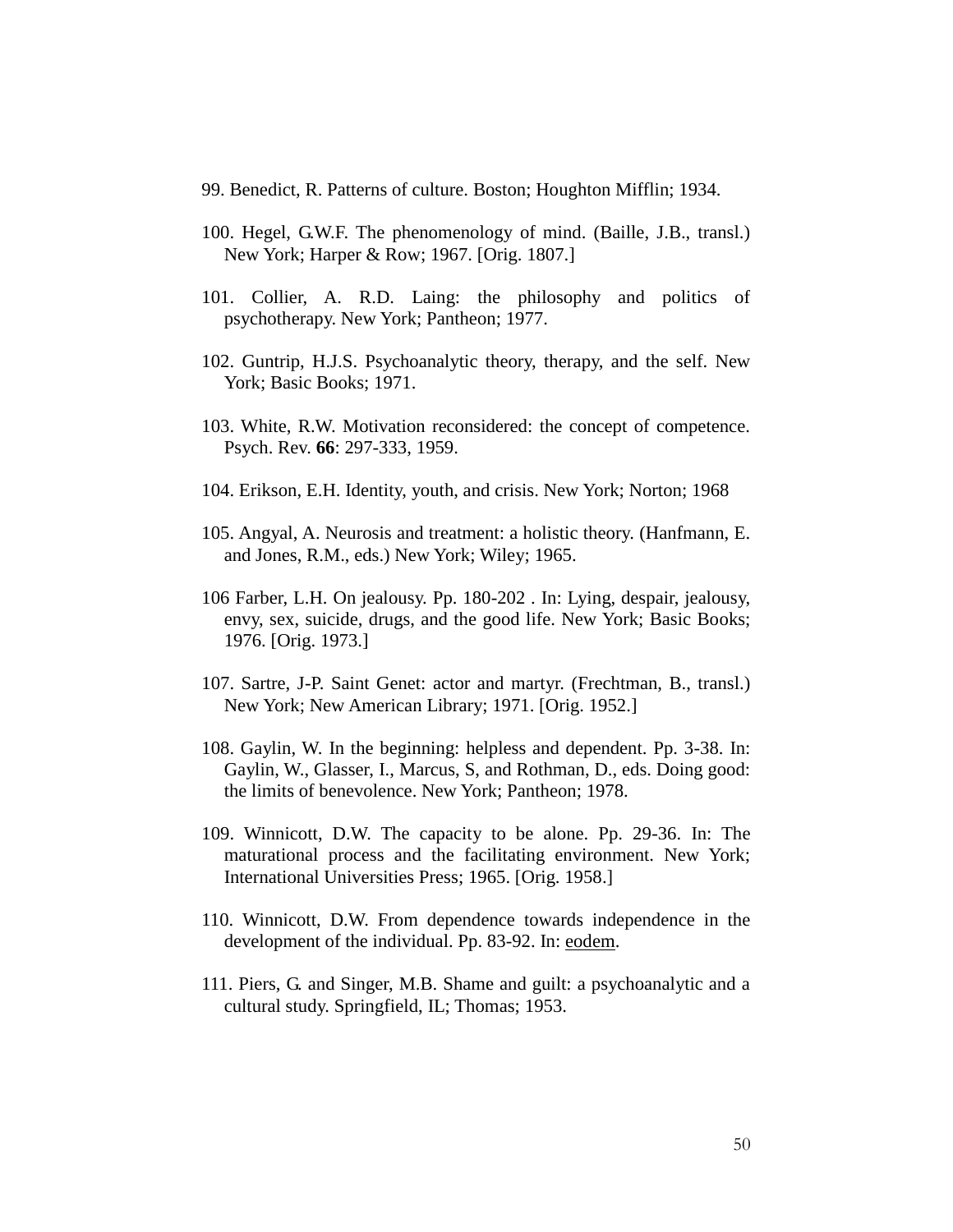- 112. Lewis, H.B. Shame and guilt in neurosis. New York; International Universities Press; 1971.
- 113. Edwards, D.G. Shame and pain and "Shut up or I'll really give you something to cry about." Clin Soc. Work J. **4**: 3-13, 1976.
- 114. Schneider, C.D. Shame, exposure, and privacy. Boston; Beacon; 1977.
- 115. May, R., Angel, E. and Ellenberger, H.F., eds. Existence: a new dimension in psychiatry and psychology. New York; Basic Books; 1958.
- 116. Keniston, K. Morals and ethics. Am. Scholar **34**: 628-632, 1965.
- 117. Kohlberg, L. and Gilligan, C.F. The adolescent as philosopher. Pp. 144-179, In: Kagan, J. and Coles, R., eds. Twelve to sixteen: early adolescence. New York; Norton; 1972.
- 118. Kilpatrick, W. Identity and intimacy. New York; Delacorte; 1975.
- 119. Kohut, H. The restoration of the self. New York. Int. Univ. Press; 1977.
- 120. Maugham, W.S. Of human bondage. Garden City, NY; Doubleday; 1936. [Orig. 1915.]
- 121. Tiebout, H.M. The act of surrender in the therapeutic process. Q.J. Stud. Alcohol **10**: 48-58, 1963.
- 122. Tiebout, H.M. Surrender versus compliance in therapy. Q.J. Stud. Alcohol **14**: 58-68, 1953.
- 123. Mann, M. New primer on alcoholism: how people drink, how to recognize alcoholics, and what to do about them. New York; Rinehart; 1958.
- 124. Kimball, B.J. The alcoholic woman's mad, mad world of denial and mind games. Center City, MN; Hazelden; 1978.